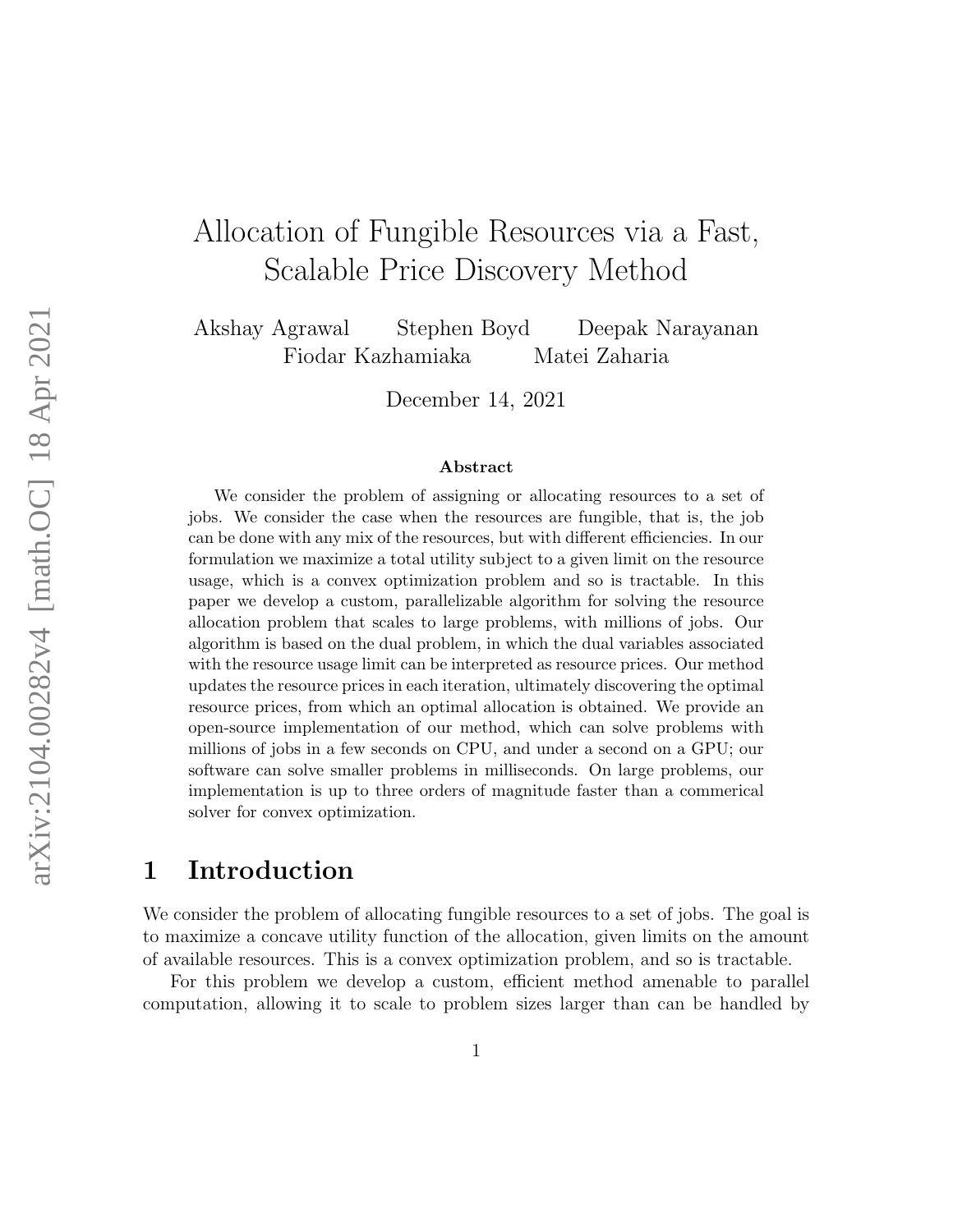off-the-shelf solvers for convex optimization. Our method solves the dual problem, adjusting the dual variable for the resource constraint to its optimal value. For a given dual variable value, the dual function splits into several small resource allocation problems, one per job, which can be solved in parallel using an analytical solution that we derive. (In this sense our method can be interpreted as a simple dual decomposition method [\[Ber99,](#page-36-0)  $\S6.4$ ] [\[Boy](#page-37-0)<sup>+</sup>07, §3.2], with an efficient method for evaluating the dual function.) Because this dual variable can be interpreted as resource prices [\[BV04,](#page-36-1) §5.4.4], our method has a natural interpretation. Roughly speaking, each job determines its resource usage independently. Our method iteratively adjusts the prices to their optimal values, i.e., it discovers the optimal resource prices. From these, we obtain an optimal allocation.

Our motivating application comes from computer systems. Here, the jobs are computational tasks that are to be scheduled on a number of interchangeable hardware configurations (for example, as in  $[Nar+20]$  $[Nar+20]$ , where each resource is a different type of GPU). Each allocation or schedule leads to an estimated throughput, and the quality of the allocation is judged by a utility function of the achieved throughput. (We note that the resource allocation problem studied in this paper arises in several other contexts, and that our method is generically applicable across all of them.)

Outline. We state the resource allocation problem in §[2.](#page-3-0) The remainder of the paper develops and demonstrates our price discovery algorithm. In §[3](#page-8-0) we describe the (partial) Lagrangian, dual function, and dual problem for the resource allocation problem, and we explain how the dual function can be evaluated, and how an optimal resource allocation can be found from the optimal dual variables (prices). In §[4](#page-12-0) we give an analytical solution to the subproblems that arise for each job when evaluating the dual function. In §[5](#page-16-0) we give our price discovery algorithm. In §[6](#page-18-0) we describe our software implementation of the method, which heavily exploits the parallelism inherent to solving the subproblems, and can be run on a CPU or a GPU. In this same section we demonstrate our implementation on some numerical examples, and show that it is often orders of magnitude faster than a commerical solver for convex optimization. Finally in §[7](#page-34-0) we explain how our problem connects to other types of resource allocation problems, and mention some extensions to the problem that are compatible with our method.

### 1.1 Related work

**Price discovery methods.** Resource allocation problems arise in many fields, and they are frequently solved by price adjustment methods that are similar in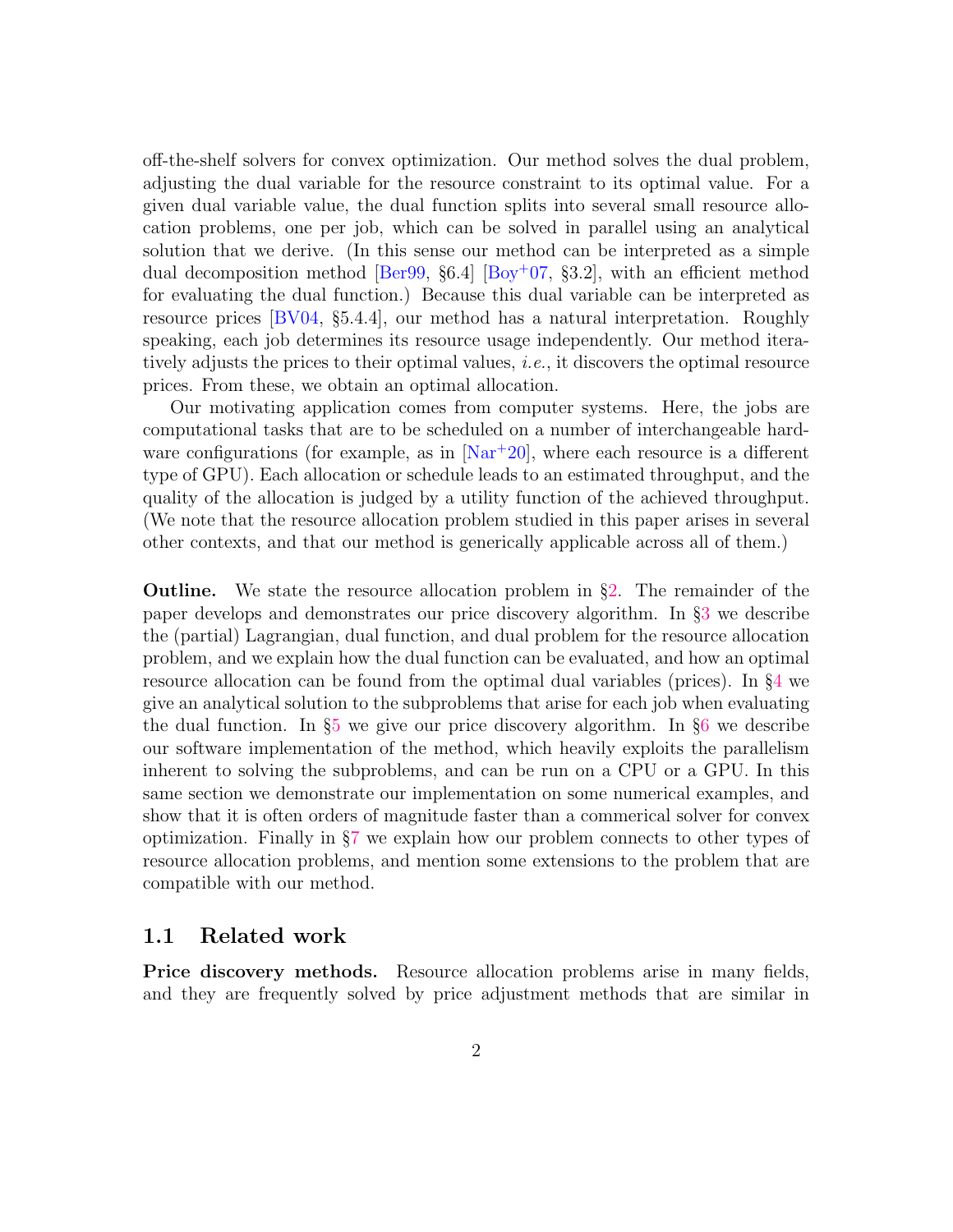spirit to ours. Price adjustment methods are an instance of a general family of methods called dual decomposition  $\left[Ber99, §6.4\right]$  $\left[Ber99, §6.4\right]$  $\left[Ber99, §6.4\right]$   $\left[Boy<sup>+</sup>07, §3.2\right]$  $\left[Boy<sup>+</sup>07, §3.2\right]$  $\left[Boy<sup>+</sup>07, §3.2\right]$ , in which Lagrange multipliers are introduced for complicating constraints in a way that makes it efficient to evaluate the dual function (and obtain a subgradient). These methods have been applied widely, especially in communication networks [\[KMT98;](#page-38-0) [XJB04;](#page-40-0) [YL06;](#page-40-1) [PC06;](#page-39-1)  $BGH92$  and energy management [\[FS06;](#page-37-1) [ZGG13;](#page-40-2)  $Hu<sup>+</sup>18$  $Hu<sup>+</sup>18$ ], but also in other contexts [\[YL06;](#page-40-1) [Ran09;](#page-39-2) [KPT07;](#page-38-2) [STA09\]](#page-39-3). In communications, it has been shown that under certain conditions, the TCP/IP protocol can be interpreted as a distributed dual method for solving a utility maximization problem, with different congestion control mechanisms optimizing for different utility functions [\[Chi](#page-37-2)<sup>+</sup>07].

Real-time optimization. In this paper we develop an extremely fast method for solving a specific class of convex optimization problems that scales to very large problems (with tens or hundreds of millions of jobs). Because our method is so fast, it could conceivably be deployed in a real-time setting, in which the problem would be solved several times a second, resulting in a new allocation each time (in the setting of computer systems, this might be reasonable for time-slicing threads across CPU cores, but less so for moving whole tasks across different servers). (As we will discuss later, our method also has other uses, such as pricing resources in a shared or cloud data center.) There is a large body of work on real-time optimization, for more general classes of problems than ours. Small to medium-size problems can be solved extremely quickly using embedded solvers [\[DCB13;](#page-37-3) [Ste](#page-39-4)<sup>+</sup>20; [WB10\]](#page-40-3) or code generation tools that emit solvers specialized to parametric problems [\[MB12;](#page-38-3) [Chu](#page-37-4)<sup>+</sup>13; [Ban](#page-36-3)<sup>+</sup>17. For example, the aerospace and space transportation company SpaceX uses the quadratic program code generation tool CVXGEN [\[MB12\]](#page-38-3) to land its rockets [\[Bla16\]](#page-36-4).

Indeed, for slower rates, in which a problem needs to be solved just once every few minutes, even high-level domain-specific languages for optimization such as CVXPY [\[DB16;](#page-37-5) [Agr](#page-36-5)<sup>+</sup>18] have been found to be sufficiently fast, especially when symbolic parameters are used, which make recompilations of a single problem with different numerical data essentially free  $[Agr+19]$  $[Agr+19]$ . For example, the technology and media company Netflix partially replaced the Linux CFS scheduler with a combinatorial optimization subroutine, implemented using CVXPY, to allocate containers to CPUs in a way that minimizes interference [\[RH19\]](#page-39-5).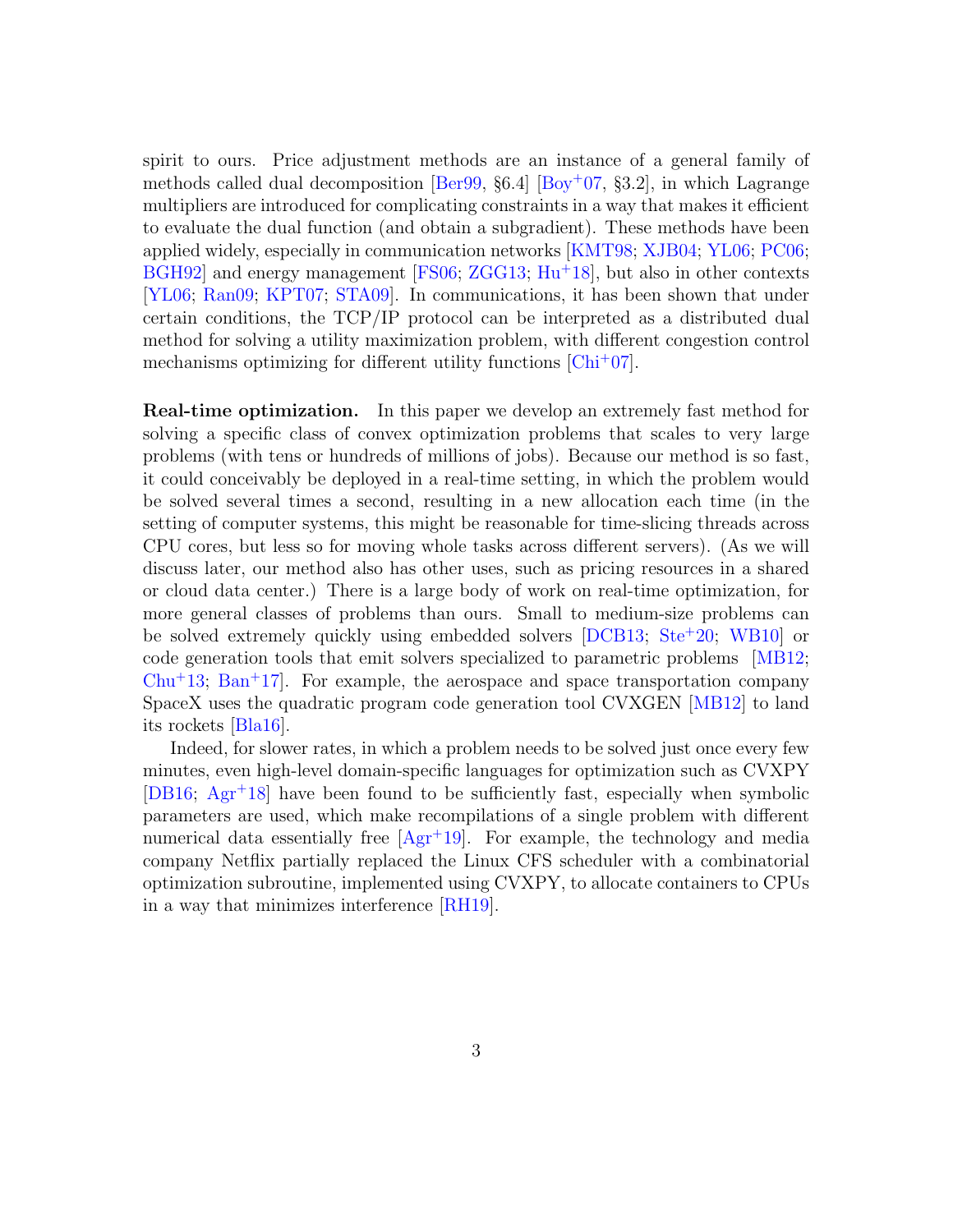## <span id="page-3-0"></span>2 Resource allocation problem

In this section we state the resource allocation problem and study some of its basic properties. In [2.1,](#page-3-1) we lay out the main parts of the resource allocation problem and introduce the concept of throughput, which is a linear function of a job's resource allocation. In [2.2,](#page-4-0) we introduce the concept of utilities, which are functions of the throughput that measure the quality of an allocation; we also give some examples of utility functions. In [2.3,](#page-5-0) we give some additional interpretations of utility functions. Finally in [2.4,](#page-7-0) we tie together these concepts and present the resource allocation problem in its entirety.

### <span id="page-3-1"></span>2.1 Resource allocation to jobs

We consider a setting with n jobs (or processes or tasks), labeled  $i = 1, \ldots, n$ , and m types of resources, labeled  $j = 1, \ldots, m$ . In the problems we are interested in, n is typically large, and  $m$  is typically small (though the amount of resources available for each type may be large). We let  $x_i \in \mathbb{R}^m_+$  denote the allocation of the m resources to job *i*. We collect these resource allocation vectors into a matrix  $X \in \mathbb{R}^{n \times m}$ , with ith row  $x_i^T$ . We interpret  $X_{ij} = (x_i)_j$  as the fraction of time job i gets to use resource j. Thus we have  $\mathbf{1}^T x_i \leq 1$  for each i, or matrix terms,  $X \mathbf{1} \leq \mathbf{1}$ , where  $\mathbf{1}$  is the vector with all entries one and the inequality is elementwise. We refer to  $X$ , or the collection of vectors  $x_i$ , as the resource allocation.

**Total resource usage limit.** The *m*-vector  $r = \sum_{i=1}^{n} x_i = X^T \mathbf{1}$  gives the total usage of each of the  $m$  resources. The total resource usage cannot exceed a given limit  $R \in \mathbb{R}_+^m$ , *i.e.*,  $r \leq R$ . (We mention that we can easily handle the case in which some jobs consume more than one unit of resource while running, in which case the constraint becomes  $X^T d \leq R$ , where  $d \in \mathbb{R}_{++}^m$  gives the amount of resources demanded by each job.)

**Throughput.** The throughput of job i is  $t_i = a_i^T x_i$ , where  $a_i \in \mathbb{R}^m_+$  is a given efficiency vector. The particular form  $t_i = a_i^T x_i$  says that job i can be carried out using any mixture of the resources, with  $(a_i)_j$  interpreted as the effectiveness or efficiency of using resource j for job i. Another interpretation is that the resources are fungible, i.e., they can be substituted for each other. We obtain the same throughput  $t_i$  for any allocation that satisfies  $a_i^T x_i = t_i$ . In particular, we can 'exchange' resource j for resource j', by decreasing  $(x_i)_j$  by  $\delta > 0$ , and increasing  $(x_i)_{j'}$  by  $(a_i)_j/(a_i)_{j'}\delta$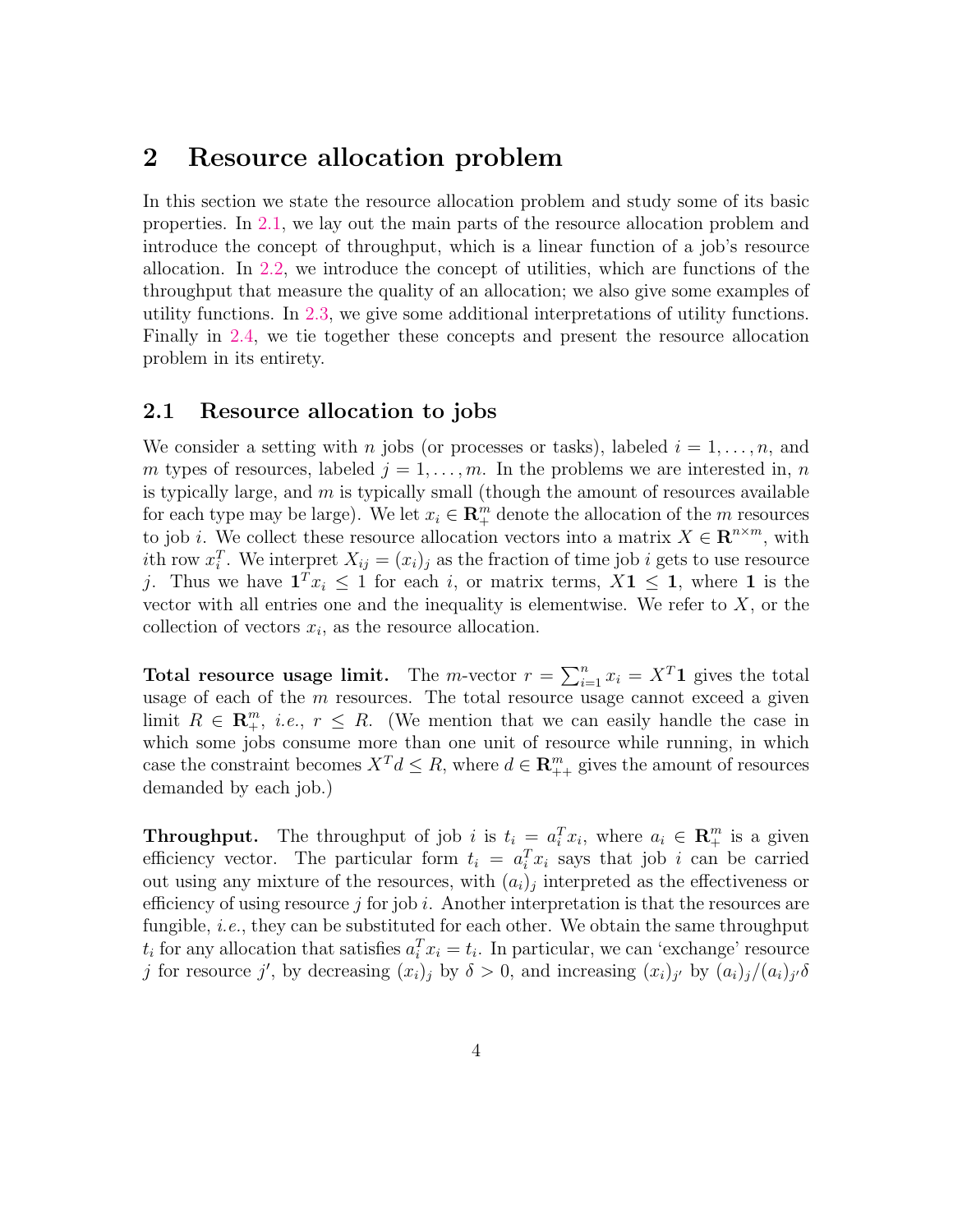(assuming these changes do not violate the constraints  $x_i \geq 0$ ,  $\mathbf{1}^T x_i \leq 1$ ). We can interpret  $(a_i)_j/(a_i)_{j'}$  as the exchange rate between resource j and j', for job i.

Note that the throughput of job i ranges between the minimum value  $t_i = 0$ (obtained with  $x_i = 0$ ) and a maximum value  $t_i = \max_j (a_i)_j$ , obtained with  $x_i = e_q$ , where  $q = \text{argmax}_j(a_i)$ . (In other words, the maximum throughput for a given job is obtained by using the most efficient resource, at 100%.)

## <span id="page-4-0"></span>2.2 Utility

The utility of the allocation to job i is given by  $u_i(t_i)$ , where  $u_i : \mathbf{R}_{++} \to \mathbf{R}$  is the utility associated with job i, for  $i = 1, \ldots, n$ . We will assume these are nondecreasing and concave functions. Nondecreasing means that we derive more (or the same) utility from higher throughput, and concavity means that there is decreasing marginal utility as we increase the throughput. The total utility is given by  $U(t) = \sum_{i=1}^{n} u_i(t_i)$ , where  $t \in \mathbb{R}_{+}^{n}$  is the vector of job throughputs. The average utility, which can be more interpretable than the total utility, is  $U(t)/n$ .

Below, we give a few examples of utility functions.

**Linear utility.** The simplest utility is linear utility, with  $u_i(t_i) = t_i$ ; in this case the overall utility is the total throughput, and the average utility is the average throughput. Roughly speaking the linear utility gives equal weight to increasing throughput; nonlinear concave utilities give more weight to increasing the throughput of a job when the throughput is small.

Worst-case or min utility. A utility function that is used in some applications is the minimum throughput or worst-case utility  $U(t) = \min_i t_i$ . This utility function is not separable, and so does not fit our requirement of separability. Nevertheless we will see below that it is can be approximated by separable utilities. We note that the min-utility is at the opposite extreme from the linear utility, since roughly speaking it gives no weight to increasing any utility above the minimum, and focuses all its attention on the jobs with minimum throughput.

Log utilities. A commonly used strictly concave utility function is the logarithmic utility

$$
u_i(t_i) = \log t_i,\tag{1}
$$

which is used in economics  $(e.g.,$  in Kelly gambling  $[KJ56; MTZ11; BRB16])$  $[KJ56; MTZ11; BRB16])$  $[KJ56; MTZ11; BRB16])$  $[KJ56; MTZ11; BRB16])$  $[KJ56; MTZ11; BRB16])$  $[KJ56; MTZ11; BRB16])$  and networking, where it leads to allocations that are called *proportionally fair* [\[KMT98\]](#page-38-0).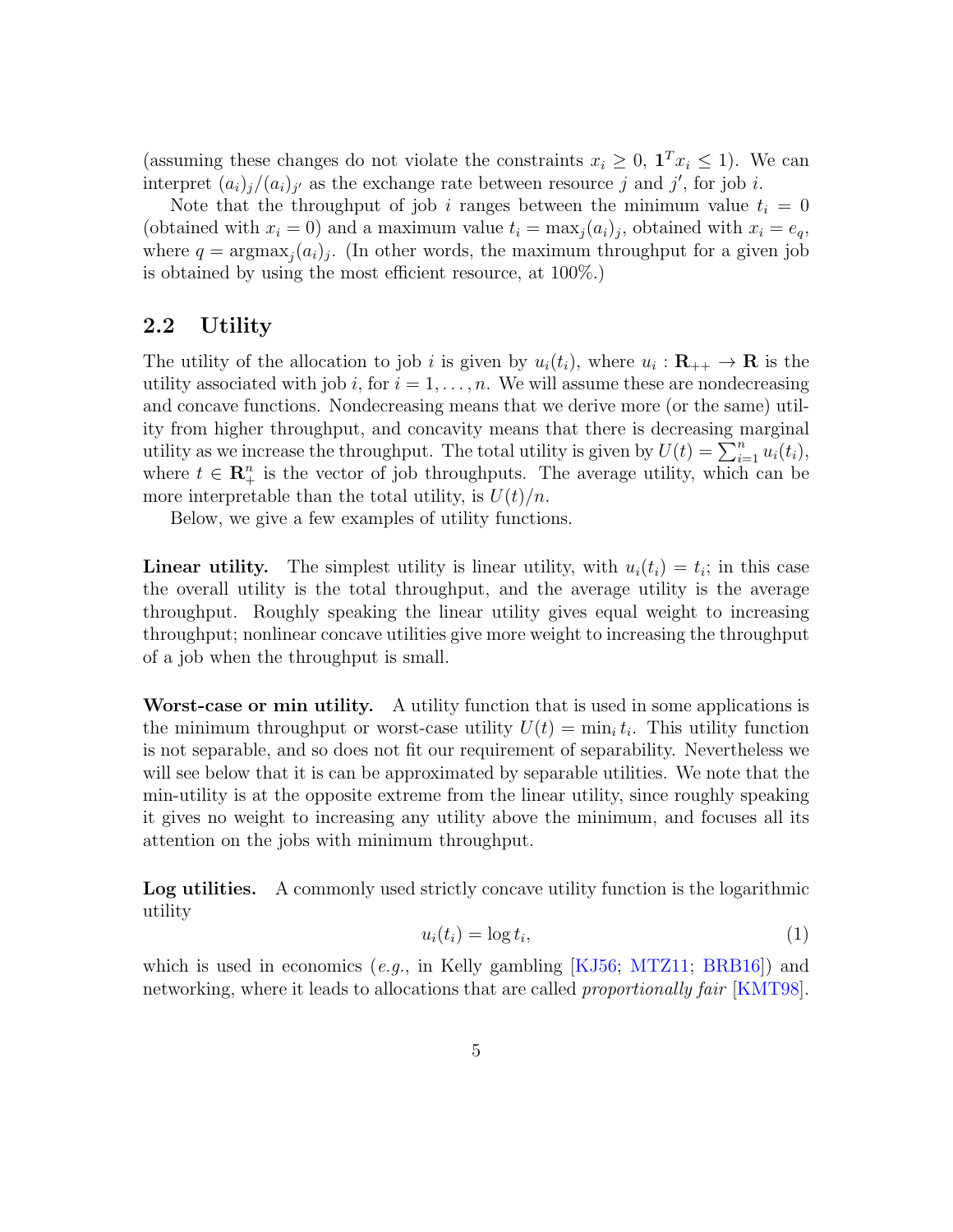**Power utilities.** Another family of strictly concave utility functions is the power utility  $u_i(t_i) = t_i^p$ <sup>p</sup><sub>i</sub>, with  $p \in (0, 1]$  or  $u_i(t_i) = -t_i^p$  with  $p < 0$ . These utility functions are widely used in economics, where they are called the constant relative risk aversion (CRRA) or isoelastic utilities [\[EGS11,](#page-37-7) §1.7]. For p positive and small, or negative and large, the power utility approximates the min-throughput utility (up to a constant), since it gives much higher weights to smaller throughputs than larger throughputs.

Log and power utility functions are sometimes described as one family of utility functions, called  $\alpha$ -fairness [\[MW00\]](#page-38-6), with the form

$$
u_i(t_i) = \begin{cases} \frac{1}{1-\alpha} t_i^{1-\alpha} & \alpha \ge 0 \text{ and } \alpha \ne 1\\ \log t_i & \alpha = 1. \end{cases}
$$

The choice  $\alpha = 0$  yields linear utility, while  $\alpha = 1$  yields the log utility. In networking, it has been shown that taking  $\alpha \to \infty$  yields max-min fairness [\[MW00\]](#page-38-6) (in practice, a large value of  $\alpha$  suffices).

Target-priority utility. Another useful family of utility functions is based on a target throughput and a priority,

<span id="page-5-2"></span>
$$
u_i(t_i) = w_i \min\{t_i - t_i^{\text{des}}, 0\},\tag{2}
$$

where  $w_i$  is a positive weight parameter and  $t_i^{\text{des}}$  is a positive target throughput. This utility is zero when the throughput meets or exceeds the target value, and decreases linearly, with slope  $w_i$ , when the throughput comes short of the target. The parameter  $w_i$  encodes the priority of job i, with higher weight giving higher priority. With target-priority utility, the total utility is zero if all job target throughputs are achieved, and negative otherwise; it is the total of (weighted) shortfalls. These utility functions are not differentiable, or strictly increasing, or strictly concave.

### <span id="page-5-0"></span>2.3 Utility interpretations

<span id="page-5-1"></span>Utility-derived averages. Utility functions, and the resulting utility, are meant to measure the quality of an aggregate throughput. Linear utility treats all throughputs, large and small, the same; concavity or curvature of a utility function puts more weight on the smaller job throughputs than larger ones. (The extreme here is the worst-case utility, which focuses all its attention on the smallest throughput.) When the same utility  $u$  is used for all jobs, and  $u$  is invertible, we can interpret the quantity

$$
u^{-1}\left(\frac{1}{n}\sum_{i=1}^{n}u(t_i)\right) \tag{3}
$$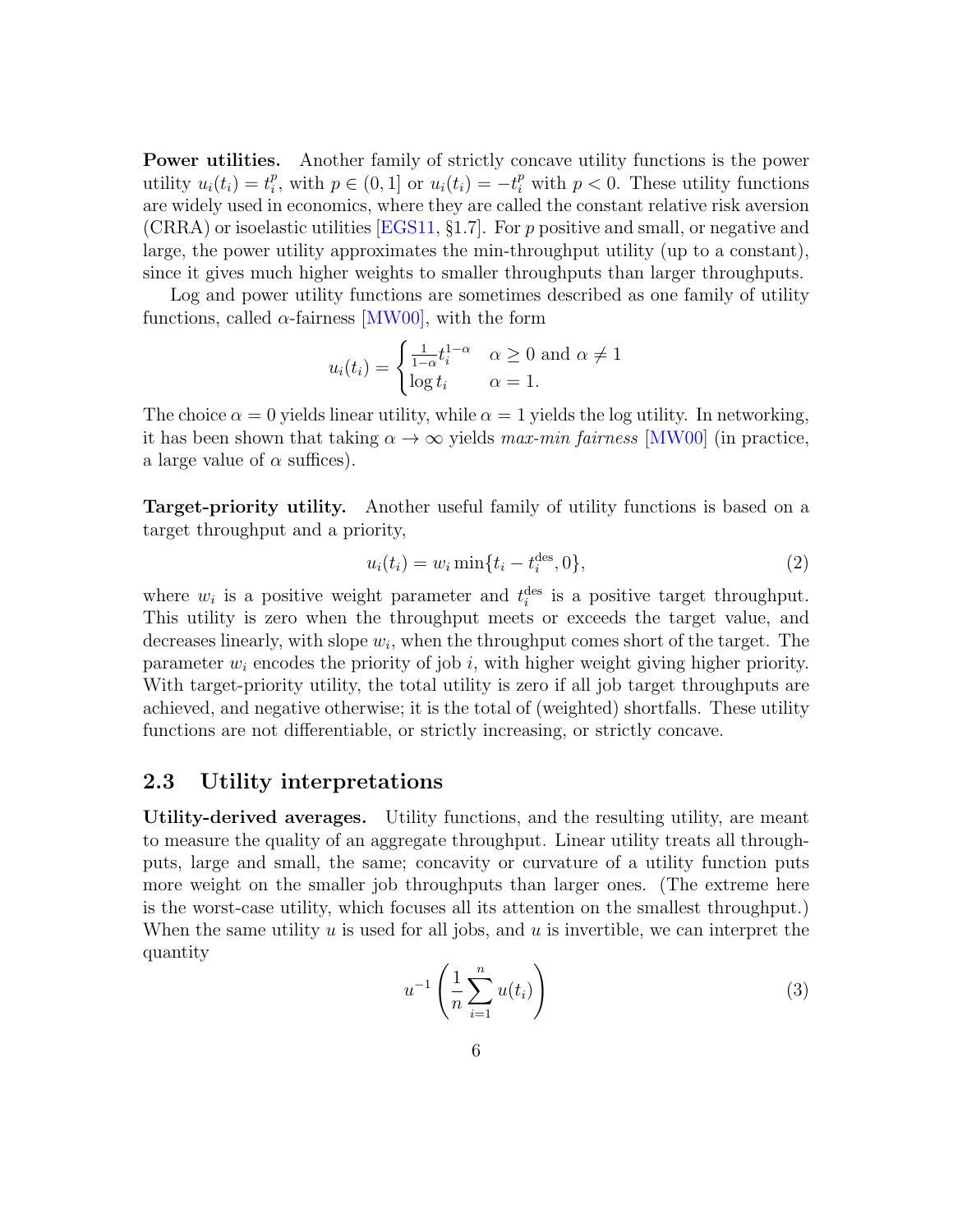as a kind of average of the throughputs, skewed toward the smaller ones. It has the same units and scale as the throughput itself, and coincides with well known averages for some choices of utilities. For example, it is the (arithmetic) average for linear utility, the geometric mean for log utility, and the harmonic mean for the inverse utility  $u(t_i) = -1/t_i$ . The latter two have been proposed as measures of system performance that in some cases are more appropriate than the simple arithmetic average  $|HP11, §1.8|$ .

Connection to risk-adjusted average throughput. Utilities are closely related to the concept of risk-adjusted average throughput. Let  $\arg(t)$  denote the average throughput and  $var(t)$  denote the variance of the throughput across jobs, *i.e.*,

$$
\mathbf{avg}(t) = \frac{1}{n} \sum_{i=1}^{n} t_i, \qquad \mathbf{var}(t) = \frac{1}{n} \sum_{i=1}^{n} t_i^2 - \left(\frac{1}{n} \sum_{i=1}^{n} t_i\right)^2.
$$

The average throughput is a natural measure of overall throughput; the variance is a natural measure of fairness since it quantifies how different the job throughputs are. The risk-adjusted throughput is defined as

$$
\mathbf{avg}(t) - \frac{\gamma}{2}\mathbf{var}(t),
$$

where  $\gamma > 0$  is the so-called risk aversion parameter. It measures an aggregate throughput, with an adjustment for fairness, scaled by  $\gamma$ . The risk-adjusted throughput metric is large when the average throughput is large and the variation in throughput across the jobs is small. If we maximize it, it means we will accept a reduction in the average throughput, if it comes with a sufficient decrease in the variance of the throughputs. This concept is widely used in finance, especially in portfolio construction, where it dates back to the  $1950s$  [\[Mar52;](#page-38-8) [Tob](#page-40-4)<sup>+</sup>65].

Now suppose that  $\phi : \mathbf{R}_{+} \to \mathbf{R}$  is concave, increasing, and twice differentiable, with  $\phi(0) = 0$ ,  $\phi'(0) = 1$ , and  $\phi''(0) = -1$ . (For example,  $\phi(a) = 1 - e^{-a}$ .) We can define a family of utility functions  $u_i(t_i) = \phi(\gamma t_i)$ , where  $\gamma > 0$ . A basic result is that small  $\gamma$ , we have

$$
\frac{1}{\gamma}\phi^{-1}(U(t)/n) = \mathbf{avg}(t) - \frac{\gamma}{2}\mathbf{var}(t) + o(\gamma^2).
$$

(This can be seen by taking second-order Taylor expansions of the utility functions  $u_i$ and  $\phi^{-1}$  around 0, and dropping higher order terms.) The lefthand side is the utility average [\(3\)](#page-5-1) defined by  $u_i$ , scaled by  $1/\gamma$ ; the righthand side is the risk-adjusted average throughput, plus higher order terms in  $\gamma$ . Thus for small  $\gamma$ , the utility, mapped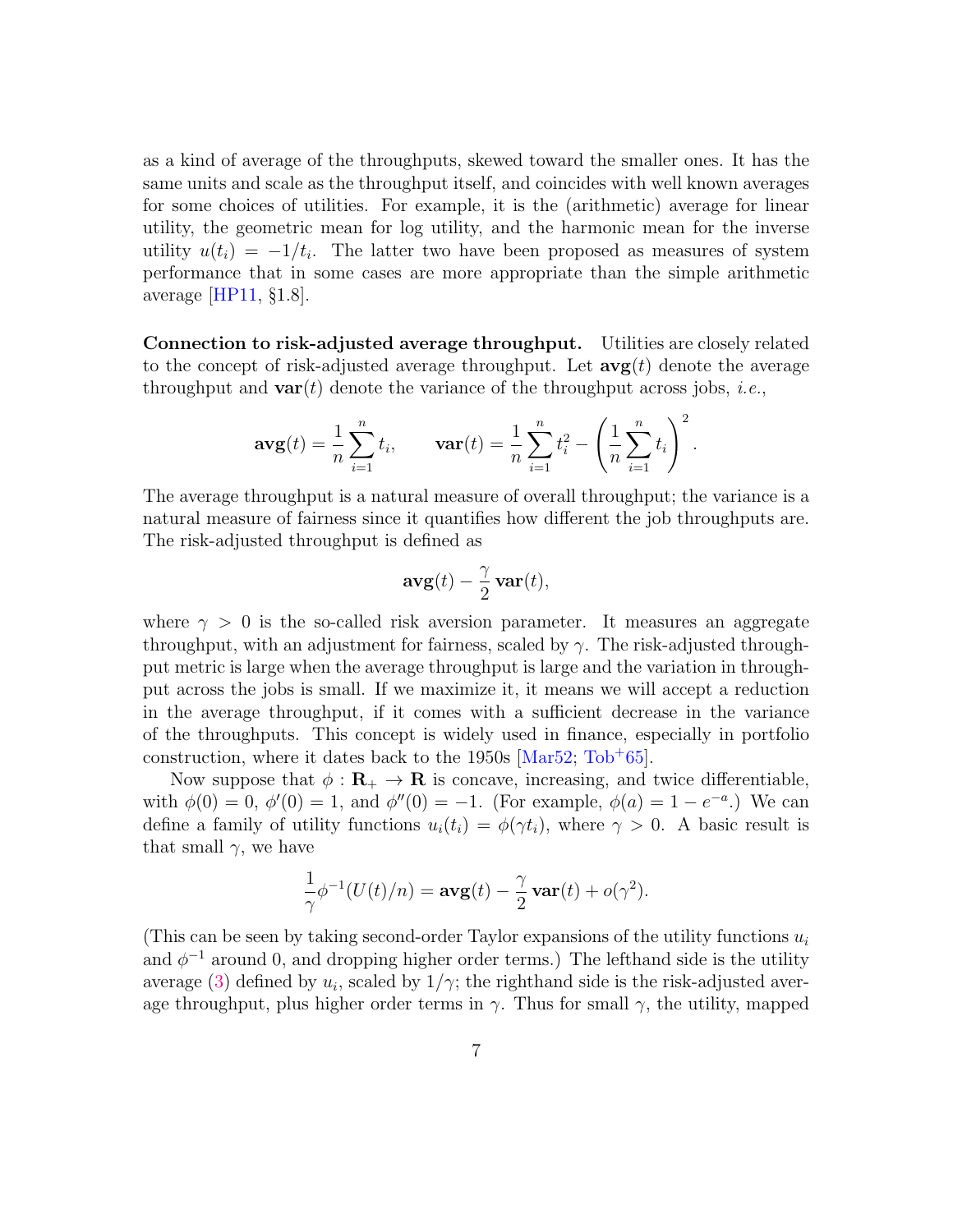through the monotone increasing mapping  $a \mapsto (1/\gamma)\phi^{-1}(a/n)$ , is approximately the risk-adjusted average throughput.

Connections between utility maximization and risk aversion have been studied extensively in economics; e.g., see [\[FS48;](#page-37-8) [Tob58;](#page-40-5) [Pra64;](#page-39-6) [Arr71;](#page-36-7) [Gol01\]](#page-38-9).

### <span id="page-7-0"></span>2.4 Resource allocation problem

The resource allocation problem is

<span id="page-7-1"></span>maximize 
$$
U(t)
$$
  
\nsubject to  $x_i \ge 0$ ,  $\mathbf{1}^T x_i \le 1$ ,  $t_i = a_i^T x_i$ ,  $i = 1, ..., n$   
\n
$$
\sum_{i=1}^n x_i \le R,
$$
\n(4)

with variables  $x_i \in \mathbb{R}^m$  and  $t_i \in \mathbb{R}$ ,  $i = 1, \ldots, n$ . The problem data are the utility functions  $u_1, \ldots, u_n$ , the efficiency vectors  $a_1, \ldots, a_n$ , and the total resource usage limit R. We recall that  $x_i$  is the allocation of resources to job i,  $t_i = a_i^T x_i$  is the throughput achieved by job i, the constraint  $\mathbf{1}^T x_i \leq 1$  says that each job consumes resources for at most the total schedulable time, and the constraint  $\sum_{i=1}^{n} x_i \leq R$ says that jobs cannot consume more resources than there are at hand. We denote an optimal allocation as  $x_i^*$ ,  $i = 1, \ldots, n$ , and its associated optimal throughput as  $t^*$ , and utility as  $U^* = U(t^*)$ .

The resource allocation problem [\(4\)](#page-7-1) is a convex optimization problem and therefore tractable [\[BV04,](#page-36-1) §1]. We observe that the objective and the first line of constraints are separable across jobs; the total resource usage limit (the last constraint) couples the different jobs. In other words, without the last total resource usage constraint, the resource allocation problem splits into n separate problems, one for each job i. Our method will leverage this idea.

The resource allocation problem is infeasible only in obvious pathological cases such as  $a_i = 0$  with log utility. We assume henceforth that the problem is feasible. It always has a solution, since the feasible set is compact. The problem is bounded above; the maximum possible utility is  $\sum_i u_i(\max_j (a_i)_j)$ , the utility when all throughputs take on their maximum possible values. Our analysis later will show that the solution need not be unique, even when the utilities are strictly concave.

In the resource allocation problem  $(4)$  we can replace the utility  $U(t)$  with the average utility  $U(t)/n$  or, when the utilities  $u_i$  are the same and invertible, the utility average [\(3\)](#page-5-1). These monotone transformations of the utility yield an equivalent problem.

Pareto optimality. If the utility functions are strictly increasing, then the through-put t achieved by an optimal allocation X is Pareto efficient [\[BV04,](#page-36-1) §4.7.3], in the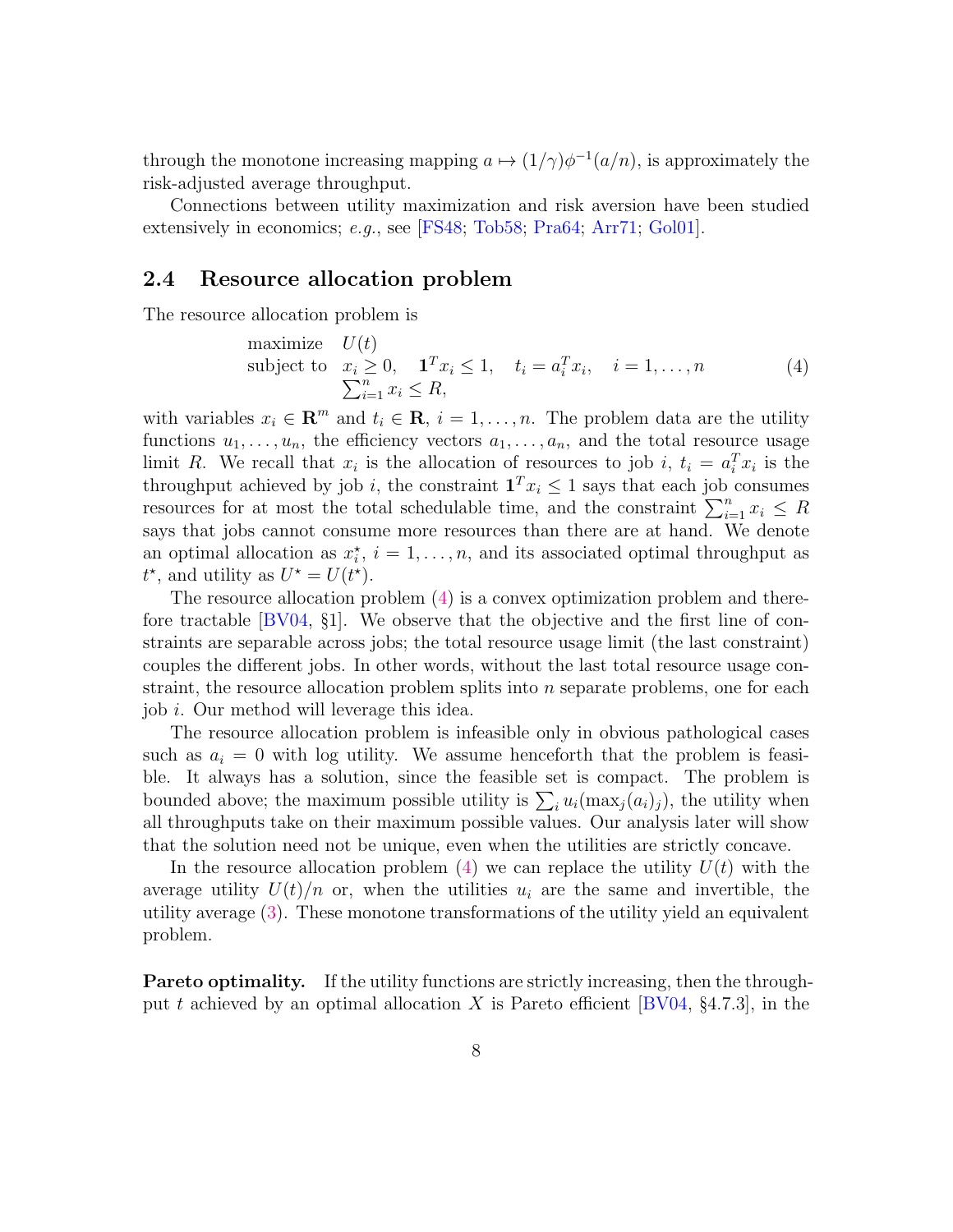following sense. If  $\hat{t}$  is a throughput vector for another feasible allocation for which  $\tilde{t}_i > t_i$  for some job i, then there must be some other job j for which  $\tilde{t}_j < t_j$  (if this were not the case, then evidently  $X$  would not be optimal).

Application to computer systems. In our motivating application, the jobs represent computational tasks or services. The resources represent different hardware configurations on which the jobs may be run, such as types of CPUs (differing in cache sizes, clock frequency, core count), GPUs (differing in memory, core count); or servers (differing in, say, CPU, GPU, RAM, storage, network bandwidth). The resources are fungible because a job can be run on any of the  $m$  hardware configurations, but with different efficiencies. The entry  $(x_i)_j$  is the fraction of time job i will run on hardware type j, and  $(a_i)_j$  is the throughput job i would obtain if it were to run entirely on hardware  $j$  (the entries of  $a_i$  can be obtained by profiling each job on the different hardware configurations). Throughput can be measured in several ways, such as number of individual tasks that can be processed per second, or the number of MIPS (millions of instructions per second) that a hardware configuration can achieve on a job type.

We can interpret the resource allocation problem as finding an optimal timeslicing of the n jobs across the m hardware configurations, where optimality is measured by total utility. This problem (with linear and worst-case utility) was recently studied in  $[Nar+20]$  $[Nar+20]$ , as part of a system for scheduling deep learning jobs on GPUs. (The problem of scheduling tasks across interchangeable servers was studied in  $[\text{Turn}^+16]$ , but using a different formulation of the allocation problem than ours.)

In addition to finding an optimal time-slicing of the jobs, our method discovers the optimal prices of the different hardware configurations. These prices could be used to inform markets that provide several users access to a shared pool of computational resources, as they convey the value of each resource relative to the others. They could also be used to actually charge jobs for hardware usage.

## <span id="page-8-0"></span>3 Duality and resource prices

In the remainder of the paper, we develop and demonstrate our price discovery method for efficiently solving [\(4\)](#page-7-1). We recall that our method is based on solving the dual problem: we introduce a Lagrange multiplier for the constraint on resource usage, which splits the dual function into one small resource allocation problem per job. These subproblems can be solved efficiently and in parallel using an analytical solution. This lets us evaluate the dual function and a subgradient very cheaply;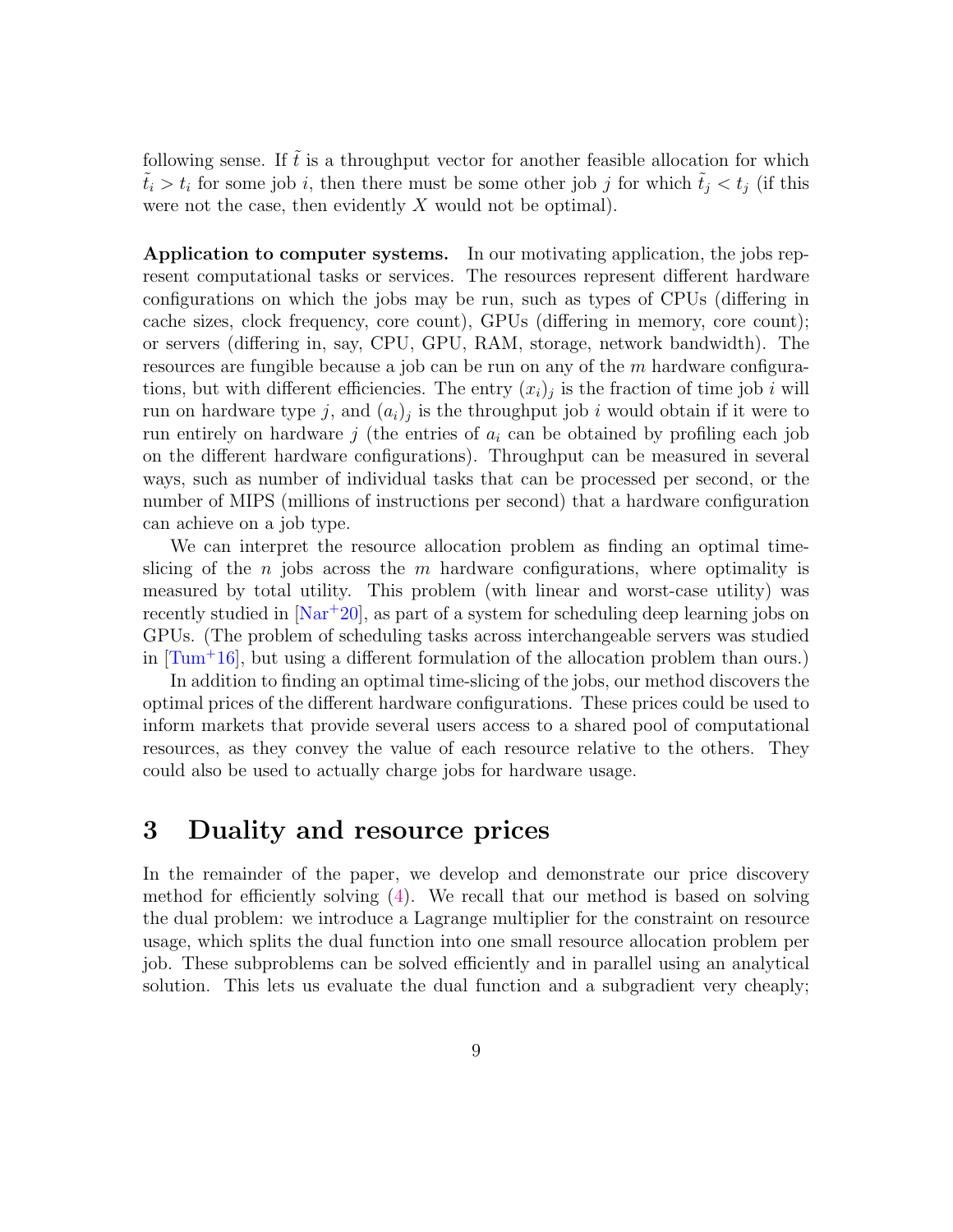we use the subgradients to adjust the prices to their optimal values, from which we obtain an optimal allocation.

In this section we cover some standard results about duality in convex analysis and optimization that we will use in our solution method. For background on duality in convex optimization, see [\[BV04,](#page-36-1) Chap. 5], [\[HUL93,](#page-38-10) Chap. XII], or [\[Roc70,](#page-39-7) §VI.28].

**Lagrangian and dual function.** We first reformulate the problem  $(4)$  as

maximize  $U(t) - \mathcal{I}(X, t)$ subject to  $r < R$ ,

with variables X and t, where  $r = X<sup>T</sup>1$  is the total resource usage, and Z is the indicator function of the constraints

$$
x_i \ge 0
$$
,  $\mathbf{1}^T x_i \le 1$ ,  $t_i = a_i^T x_i$ ,  $i = 1, ..., n$ .

(This means that  $\mathcal{I}(X,t) = 0$  when these constraints are satisfied, and  $\mathcal{I}(X,t) = \infty$ when they are not.) We introduce  $p \in \mathbb{R}^m_+$  as a dual variable (or Lagrange multiplier or shadow price) for the constraint  $r \leq R$ , and form the Lagrangian

$$
L(X, t, p) = U(t) - \mathcal{I}(X, t) - p^{T}(r - R).
$$

We can interpret  $p$  as a set of prices for the resources [\[BV04,](#page-36-1) §5.4.4], and the part of the Lagrangian  $U(t) - p<sup>T</sup>r$  as the net utility, *i.e.*, the utility derived from the throughput minus the cost of using the resources, at the prices given by  $p$ .

The dual function is defined as

$$
g(p) = \max_{X,t} L(X,t,p).
$$

The dual function is convex. This is the optimal value of the Lagrangian for the resource price vector p.

Evaluating the dual function. We first observe that the Lagrangian is separable across jobs *i*, *i.e.*, a sum of functions of  $x_i$  and  $t_i$ :

$$
L(X, t, p) = U(t) - p^{T}(r - R) - \mathcal{I}(X, t)
$$
  
=  $p^{T}R + \sum_{i=1}^{n} (u_{i}(t_{i}) - p^{T}x_{i} - \mathcal{I}(x_{i} \ge 0, \mathbf{1}^{T}x_{i} \le 1, t_{i} = a_{i}^{T}x_{i})).$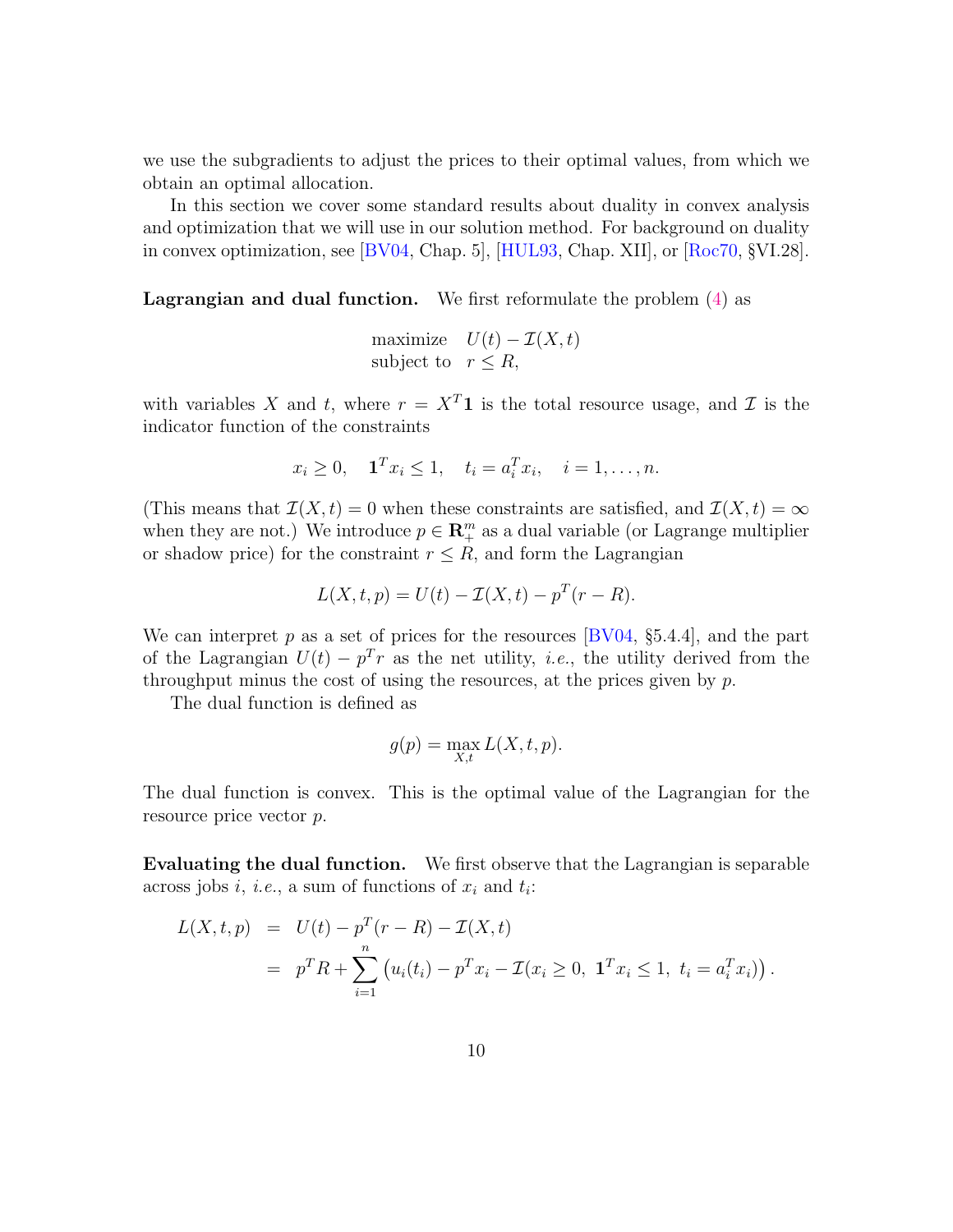To evaluate the dual function  $g(p)$  we maximize this over all  $x_i$  and  $t_i$ ; by separability we can maximize separately for each i. For  $i = 1, \ldots, n$  we solve the problem

maximize 
$$
u_i(t_i) - p^T x_i
$$
  
subject to  $x_i \ge 0$ ,  $\mathbf{1}^T x_i \le 1$ ,  $t_i = a_i^T x_i$ . (5)

This is a small convex optimization problem with  $m + 1$  variables, which we will show to how to solve analytically in  $\S4$ . Its objective is the net utility for job i, i.e., the utility minus the cost of resources used. The dual function value  $g(p)$  is the sum of the optimal values of the subproblems [\(5\)](#page-10-0), plus  $p^T R$ .

**Optimal value bounds from the dual function.** Since for any feasible  $X, t$  and any  $p \in \mathbb{R}^m_+$  we have  $L(X, t, p) \ge U(t)$ , it follows that

<span id="page-10-2"></span><span id="page-10-1"></span><span id="page-10-0"></span>
$$
g(p) \ge U^\star. \tag{6}
$$

In other words, the dual function gives an upper bound on the optimal utility of the resource allocation problem [\(4\)](#page-7-1).

Dual problem. The dual problem has the form

$$
\begin{array}{ll}\text{minimize} & g(p) \\ \text{subject to} & p \ge 0, \end{array} \tag{7}
$$

with variable  $p \in \mathbb{R}^m$ . This has the natural interpretation of choosing p to obtain the best (*i.e.*, smallest) upper bound on  $U^*$  in [\(6\)](#page-10-1). The dual problem [\(7\)](#page-10-2) is convex. We denote an optimal p as  $p^*$ , and refer to  $p^*$  as the *optimal resource prices*. Solving the dual problem is sometimes called price discovery, since solving it finds the optimal prices.

Strong duality. A standard result from convex optimization states that

$$
g(p^*) = U^*,
$$

*i.e.*, the upper bound on optimal utility from the dual function  $(6)$  is tight when evaluated at the optimal prices. (Strong duality holds here since the only constraints are linear equalities and inequalities; see [\[BV04,](#page-36-1) §5.2.3].)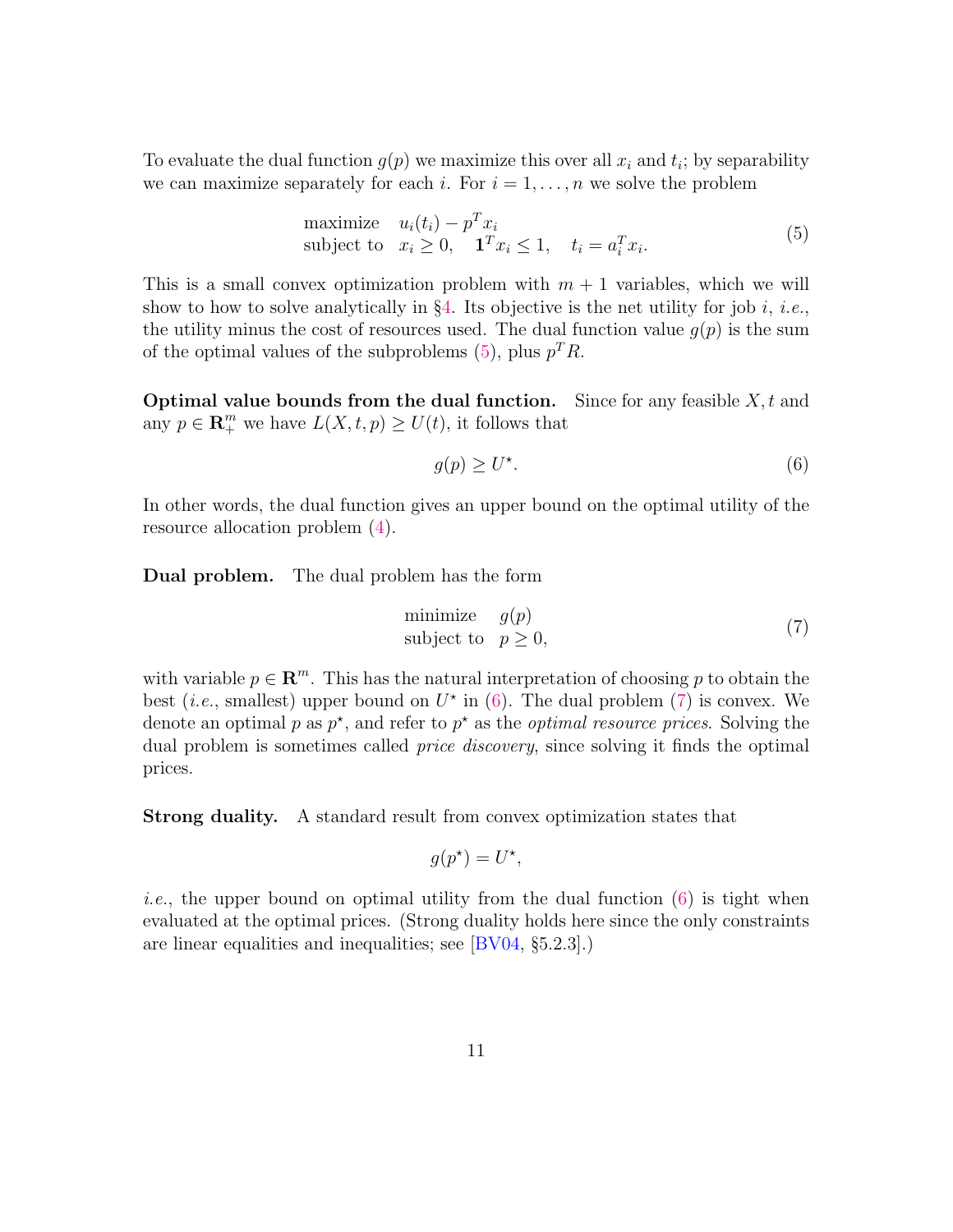Recovering an optimal allocation from optimal prices. A basic duality result from convex optimization states that any optimal allocation  $X^*$  and throughput  $t^*$ maximizes  $L(X, t, p^*)$  over X and t. But since L is separable across jobs i, this means that for each job *i*,  $x_i^*$  and  $t_i^*$  are solutions of the problem

maximize 
$$
u_i(t_i) - (p^*)^T x_i
$$
  
subject to  $x_i \ge 0$ ,  $\mathbf{1}^T x_i \le 1$ ,  $t_i = a_i^T x_i$ .

This has a very nice interpretation. Each job derives utility  $u_i(t_i)$ , and pays for the resources consumed at the optimal prices  $p^*$ . The optimal allocation maximizes the net utility, i.e., the utility derived from the resources minus the amount paid for the resources. This relation between optimal allocation and optimal prices is key to our price-based method.

**Resource prices.** The interpretation of  $p^*$  as a set of resource prices is standard throughout applications that use optimization. To explain the interpretation, define  $U(R)$  to be the optimal value of the resource allocation problem [\(4\)](#page-7-1), *i.e.*, the maximum utility, as a function of the total resource usage limit  $R$ . A standard duality result is

$$
p^* = \nabla_R U^*(R),\tag{8}
$$

the gradient of the optimal utility with respect to the resource limits. Thus  $p_j^*$  is the (approximate) increase in optimal utility obtained per increase in resource  $j$ . (When  $U^*(R)$  is not differentiable, we replace the gradient above with a subgradient of  $-U$ .) The interpretation of the partial derivative of maximum utility with respect to a resource limit as a price for the resource is common in many fields, e.g., in communication networks [\[KJ56\]](#page-38-4) and power networks [\[BCS84\]](#page-36-8).

**Subgradient of dual function.** We mention for future use how to find a subgradient of g at p. Let  $\tilde{x}_i$  and  $\tilde{t}_i$  be the solutions of the subproblems [\(5\)](#page-10-0), for  $i = 1, \ldots, n$ . Then a subgradient of  $g$  is given by

$$
q = R - r = \sum_{i=1}^{n} R - \tilde{x}_i
$$
\n<sup>(9)</sup>

If g is differentiable at p, then  $q = \nabla q(p)$ . The subgradient g has a nice interpretation: it is the difference between the total resource limit  $R$  and the total resource usage  $r$ , when you choose the allocations via the subproblems  $(5)$  with resource prices p.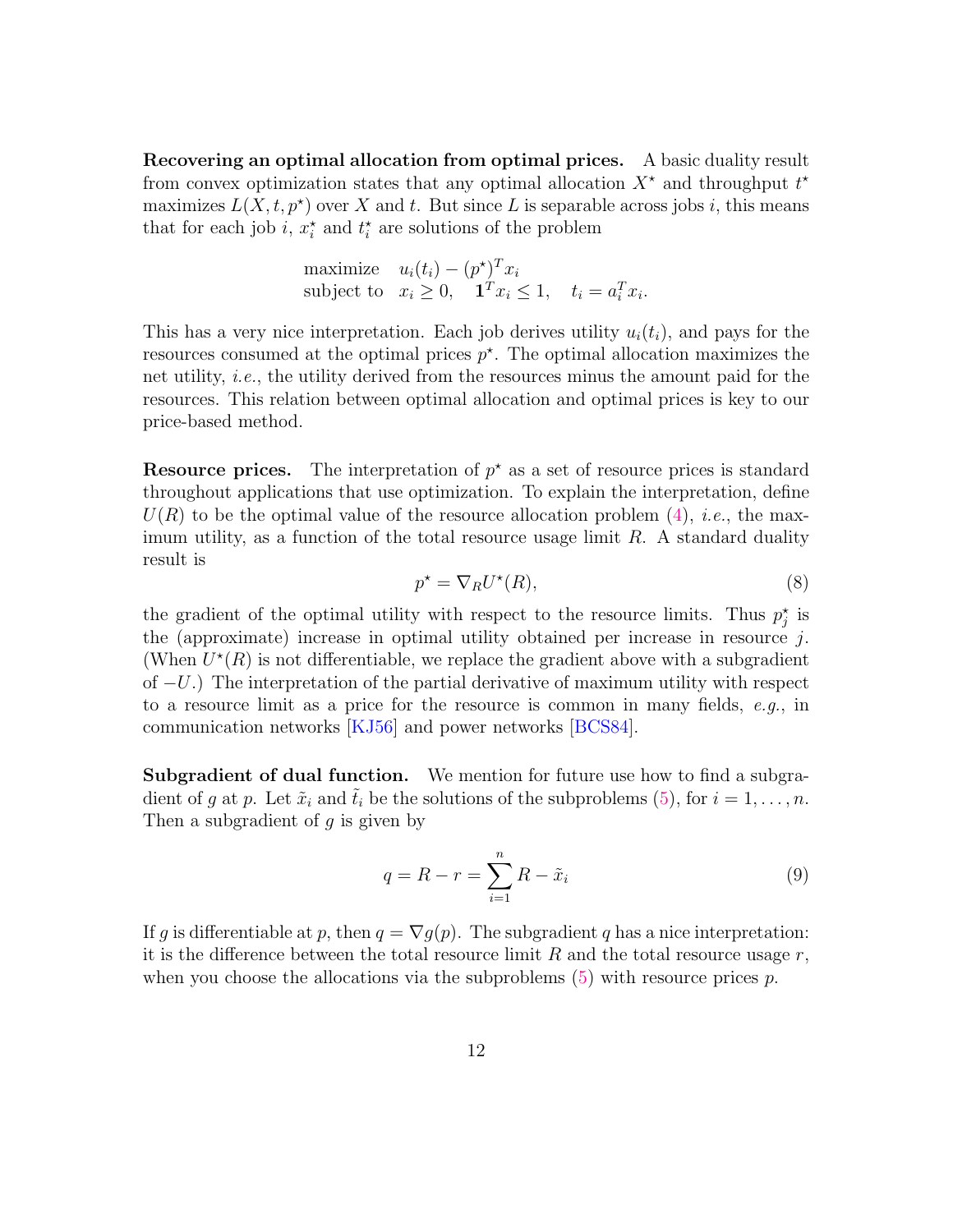## <span id="page-12-0"></span>4 Solving the subproblem

In this section we explain how to analytically solve the subproblems [\(5\)](#page-10-0). In this section we will drop the subscript  $i$  (which indexes the jobs), to keep the notation light, and express the problem as

<span id="page-12-3"></span>maximize 
$$
u(t) - p^T x
$$
  
subject to  $x \ge 0$ ,  $\mathbf{1}^T x \le 1$ ,  $t = a^T x$ , (10)

with variables  $x \in \mathbb{R}^m$  and  $t \in \mathbb{R}$ . We write this as

<span id="page-12-2"></span>
$$
\text{maximize} \quad u(t) - c(t),\tag{11}
$$

with variable  $t \in \mathbf{R}$ , where  $c(t)$  is the optimal value of the linear program (LP)

minimize 
$$
p^T x
$$
  
subject to  $x \ge 0$ ,  $\mathbf{1}^T x \le 1$ ,  $a^T x = t$ ,

with variables  $x \in \mathbb{R}^m$  and  $t \in \mathbb{R}$ . We now show how to solve this LP analytically. Indeed, we will give the solution parametrically, and obtain an explicit formula for  $c(t).$ 

### 4.1 Parametric solution of the LP

We introduce a slack variable  $s \in \mathbf{R}$  and express it in standard form

minimize 
$$
p^T x
$$
  
subject to  $(x, s) \ge 0$   

$$
\begin{bmatrix} a^T & 0 \\ \mathbf{1}^T & 1 \end{bmatrix} \begin{bmatrix} x \\ s \end{bmatrix} = \begin{bmatrix} t \\ 1 \end{bmatrix}.
$$

A basic result for LPs states that there is always a basic feasible solution, *i.e.*, one in which at most two entries of  $(x, s)$  are nonzero [\[BT97,](#page-36-9) §2.2]. (Two is the number of linear equality constraints.) There are  $m(m + 1)/2$  such choices of two nonzero entries of  $(x, s)$ . This tells us that the resource allocation subproblem always has a solution that uses at most two of the resources.

This is illustrated in figure [1](#page-13-0) for a subproblem with  $m = 4$ , and

<span id="page-12-1"></span>
$$
a = (1, 2, 3, 5), \qquad p = (1, 1, 4, 6). \tag{12}
$$

The figure shows a basic feasible solution of the subproblem as  $t$  ranges from 0 to 5, its range of feasible values. For  $0 \le t \le 2$ , only the second resource (which has the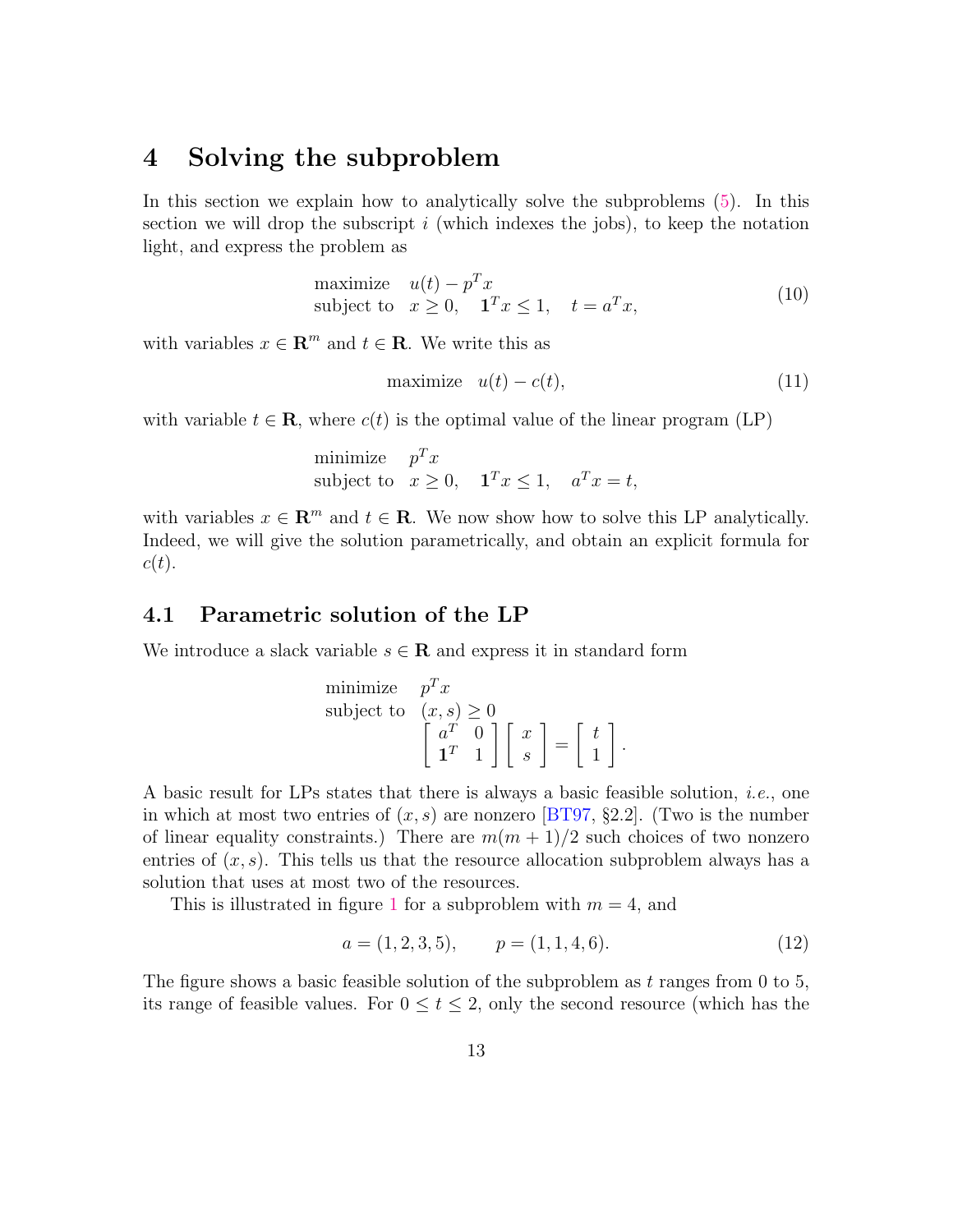<span id="page-13-0"></span>

Figure 1: Basic feasible solutions for a subproblem with  $m = 4$  resources, with data  $(12)$ , as t varies. The first and third resources are never used.

highest value of  $a_j/p_j$  is used; for  $2 < t < 5$ , both the second and fourth resources are used; and for  $t = 5$ , only the fourth resource (which has the largest value  $a_i$ ) is used. We note that the first and third resources are never used.

We will now assume that the efficiencies are sorted and distinct, so  $a_1 < \cdots < a_m$ . (The results given below are readily extended to the case when they are not distinct.) First suppose that  $x_i$  and  $x_j$  are nonzero, with  $i < j$ . (This corresponds to the case when the job uses only resources i and j.) Then  $s = 0$ , so  $x_i + x_j = 1$  and  $a_i x_i + a_j x_j = t$ , so

<span id="page-13-1"></span>
$$
x_i = \frac{a_j - t}{a_j - a_i}, \qquad x_j = \frac{t - a_i}{a_j - a_i}.
$$
 (13)

<span id="page-13-2"></span>For these to be nonnegative, we must have  $t \in [a_i, a_j]$ . The associated objective value is

$$
p_i \frac{a_j - t}{a_j - a_i} + p_j \frac{t - a_i}{a_j - a_i}.
$$
\n(14)

As t varies between  $a_i$  and  $a_j$ , this varies affinely between  $p_i$  and  $p_j$ , respectively.

Now consider the special case when  $x_i$  and s are nonzero. (This corresponds to the case when the job uses only resource j.) Then we have  $a_i x_i = t$ , so

$$
x_j = t/a_j
$$

.

For  $x_j$  and  $s = 1 - x_j$  to be nonnegative, we need  $t \in [0, a_j]$ . The corresponding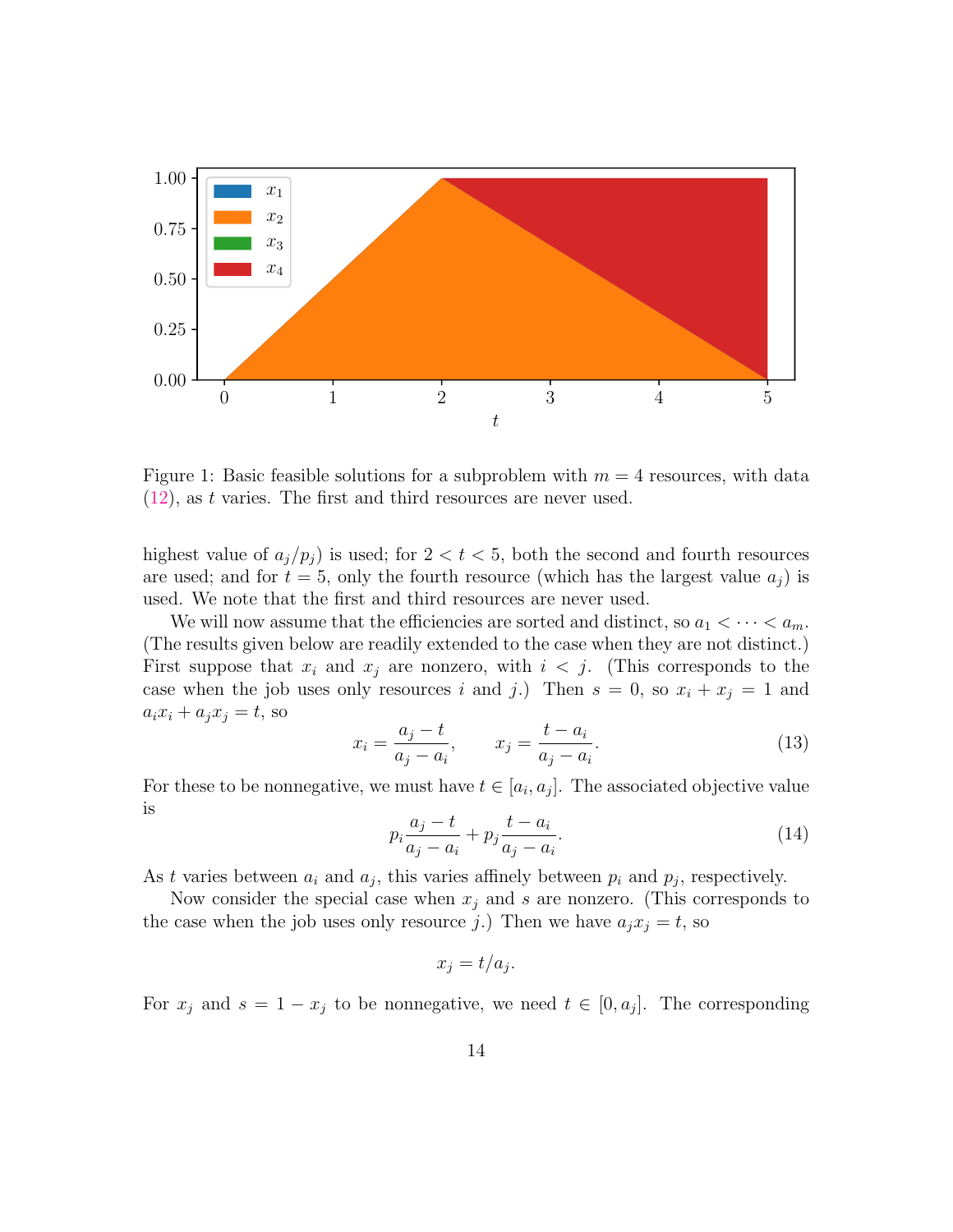<span id="page-14-0"></span>

Figure 2: A graph of the piecewise affine optimal cost  $c(t)$ , for a fixed price vector and four resources.

objective value is

 $p_j t/a_j$ .

These are the same as the formulas [\(13\)](#page-13-1) and [\(14\)](#page-13-2) above, with  $i = 0$ , where we define  $a_0 = p_0 = 0.$ 

The optimal value  $c(t)$  is the pointwise minimum of the  $m(m+1)/2$  affine functions, restricted to an interval,

$$
p_i \frac{a_j - t}{a_j - a_i} + p_j \frac{t - a_i}{a_j - a_i} + \mathcal{I}(t \in [a_i, a_j]), \quad i < j.
$$

The graphs of these functions are line segments that connect the points  $(a_i, p_i)$  and  $(a_j, p_j)$ , including the additional point  $(a_0, p_0) = (0, 0)$ . The graph of  $c(t)$  is the pointwise minimum of these. It is easy to see that  $c$  is piecewise affine with kinks points that are a subset of the values  $a_1, \ldots, a_m$ . It is increasing and convex, and satisfies  $c(0) = 0$ , and has domain  $[0, a_m]$ .

Given a and  $p$ , it is straightforward to directly compute the piecewise affine function  $c, i.e.,$  to find its kink points and the slope in between successive kink points. It is completely specified by a subset of  $\{0, \ldots, m\}$ , given by  $0 = i_1 < \cdots < i_r = m$ . The kink points are  $a_{i_l}$ ,  $l = 1, \ldots, r$ , and the value of c at these points is  $p_{i_l}$ .

This is illustrated in figure [2,](#page-14-0) for the same example as above with data [\(12\)](#page-12-1). In this case the active subset is  $0, 2, 4$ , and c is piecewise affine with kink points  $0, a_2 = 2, a_4 = 5$ , and associated values  $0, p_2 = 1, p_4 = 6$ .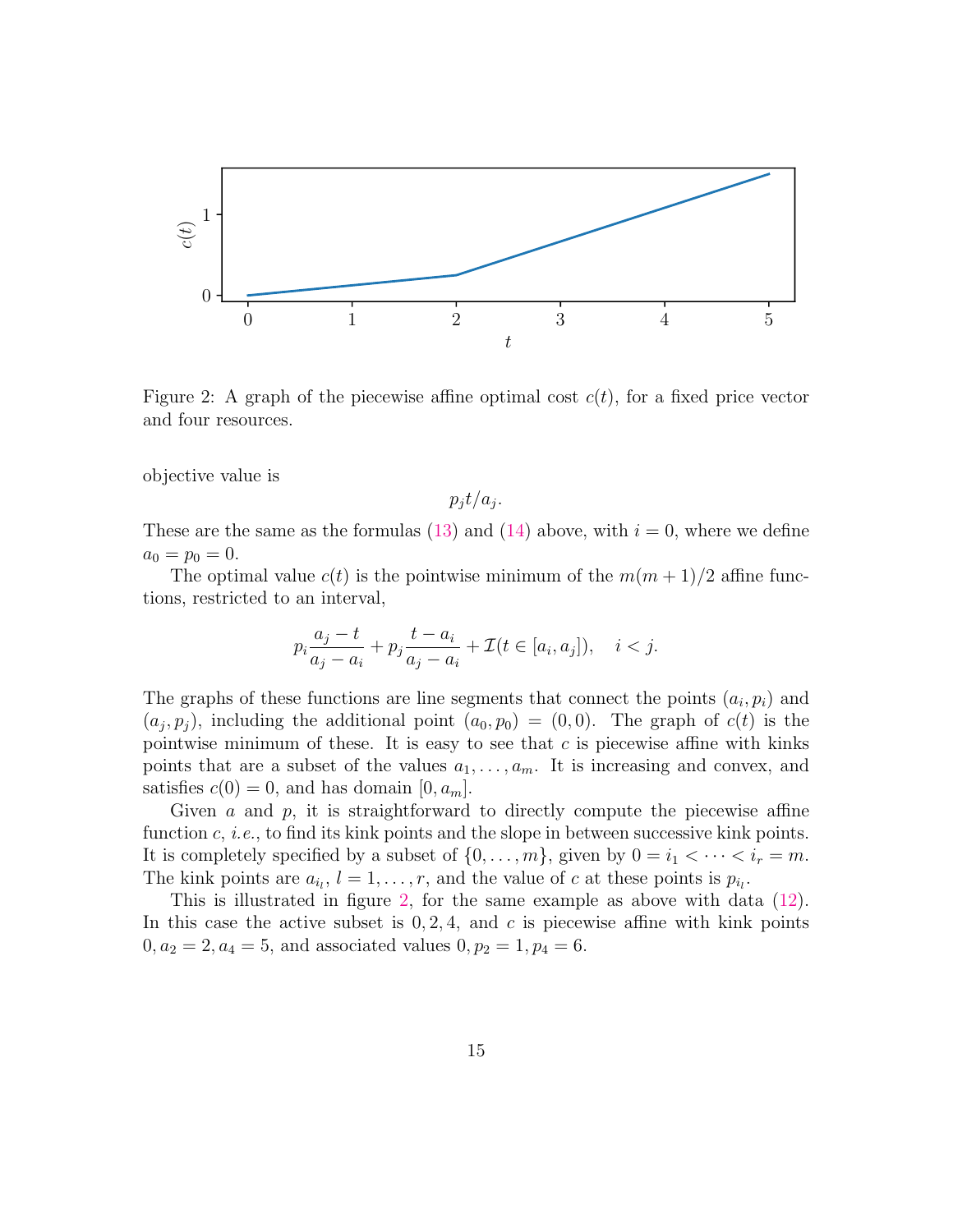<span id="page-15-0"></span>

Figure 3: Net utility, *i.e.*, utility minus cost, for a log utility and four resources.

## 4.2 Solving the subproblem

Once we have the explicit function  $c$ , we can readily solve the one dimensional problem  $(11)$ . To do this we maximize u minus an affine function over each of the intervals between successive kink points and choose the one with largest objective. Thus we need to maximize  $u(t) - (\alpha t + \beta)$  over  $t \in [\gamma, \delta]$ , where  $\alpha, \beta, \gamma, \delta$  are given, with  $\alpha > 0$ . This is readily done for any utility function. For example, if u is increasing and strictly concave (e.g., log utility) we have the explicit formula

<span id="page-15-1"></span>
$$
t = \Pi(u')^{-1}(\alpha),\tag{15}
$$

where  $\Pi$  is the projection onto the interval  $[\gamma, \delta]$ . (Since u is strictly concave, u' is increasing and therefore invertible.) Figure [3](#page-15-0) plots  $u(t) - c(t)$  for our running example with  $m = 4$  resources, data [\(12\)](#page-12-1), and log utility; in this case, a value of  $t \approx 2.4$  is optimal.

This small problem is also easily solved for cases when the utility is neither increasing nor strictly concave, e.g., the target-priority utility  $(2)$ . For this utility function, the solution is

<span id="page-15-2"></span>
$$
t = \begin{cases} t^{\text{des}} & w > \alpha, \ \gamma \le t^{\text{des}} \le \delta, \\ \gamma & w \le \alpha, \\ \delta & w > \alpha, \ \delta \le t^{\text{des}}. \end{cases}
$$
(16)

Summary. We summarize the algorithm for solving the job subproblem [\(2\)](#page-5-2) below.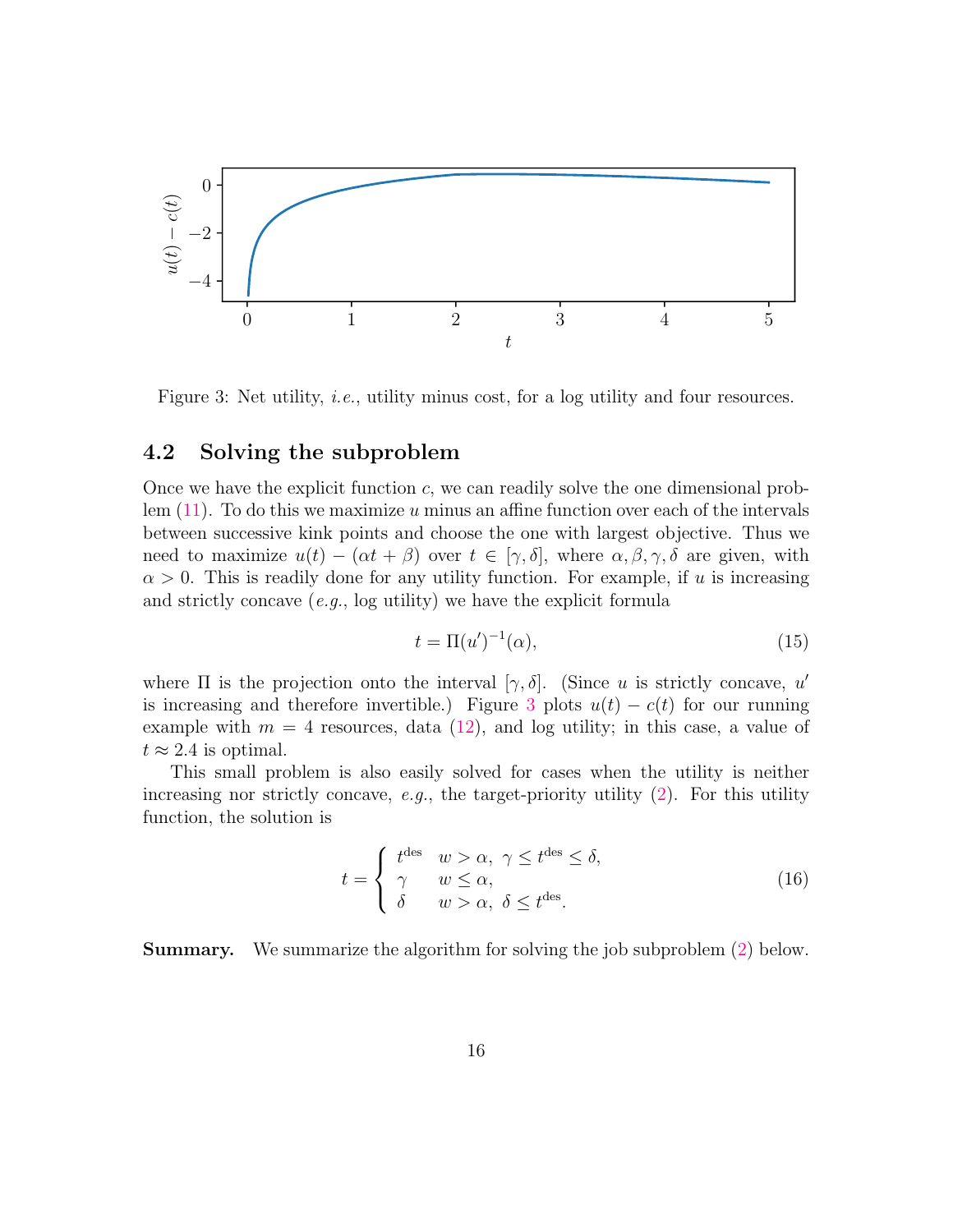#### <span id="page-16-1"></span>Algorithm 1 MAXIMIZING NET UTILITY

given prices  $p \in \mathbb{R}^m_+$ , efficiency vector  $a \in \mathbb{R}^m_+$   $(a_1 < a_2 < \cdots < a_m)$ , utility function  $u : \mathbf{R} \to \mathbf{R}$ 

- 1. Compute  $c(t)$ . Compute the piecewise affine function c as the pointwise minimum of  $m(m+1)/2$  affine functions.
- 2. Compute optimal throughput. Compute the t maximizing  $u(t) c(t)$  (e.g., via [\(15\)](#page-15-1) or [\(16\)](#page-15-2))
- 3. Compute optimal allocation. Compute the allocation for the pair  $(i, j)$  achieving the maximum net utility, as in [\(13\)](#page-13-1).

Note that we access the utility function  $u$  in just two ways: we must be able to evaluate u at any throughput t, and obtain the t maximizing  $u(t) - c(t)$ .

Complexity. The complexity of this method of solving the job subproblem is quadratic in m. By solving it in parallel for all n jobs (in  $\S6$ , we describe one way to parallelize these solves), we go from a proposed resource price vector  $p$  to an allocation that satisfies all constraints, except possibly the total resource usage limit. At the same time we can evaluate the dual function  $q(p)$ , and a subgradient of it, as described above.

## <span id="page-16-0"></span>5 Price discovery algorithm

Now we can give our method for solving the resource allocation problem [\(2\)](#page-3-0). We will instead solve the dual problem [\(7\)](#page-10-2), in order to discover the optimal resource prices; we recover an optimal allocation from solutions of the subproblems [\(5\)](#page-10-0).

Our dual or price discovery algorithm adjusts the resource prices. We let  $p^k \in \mathbb{R}^m_+$ + denote the prices in iteration k. We first evaluate the dual function  $g(p^k)$  and a subgradient  $q^k$ . We do this by solving the subproblems as in §[4](#page-12-0) for each i, using algorithm [1,](#page-16-1) in parallel. This gives us an upper bound on  $U^*$ , and a resource allocation  $X^k$  that satisfies the job constraints  $x_i \geq 0$  and  $\mathbf{1}^T x_i \leq 1$ , but need not satisfy the total resource usage limit  $(X^k)^T 1 \leq R$ .

From this allocation we create a feasible allocation, by scaling down each column of  $X<sup>k</sup>$  so that the resource usage limit holds. We refer to this feasible allocation as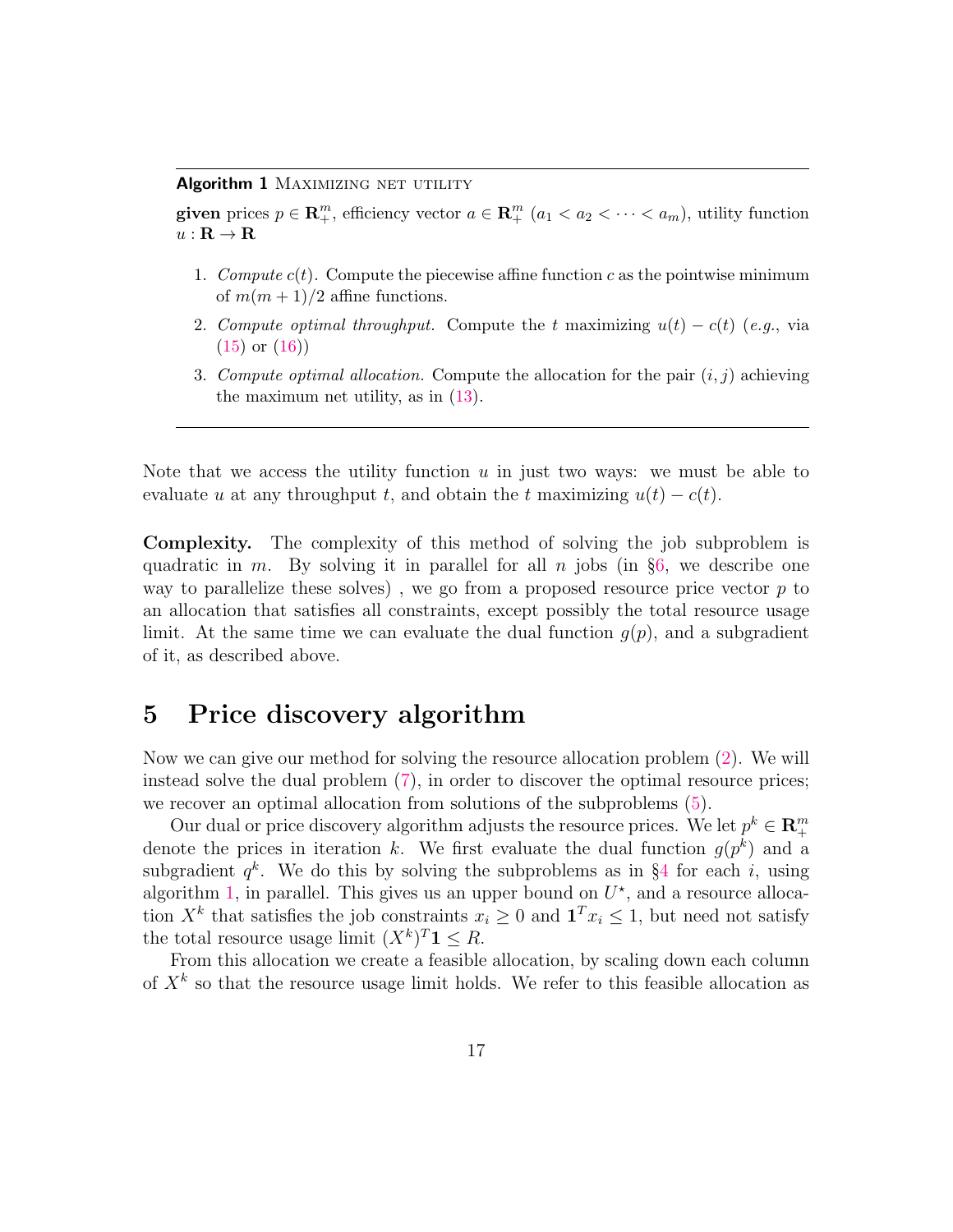$\tilde{X}^k$ . We evaluate its utility, which is a lower bound on  $U^*$ . Thus we have lower and upper bounds on  $U^*$ ,

$$
U(\tilde{X}^k) \le U^\star \le g(p^k).
$$

We refer to  $g(p^k) - U(\tilde{X}^k)$  as the duality gap in iteration k. We quit when this is small, with a guarantee on how far from optimal the current allocation is.

Standard subgradient price update. To move to the next iteration we update the prices. A standard subgradient method uses the projected gradient update

$$
p^{k+1} = \max\{p^k - \alpha_k q^k, 0\},\,
$$

where  $\alpha_k$  are positive step lengths that satisfy  $\alpha_k \to 0$  and  $\sum_{k=1}^{\infty} \alpha_k = \infty$ . This simple update guarantees convergence, *i.e.*,  $p^k \to p^*$  [\[Sho85;](#page-39-8) [BXM03\]](#page-36-10). It is also extremely intuitive. Recall that  $q^k = R - r^k$ , so that  $-q^k$  tells us how much we are over-using the resources, *i.e.*,  $-q_j^k > 0$  means that using the prices  $p^k$ , we have  $r_j^k > R_j$ . The subgradient update above says that we should increase the price for resources we are currently over-using, and decrease the price for any resource we are under-using (but never decrease a price below zero).

Recall that the optimal price vector gives the true prices of each resource, from which an optimal allocation is easily obtained (see  $\S3$ ).

More efficient price updates. The projected subgradient method described above always works, even when  $g$  is nondifferentiable. We can also use more efficient and sophisticated methods for minimizing q that rely on q being differentiable, for example a quasi-Newton method such as the BFGS method [\[Bro70;](#page-37-9) [Fle70;](#page-37-10) [Gol70;](#page-37-11) [Sha70\]](#page-39-9) or its limited memory variants [\[Noc80;](#page-39-10) [LN89\]](#page-38-11). While g need not be differentiable, for example with target-priority utility, it is quite smooth when  $n$  is large, and we have observed no practical cases where it failed. (In any case, we can always fall back on the basic subgradient method.)

**Initialization.** The initial price vector  $p^1$  can be anything, including 0 or 1. We have found a simple initialization that depends on the data  $(a_i, R, \text{ and } u_i)$  and yields prices that are reasonably close to the optimal ones. We start with the simple allocation  $x_i = (1/n)R$  for all i, which distributes the full usage budget uniformly across the jobs. (If  $\kappa = \mathbf{1}^T(1/n)R > 1$ , we take  $x_i = (1/(\kappa n)R)$ , so  $\mathbf{1}^T x_i = 1$ .) We take as a starting price

<span id="page-17-0"></span>
$$
p^{1} = \nabla_{R} U(R) = \frac{1}{n} \sum_{i=1}^{n} u'_{i}(a_{i}^{T} x_{i}) a_{i}.
$$
 (17)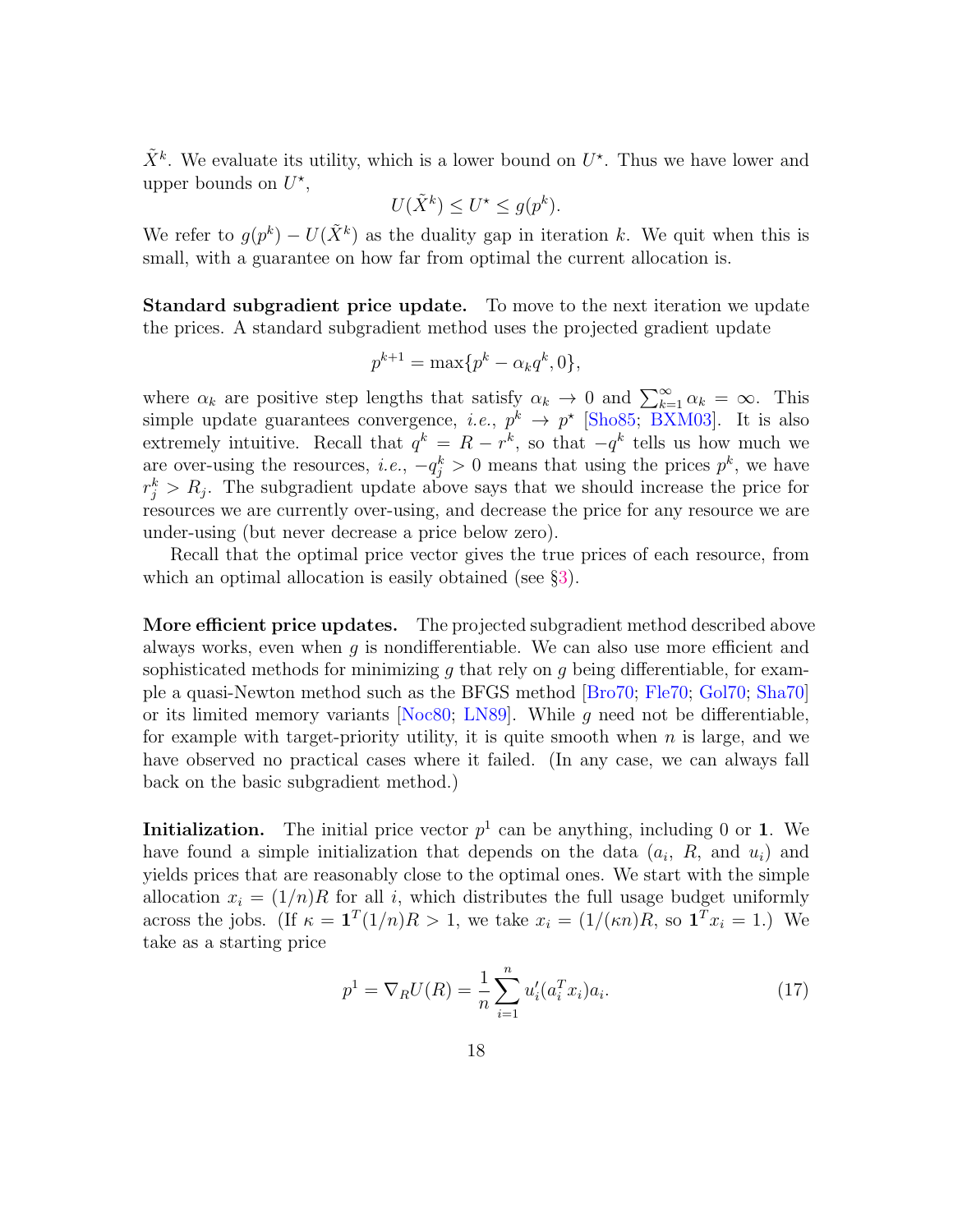(When  $u_i$  is not differentiable, we can take a supergradient, *i.e.*, the negative of a subgradient of  $-u$ .) This simple initialization is motivated by the observation that the optimal prices give the sensitivity of the total utility to the resource constraint [\[BV04,](#page-36-1) §5.6.3]. We have found it to work well in practice.

Algorithm summary. We summarize our price discovery algorithm for solving the resource allocation problem [\(4\)](#page-7-1) below.

<span id="page-18-1"></span>Algorithm 2 RESOURCE ALLOCATION PRICE DISCOVERY

given efficiency vectors  $a_i \in \mathbb{R}_{+}^m$ , utility functions  $u_i : \mathbb{R} \to \mathbb{R}$ , total resource usage limit R, initial resource prices  $p^1 \in \mathbb{R}^m_+$ , tolerance  $\epsilon > 0$ 

For iteration  $k = 1, 2, \ldots, K^{\max}$ 

- 1. With prices  $p^k$ , solve *n* subproblems in parallel to find
	- allocation  $X^k$
	- dual function value  $g(X^k)$
	- dual function gradient  $q^k$
	- feasible allocation utility value  $U(\tilde{X}^k)$
- 2. Quit if  $g(p^k) U(\tilde{X}^k) \leq \epsilon$
- 3. Update prices to obtain  $p^{k+1}$

A reasonable choice of the tolerance  $\epsilon$  is 10<sup>-3</sup>n, which guarantees that our final allocation is no more than  $10^{-3}$  suboptimal in average utility. With log utility, this means the throughputs are optimal to within around 0.1%, which is far more than good enough for any practical application. (The algorithm can be run to much higher accuracy as well.)

## <span id="page-18-0"></span>6 Numerical examples

### 6.1 Implementation

We have implemented the price discovery algorithm [2](#page-18-1) in PyTorch  $\left[\text{Pas}^{\text{+}}19\right]$ , along with an object-oriented interface for specifying and solving resource allocation problems of the form [\(4\)](#page-7-1). In our library, users can select from a library of utility functions (or define their own). Our code is open-source, and available at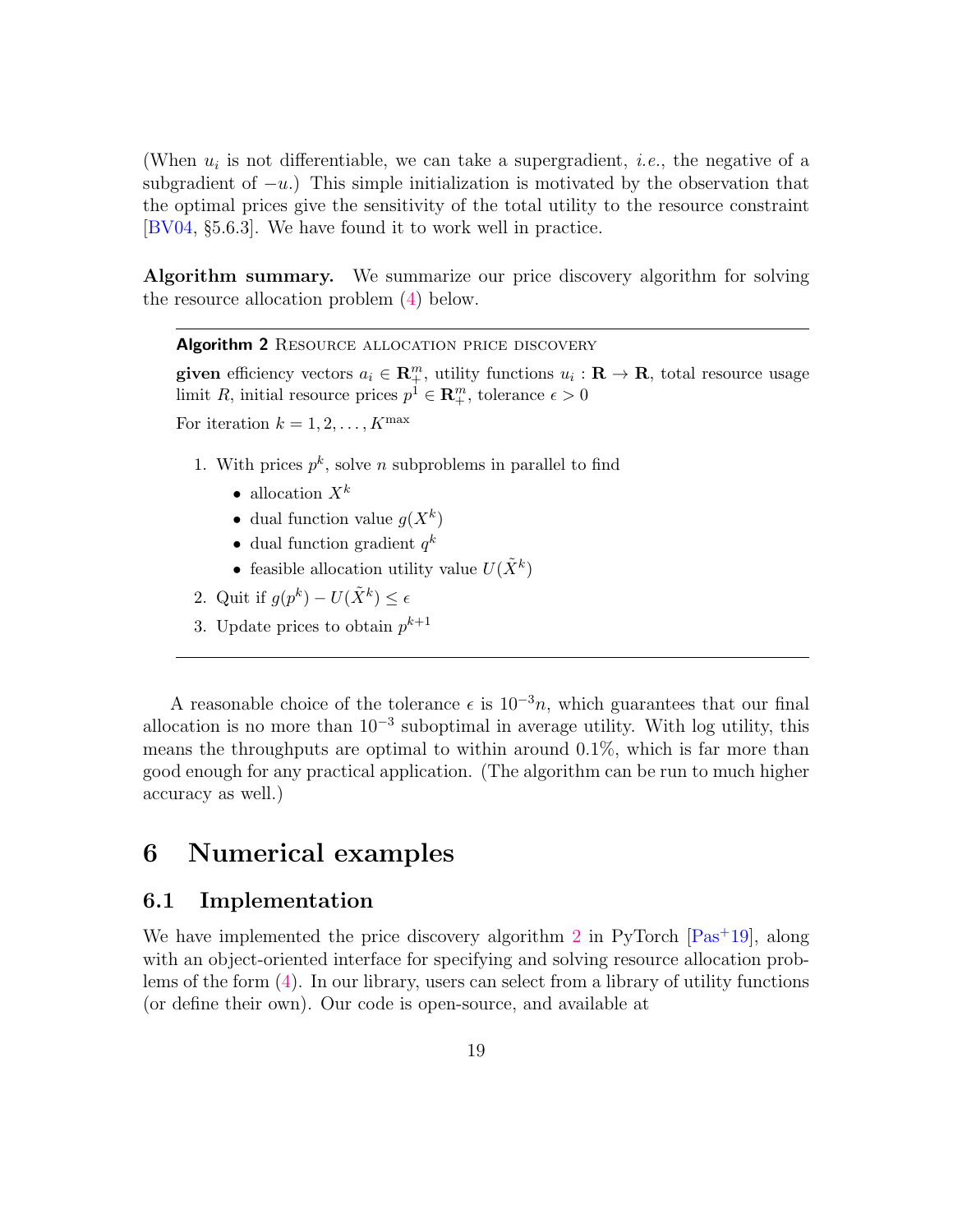#### <https://github.com/cvxgrp/resalloc>.

Solving the subproblems in parallel. Our implementation of algorithm [1](#page-16-1) is completely vectorized and exploits the fact that for each subproblem, there is a basic feasible solution in which at most two resources are used. In particular, we compute the slopes of the affine functions on which  $c(t)$  depends using vectorized operations (across all jobs), and collect them into a matrix of shape n by  $m(m-1)/2$  (this is tractable, because in the problems we are interested in  $m \ll n$ ). We then operate on this matrix in a vectorized fashion to obtain the allocation solving the subproblem.

Roughly speaking, this means we solve the  $n$  subproblems in parallel, but not by spawning multiple threads that solve the problems in isolation. Instead, we make heavy use of vector and matrix operations (avoiding control flow such as for loops as much as possible), and let our numerical linear algebra software  $(i.e., PyTorch)$ exploit the parallelism that is intrinsic to these operations. On a CPU, this means we exploit parallelism at multiple levels: the vector and matrix operations are split over multiple threads, and each thread in turn can take advantage of SIMD (single instruction, multiple data) operations supported by the hardware [\[HP11,](#page-38-7) Chap. 4]. Additionally, our software library supports CUDA acceleration via PyTorch, i.e., users can run the price discovery method on GPUs; in this case, the vector and matrix operations in our implementation are split over the GPU's streaming multiprocessors, each of which can be thought of as a SIMD processor.

Because we efficiently exploit parallelism, our implementation is often orders of magnitude faster than off-the-shelf solvers for convex optimization, and it can scale to much larger problems. We will see some experiments that demonstrate this in the following subsections.

Utility functions. Our implementation is modular, and can support any utility function that implements three specific methods: one that evaluates the utility, one that solves the subproblem [\(11\)](#page-12-2) (given the slopes of the affine functions on which  $c(t)$ ) depends), and one that computes an initial guess for the price vector (this guess need not be intelligent). These methods must be vectorized over jobs, which is simple to do using PyTorch.

Code example. Below we show a code example that formulates a simple resource allocation problem using our software. (Here, the entries of the resource limits and throughput matrix are randomly generated; in an application, a user would use their real data for these variables.)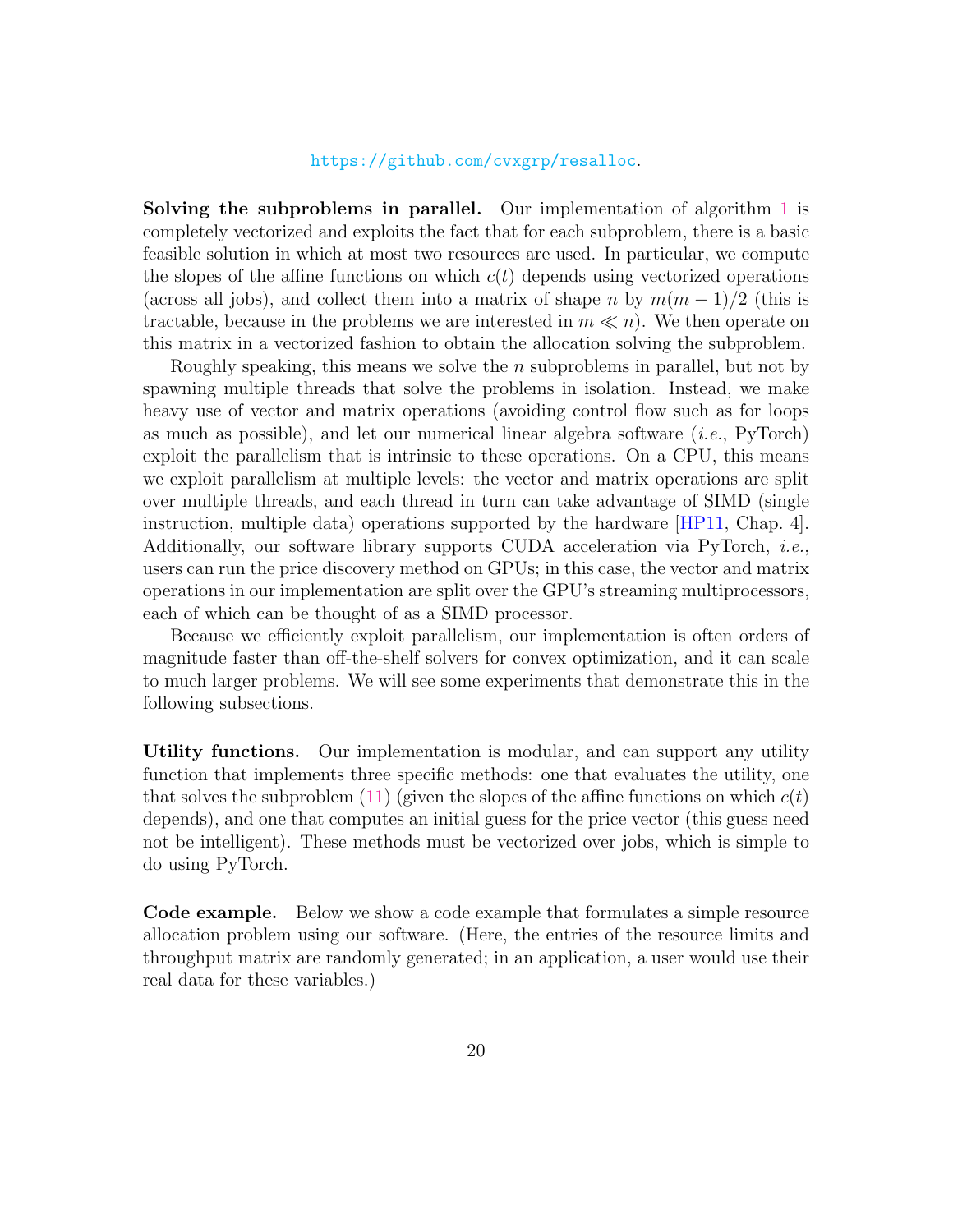```
import torch
from resalloc.fungible import AllocationProblem, utilities
n_jobs, n_resources = int(1e6), 4
throughput_matrix = <code>torch.random()</code> (n jobs, n-resources)resource_limits = torch.random(</math>n_resources) * n_jobs + 1e3problem = AllocationProblem(
  throughput_matrix=throughput_matrix,
  resource_limits=resource_limits,
  utility_function=utilities.Log()
)
```
The problem can then be solved by calling the solve method:

problem.solve(verbose=True)

This yields the following verbose output, tracking the progress of the algorithm; each line prints the average utility, dual function value (divided by the number of jobs), and the gap between the two at a specific iteration of the price discovery algorithm. (By default the solver uses L-BFGS for the price updates, and terminates when the gap is less than  $10^{-3}$ .)

```
iteration 00 | utility=-0.349803 | dual_value=0.275906 | gap=6.26e-01
iteration 05 | utility=-0.274916 | dual_value=-0.26548 | gap=9.44e-03
Converged in 009 iterations, with residual 0.000161
```
After calling the solve method, the optimal allocation can be obtained by accessing the X attribute of the problem object (problem.X), and the optimal prices can be obtained via the prices attribute (problem.prices).

Solving this problem using a GPU requires just two changes to the code sample, shown below.

```
problem = AllocationProblem(
 throughput_matrix=throughput_matrix.cuda(),
 resource_limits=resource_limits.cuda(),
 utility_function=utilities.Log()
```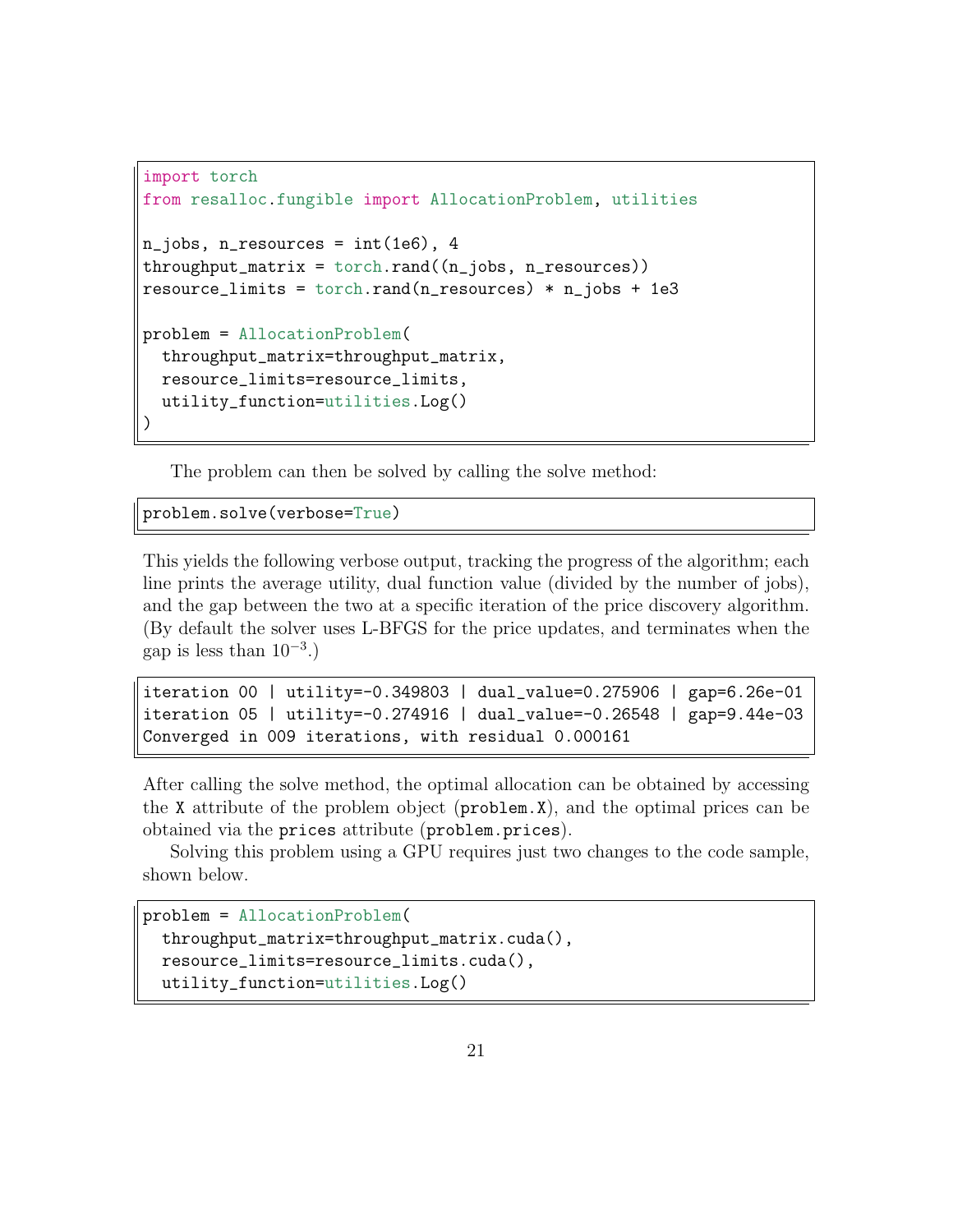Experiment set-up. In the following subsections, we demonstrate our implementation on numerical examples. All experiments use our implementation with default parameter values and 32-bit floating points. We use L-BFGS with memory 10 for the price updates, and we run the algorithms with tolerance  $\epsilon = 10^{-3}n$ , which is more accuracy than needed in any practical application. We run the algorithm on a CPU, an Intel i7-6700K CPU with four physical cores clocked at 4 GHz, and also a GPU, an NVIDIA GeForce GTX 1070 with 1920 cores clocked at 1.5 GHz and a peak of 6.5 TFLOPs. We also give some experiments on a more compute-intensive configuration, an NVIDIA DGX-1 equipped with an NVIDIA Tesla V100 SXM2 GPU, which has 5120 cores clocked at 1.29 GHz and a peak of 15.7 TFLOPs.

Where possible, we cross check each solution found by our method using CVXPY [\[DB16;](#page-37-5) [Agr](#page-36-5)<sup>+</sup>18] with the MOSEK solver [\[ApS21\]](#page-36-11), a high performance commercial interior-point solver. (CVXPY is unable to compile one very large instance, and we suspect MOSEK would be unable to solve it on our machine.) In all cases, the allocations found using our method and MOSEK agreed.

### 6.2 A medium size problem

We consider a medium size problem, with  $n = 10^6$  jobs and  $m = 4$  resources. The data are synthetic but realistic. We choose the entries of  $a_i$  from uniform distributions,

$$
(a_i)_1 \sim U(0.1, 0.3) \quad (a_i)_2 \sim U(0.1, 0.5) \quad (a_i)_3 \sim U(0.3, 0.8) \quad (a_i)_4 \sim U(0.6, 1.0)
$$

and we choose  $R$  as

$$
R = (8 \times 10^5, 10^5, 10^4, 10^3),
$$

so that the resources that are more efficient (on average) are also more scarce. We consider two problems, one with log utility and another with target-priority utility, with  $t_i = 0.2$  and priorities randomly chosen to be  $w_i = 1$  or  $w_i = 2$  (each with probability one half).

We ran the price discovery algorithm on these problems, using the initialization [\(17\)](#page-17-0) for the prices. Maximizing the log utility took 3.9 seconds on our CPU and 0.30 seconds on our GPU; maximizing the target-priority utility took 11 seconds on our CPU and 0.89 seconds on our GPU. These are impressive solve times, considering our problem has 4 million variables. For comparison, MOSEK (which solves to high accuracy) took 300 seconds and 36 iterations for the log utility and 99 seconds and 74 iterations for the target-priority. MOSEK's set-up time for the problems was 18 seconds and 13 seconds, respectively, and it it took MOSEK approximately 111 seconds and 85 seconds to reach solutions of the same accuracy as ours.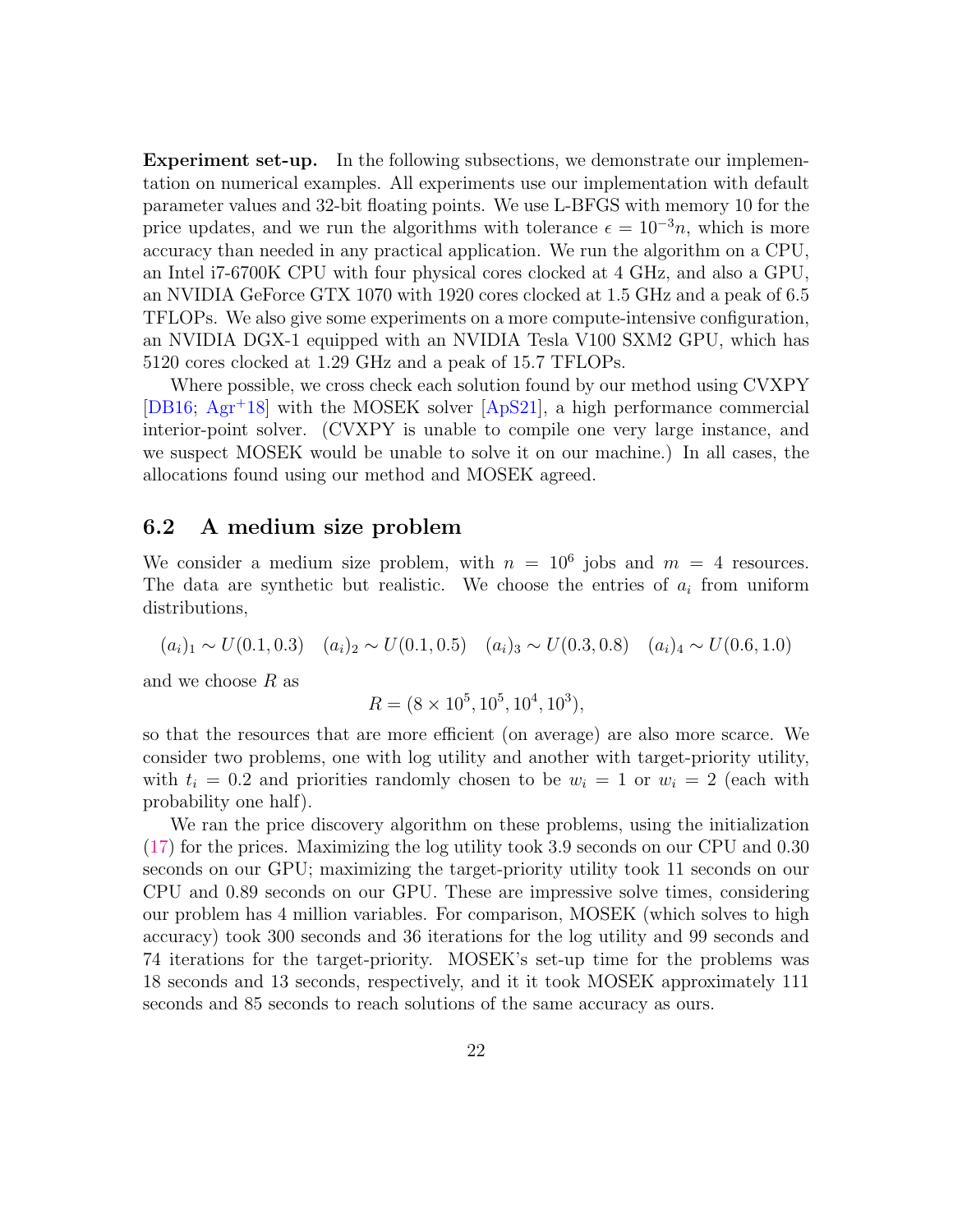The progress of the algorithm is shown in figures [4](#page-23-0) and [5,](#page-24-0) for the log and targetpriority utilities, respectively. In each figure the top plot shows the prices  $p^k$  versus iteration, with dashed lines showing the optimal prices  $p^*$ . We can see that the prices converge to optimal (within  $10^{-3}$ ) in 11 iterations for log utility and 21 iterations for target-priority utilities. The second plot shows the resource usage  $r^k$  versus iteration, with dashed lines showing the resource limits. The resource usage constraints are violated early on but are satisfied by the end, as the prices converge to their optimal values. The third plot shows the upper and lower bounds on average utility, and the bottom plot shows the duality gap divided by  $n$ ,  $(g(X^k) - U(\tilde{X}^k))/n$  (which is known at iteration k) and the true suboptimality divided by  $n$ ,  $(U^* - U(\tilde{X}^k))/n$  (which is not known at iteration  $k$ ). For  $U^*$  we used the optimal value obtained by MOSEK.

Figure [6](#page-25-0) visualizes 50 rows of the optimal allocation matrices, along with the slack; the rows were selected by embedding the efficiency vectors  $a_i$  into a line (using principal component analysis, via PyMDE [\[AAB21\]](#page-36-12), a Python package for embedding), sorting the resulting embedding, and permuting the rows of the allocation matrix to match the sort order. For the allocation maximizing log utility, around 17 percent of jobs use two resources, the remaining use just one resource, and roughly 18 percent of jobs have a positive slack (meaning that  $\mathbf{1}^T x_i < 1$ , *i.e.*, these jobs would run for less than 100% total time). For the allocation maximizing the targetpriority utility, 67 percent of jobs use two resources, the remaining use just one, and 50 percent have positive slack.

The job throughput distributions for the initial allocation, the allocation obtained after a few iterations, and the final optimal allocation  $X^*$  are shown for the two problems in figure [7.](#page-26-0) We can see that the target-priority allocation is able to obtain the target throughput 0.20 for over 95% of the jobs. Figure [8](#page-27-0) shows the throughput distributions for the target-priority optimal allocation, for the jobs with low priority  $(w_i = 1)$  and higher priority  $(w_i = 2)$ , respectively. Virtually all of the high priority jobs achieve the target throughput, while around 10% of the low priority jobs do not. (Recall that roughly half the jobs are high priority, and half are low priority.)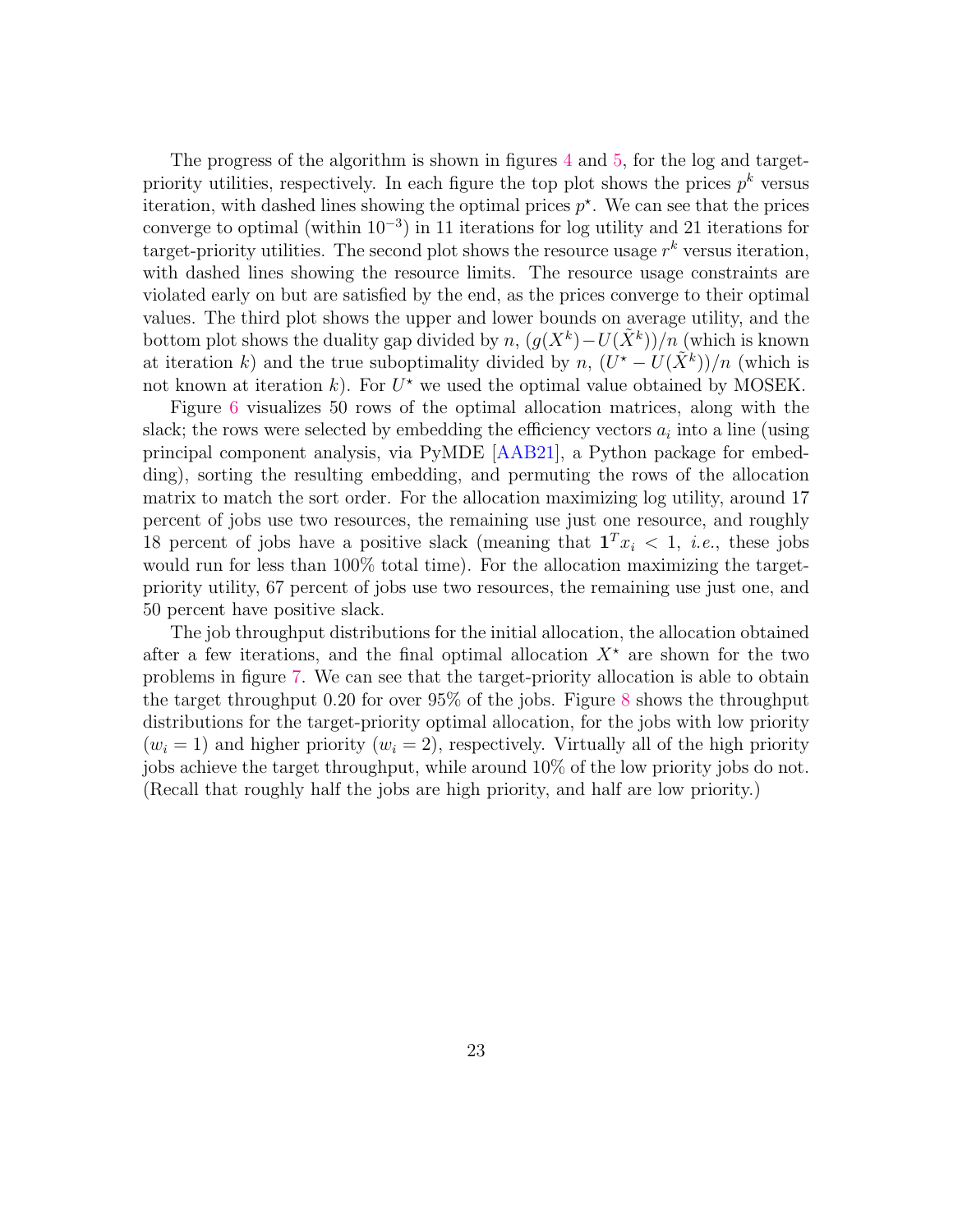<span id="page-23-0"></span>

Figure 4: Log utility. Prices, resource usage, bounds on average log utility, and suboptimality versus iteration number.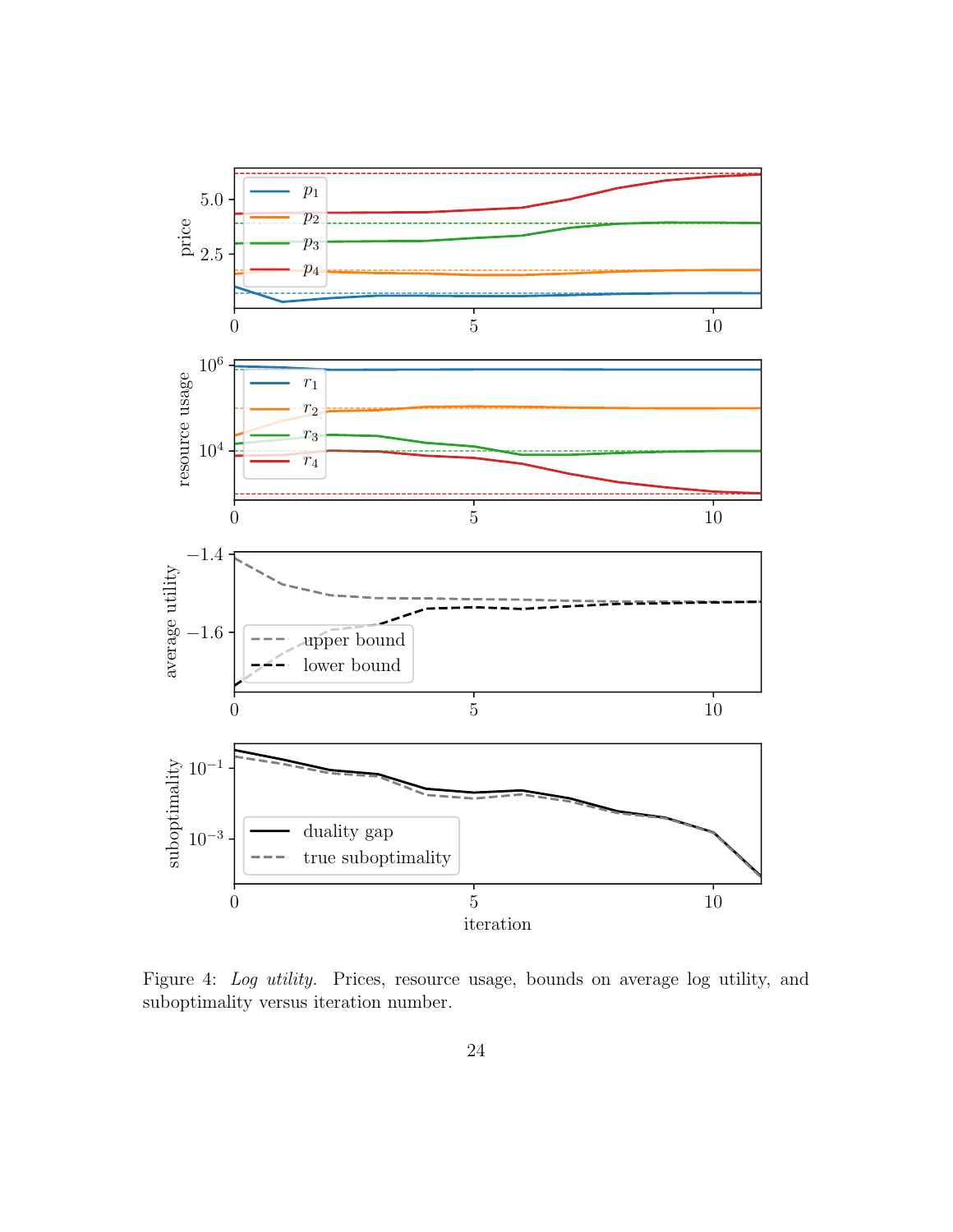<span id="page-24-0"></span>

Figure 5: Target-priority utility. Prices, resource usage, bounds on average targetpriority utility, and suboptimality versus iteration number.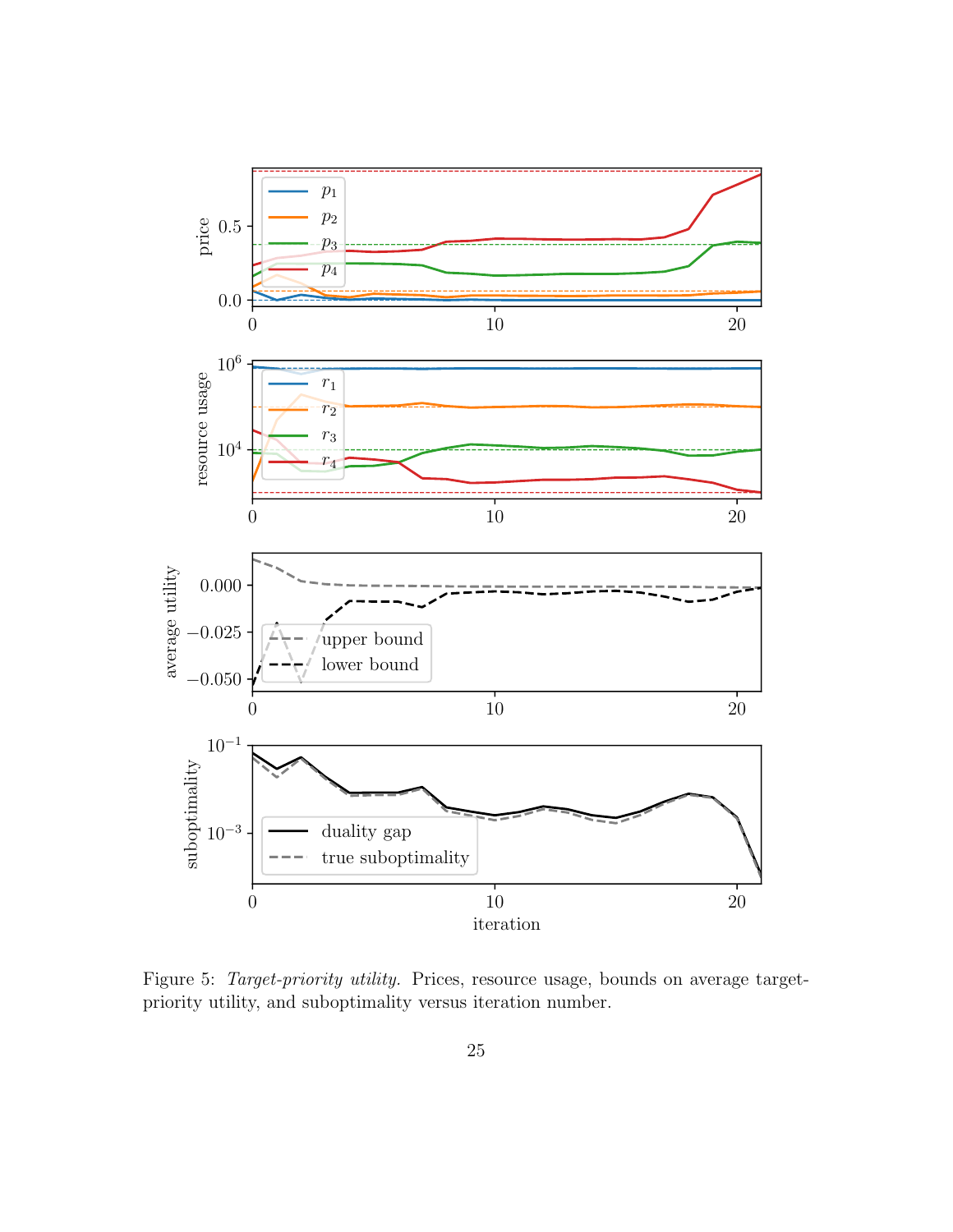<span id="page-25-0"></span>

Figure 6: Fifty rows of the optimal allocation matrices, along with the slack. Each row represents an allocation vector  $x_i$ , and each column a resource (or slack). Each job uses at most two resources. Top. Log utility. Bottom. Target-priority utility.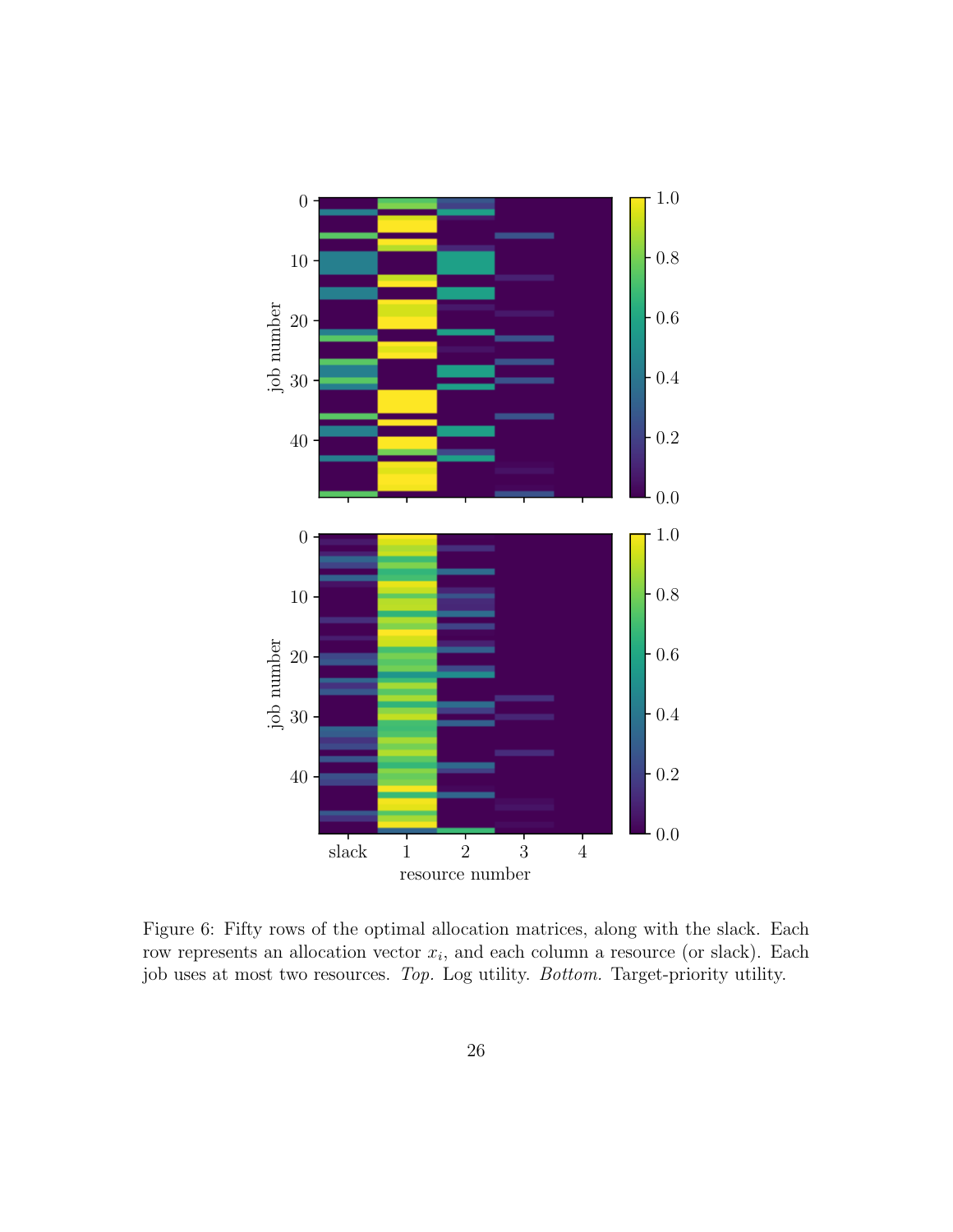<span id="page-26-0"></span>

Figure 7: CDFs of throughputs, at various iteration numbers  $k$ . Top. Log utility. Bottom. Target-priority utility.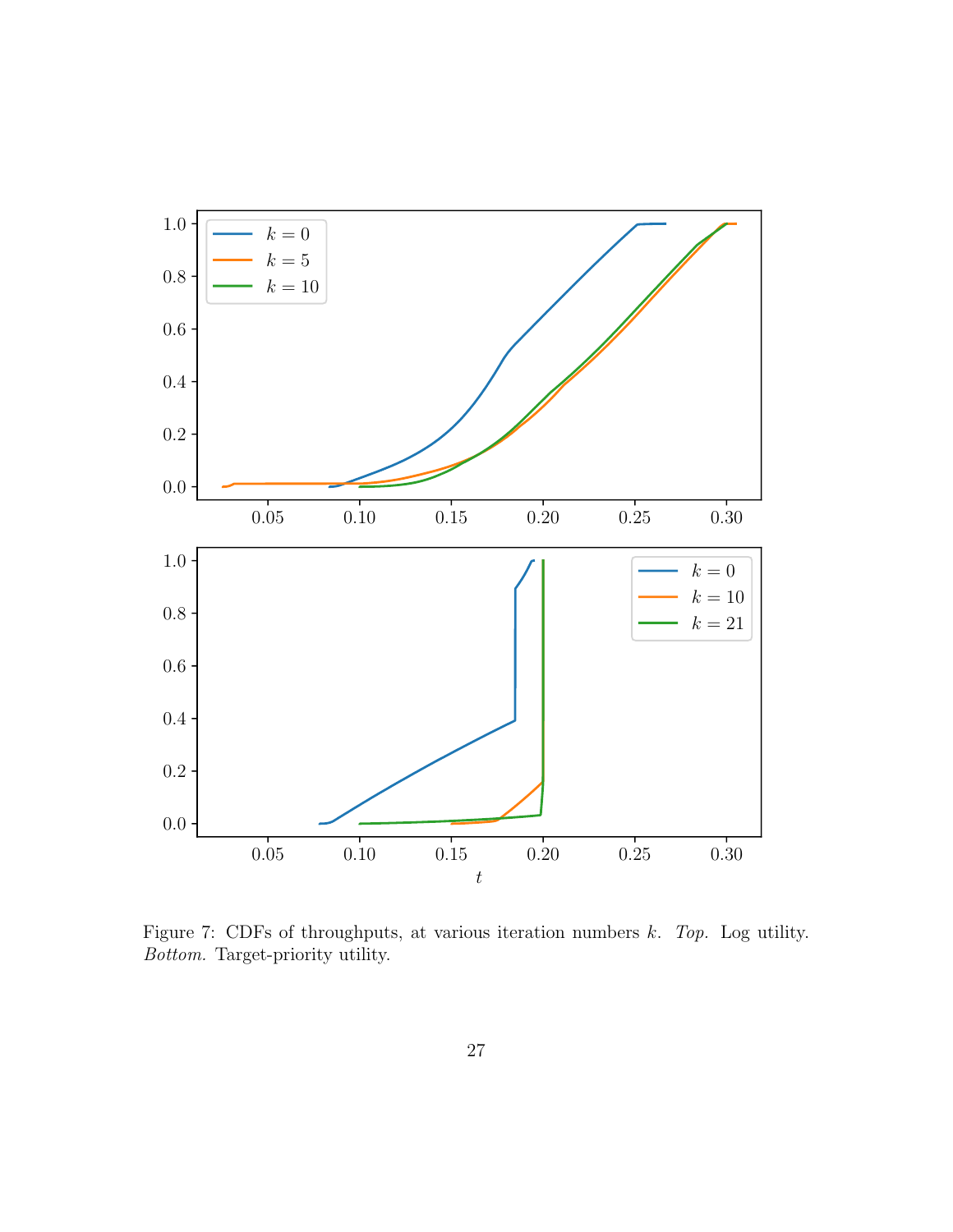<span id="page-27-0"></span>

Figure 8: CDFs of throughputs for optimal target-priority allocations, for the low and high priority jobs.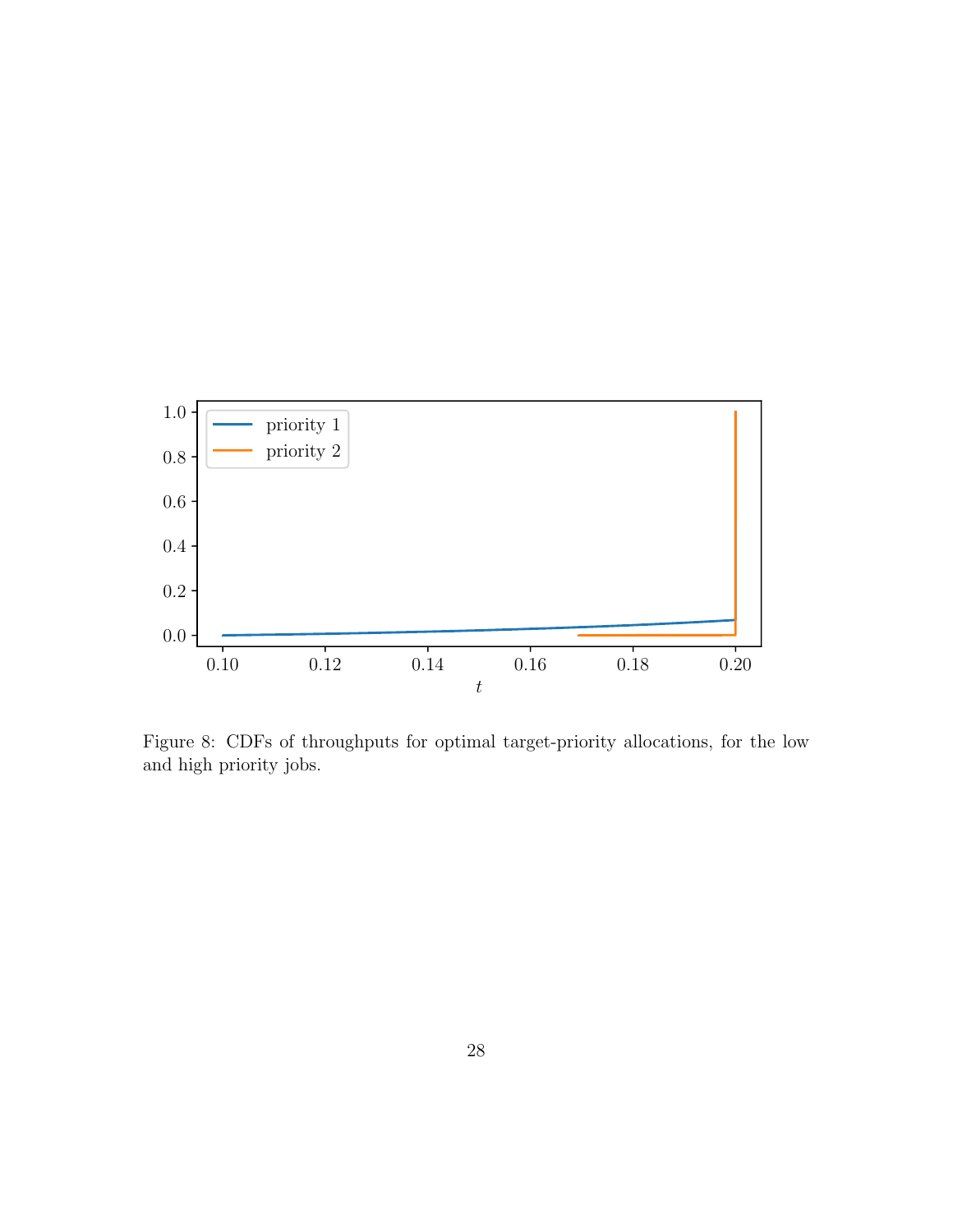## 6.3 A large problem

For our next example we consider a large problem with  $n = 50$  million jobs,  $m = 4$ resources, and log utility. This is a convex optimization problem with 200 million variables. We generate the entries of  $a_i$  in the same way as the previous example, and use the previous resource limits scaled by 50.

We solved this problem on our smaller machine's CPU, and on the Tesla V100 GPU (the problem was too large to fit on the smaller GPU). The problem was solved in 228 seconds on our CPU, and in roughly 7.9 seconds on the GPU. (This problem was too large to solve with MOSEK.) Figure [9](#page-29-0) shows the progress of the algorithm. In the final allocation, 17 percent of jobs use two resources, the remaining use one, and 18 percent have positive slack.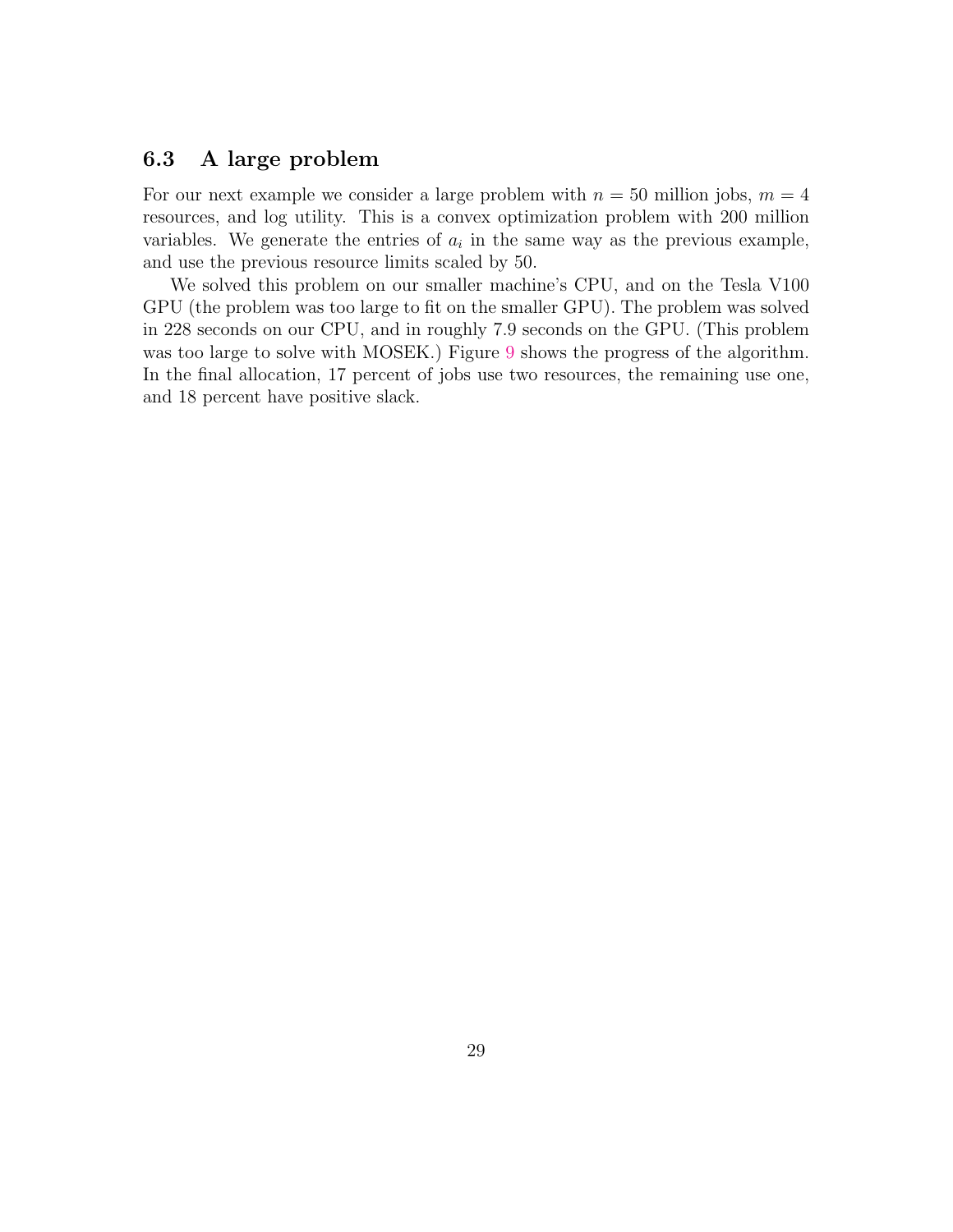<span id="page-29-0"></span>

Figure 9: A large problem. Prices, resource usage, and bounds on average log utility versus iteration number, for a large problem with  $n = 50$  million jobs and  $m = 4$ resources. This problem was solved in 228 seconds on CPU and 7.9 seconds on GPU.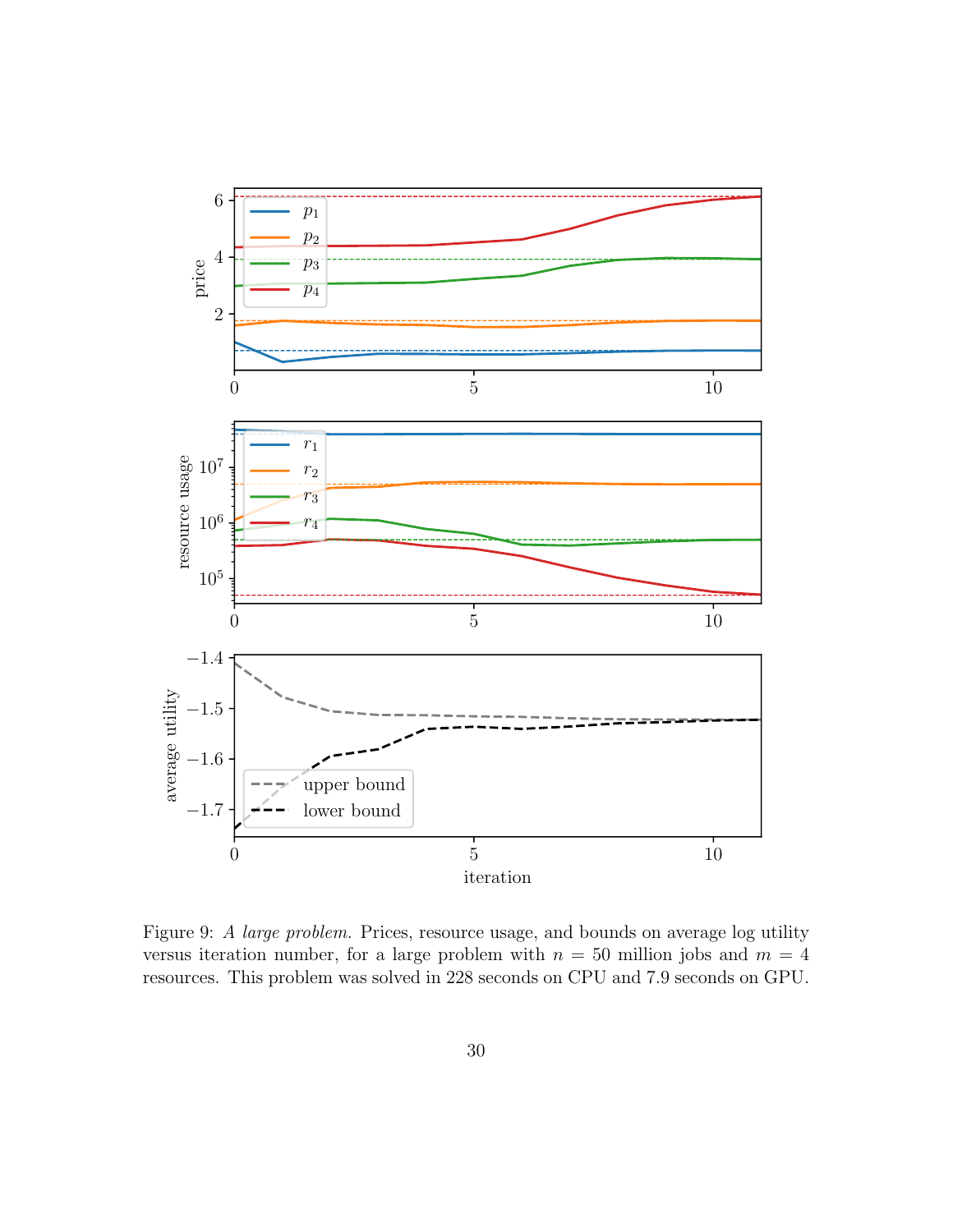### 6.4 Scaling with jobs and resources

In this subsection we show how our method scales in the number of jobs and resources, and compare solve times for a number of problems against low-accuracy MOSEK solves.

Evaluating the dual function. The main computation in each iteration of our algorithm is evaluating the dual function (*i.e.*, solving the *n* subproblems). To give an idea of how our implementation scales, we timed how long it took to evaluate the dual function for synthetic problems, varying the number of jobs  $n$  and resources m. We conducted two experiments. In one, we held n fixed at  $10^5$ , and varied m from 2 to 100; in the other, we held m fixed at 4, and varied n from  $10^2$  to  $10^7$ . For each instance we evaluated the dual function five times. The mean times are plotted in figure [10.](#page-31-0) To study the scaling, for each plot we log-transformed the inputs and outputs and fit linear regressions, i.e., we fit models of the form

$$
\log(s) \approx a + b \log(m), \quad \log(s) \approx a + b \log(n),
$$

where  $s$  is the elapsed time. We fit these models in ranges where the constant overhead of our software implementation no longer dominated. These fits are plotted as dashed lines in figure [10.](#page-31-0)

For CPU, the coefficient b is 2.03 for resources and 1.05 for jobs; for GPU (we used the Tesla V100),  $b$  is 1.75 for resources and 0.81 for jobs. (The coefficients  $a$ are very small: for CPU,  $\exp(a)$  is  $1.4 \times 10^{-3}$  and  $1.6 \times 10^{-7}$  for resources and jobs respectively, and for GPU the values are  $6.7 \times 10^{-5}$  and  $1.7 \times 10^{-7}$ .) This means that CPU time scales quadratically in the number of resources and linearly in the number of jobs, while GPU times scales less than quadratically in the number of resources and sublinearly in the number of jobs, at least over the range considered.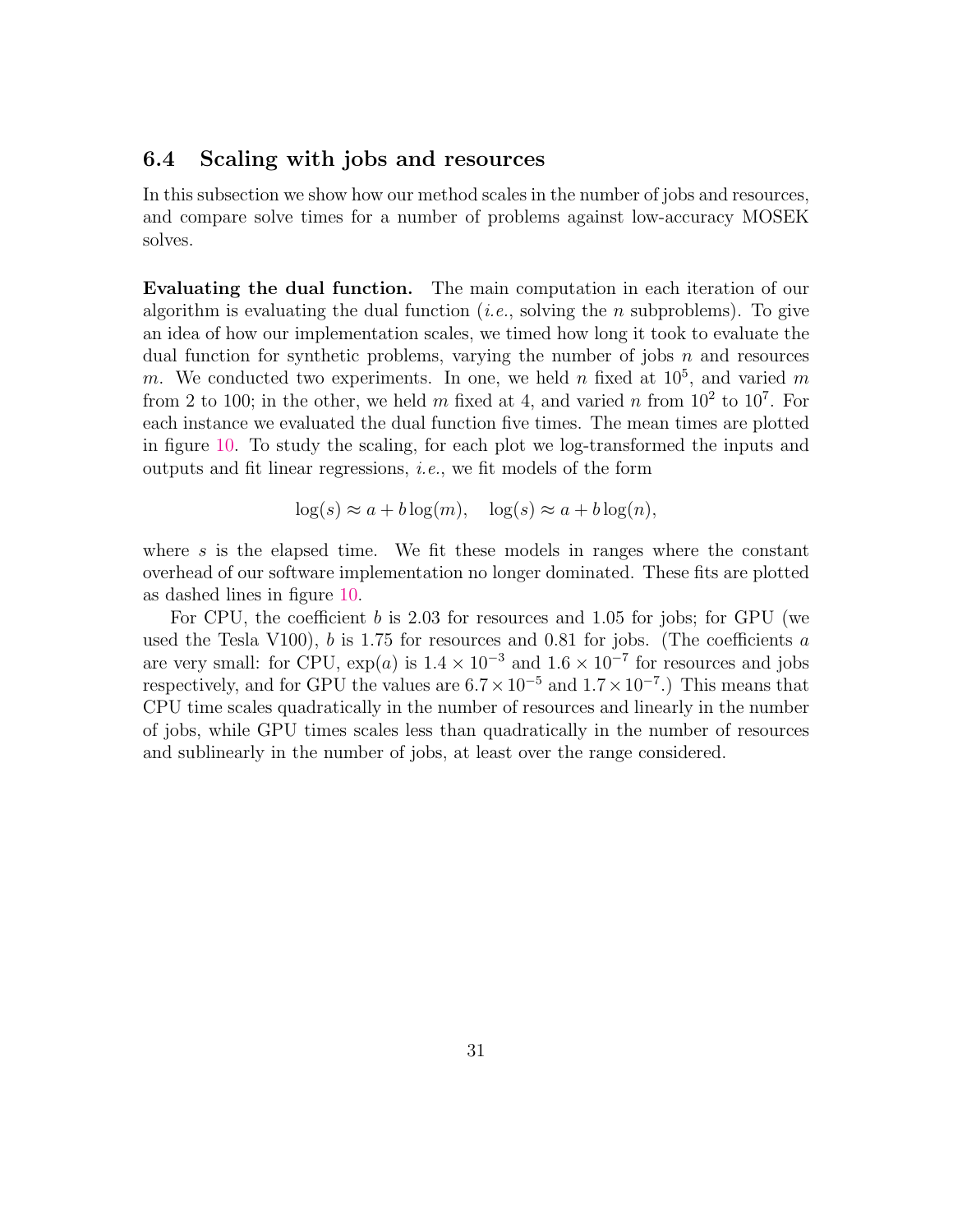<span id="page-31-0"></span>

Figure 10: Evaluating the dual function. Mean time elapsed evaluating the dual function, with dashed lines showing scaling over ranges where the fixed overhead no longer dominates. Top.  $n = 10^5$ , with m varying. Bottom.  $m = 4$ , with n varying.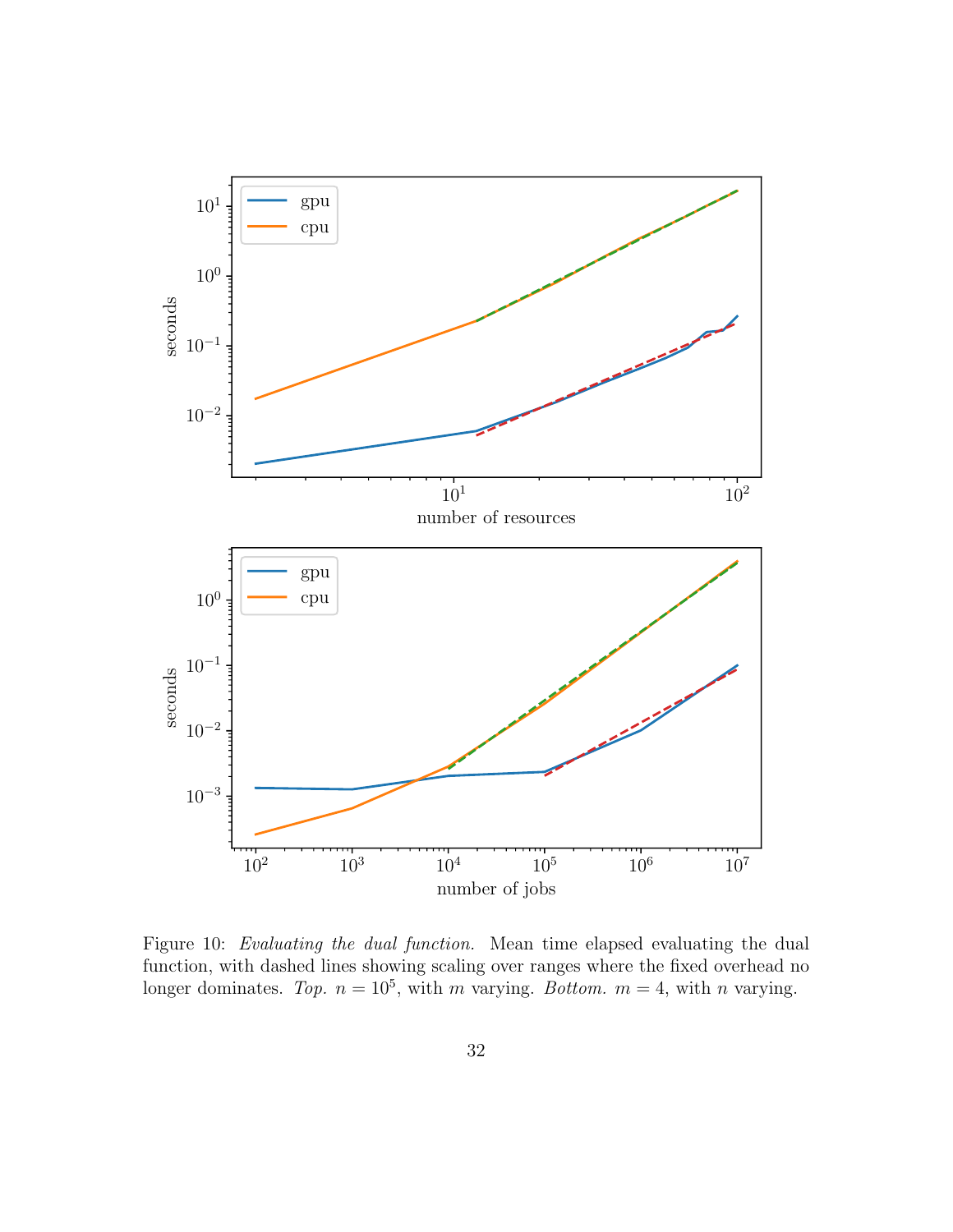Comparison to MOSEK. For large problems, our method outperforms highquality off-the-shelf solvers for convex optimization, such as MOSEK. To demonstrate this, we timed how long it took our method to solve a number of synthetic problems (with log utility and accuracy  $\epsilon = 10^{-3}n$ ), varying the number of jobs n and resources  $m$ ; we solved the same problems with MOSEK, to low accuracy (setting all tolerances to  $10^{-3}$ ). In the first set of experiments, we held n fixed at  $10^6$ , and varied m from 2 to 16; in the second, we held m fixed at 4, and varied n from  $10^2$  to  $10^6$ . The columns of the throughput matrices were sampled from uniform distributions, so that (on average) the resources were ordered from least to most efficient. The resource limits were generated by sampling each entry from a uniform distribution on  $[0.1, 1]$ , and scaling the first component by the number of jobs, the second by the number of jobs divided by 1.5, the third by the number of jobs divided by  $1.5^2$ , and so on. We solved five instances of each problem.

The mean solve times are plotted in figure [11.](#page-33-0) For large problems, our method appears to be between one to three orders of magnitude faster than low-accuracy MOSEK solves. We point out that we solve the largest instance, which has 16 million variables ( $n = 10^6$  jobs and  $m = 16$  resources), in just 5 seconds on a GPU. On this same instance, MOSEK takes over 200 seconds.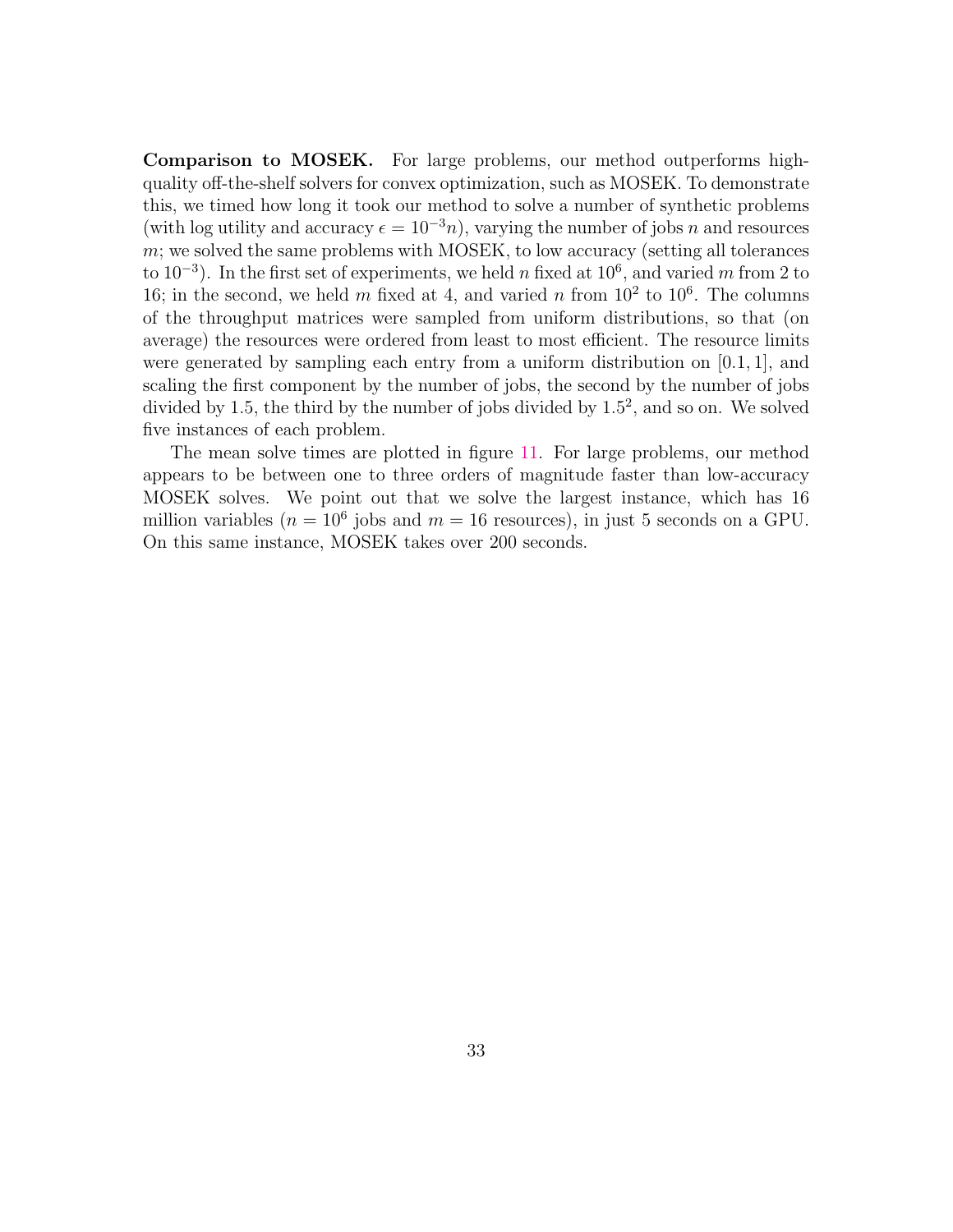<span id="page-33-0"></span>

Figure 11: *Comparison to MOSEK*. Mean time elapsed solving resource allocation problems with log utility, comparing our method and low-accuracy MOSEK solves. Top.  $n = 10^6$ , with m varying. Bottom.  $m = 4$ , with n varying.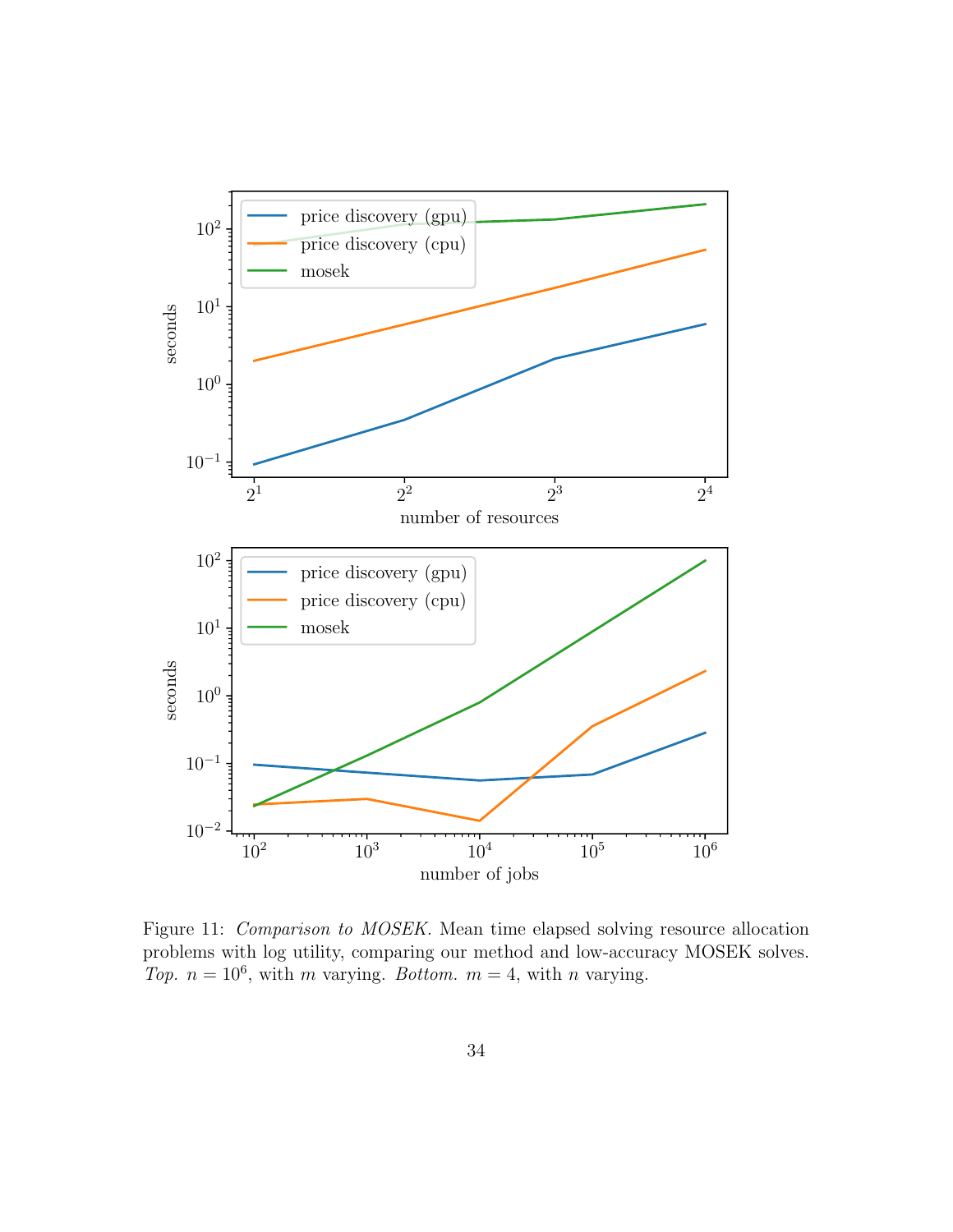## <span id="page-34-0"></span>7 Conclusion

We have described a custom solver for the fungible resource allocation problem that scales to extremely large problem instances, especially when run on a GPU. For example, problems with millions of variables can be solved in well under a second. Smaller problems can be solved in milliseconds.

The method uses the dual problem, and manipulates a set of resource prices until we achieve an optimal allocation. The optimal prices, which our algorithm discovers, can be used for other tasks as well as a solving the allocation problem. For example we can actually charge jobs in proportion to  $(p^*)^T x_i$ , the total cost of the resources used with the optimal prices.

The prices can also be used in situations where an allocation problem is broken into M shards or subproblems, and each of these solved independently with resource budget  $(1/M)R$  (as proposed in [\[Nar](#page-39-12)<sup>+21]</sup>). If the optimal resource prices for the different shards are close, we can conclude that the solution found from the partitioned problems is nearly optimal for the allocation problem, had they been solved together. If the resource prices vary across the shards, they can be used to re-allocate resources to the shards, by moving resources from the shards with lower prices to those with higher prices. This method, which is very interpretable, can be shown to converge to the solution of the larger problem  $[By<sup>+</sup>07, §3.1]$ , and it can be used to improve suboptimal solutions obtained via the method from  $[Nar+21]$  $[Nar+21]$ . This method could also be used to re-allocate resources across separate virtual data centers in a principled way.

## 7.1 Extensions and variations

We mention a few extensions and variations on our method, and related problems. The first is the min-throughput utility. This objective function is concave and nondecreasing, but it is not separable, so the methods of this paper cannot be directly used. But very similar methods can be. Methods described in this paper can be used to approximate the min-throughput utility; for example, just using a utility function with strong curvature, like a power utility with  $p$  near zero, already gives a good approximation of the minimum throughput. Or we can use a target-priority utility and decrease the target throughput until all (or a large fraction) of the jobs meet the target.

Our formulation [\(4\)](#page-7-1) can easily be extended to the case in the constraint on the resource usage is replaced with  $\sum_{i=1}^{n} d_i x_i \leq R$ , where  $d_i \in \mathbb{R}_{++}$  is the number of resources demanded by job i (this constraint was proposed in  $[Nar+20]$  $[Nar+20]$ ). For example,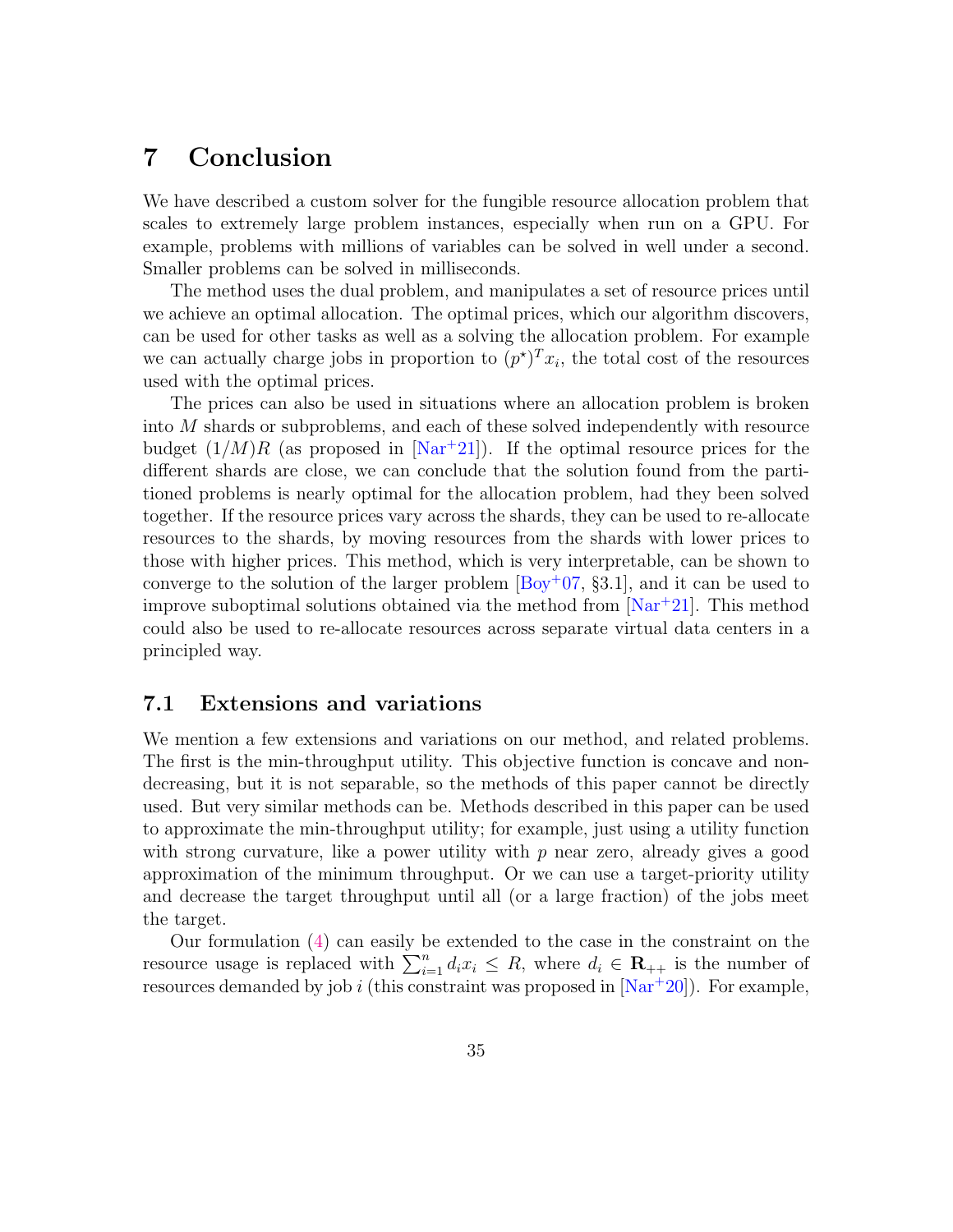if  $d_i = 2$ , and the resources are GPUs, this means that job i requires two GPUs in order to run. We can also handle the case in which jobs demand different amounts of different resources (leading to demands that are vectors in  $\mathbb{R}^m_{++}$ , not scalars). These extensions would require very minimal changes to our price discovery method (the only change is that the price vector in each subproblem [\(10\)](#page-12-3) is multiplied by the job's demand); indeed, we have implemented them in our software.

In this paper we only considered the problem of allocating the fraction of time that a job should spend consuming each resource; we did not consider the problem of coming up with a schedule, which says when each job should consume its resources during the time interval. In our motivating application of computer systems, some pairs of jobs exhibit poor performance when colocated on the same hardware  $(i.e.,$ when using the same resource)  $[Kam^+12; Zha^+13; Ver^+15; Nar^+20]$  $[Kam^+12; Zha^+13; Ver^+15; Nar^+20]$  $[Kam^+12; Zha^+13; Ver^+15; Nar^+20]$  $[Kam^+12; Zha^+13; Ver^+15; Nar^+20]$  $[Kam^+12; Zha^+13; Ver^+15; Nar^+20]$  $[Kam^+12; Zha^+13; Ver^+15; Nar^+20]$  $[Kam^+12; Zha^+13; Ver^+15; Nar^+20]$  $[Kam^+12; Zha^+13; Ver^+15; Nar^+20]$ . This kind of interference could be mitigated by a lower-level scheduler, which takes as input an optimal allocation matrix, and comes up with a concrete schedule that respects the time-slicing while minimizing cross-job interference. The lower-level scheduler could itself be based on solving an optimization problem; Netflix's optimizationbased scheduler is one such example [\[RH19\]](#page-39-5). We mention that it is also possible to take interference into account in a higher-level optimization-based scheduler, possibly using a formulation of the resource allocation problem that is different from ours (one such formulation is given in  $[Nar+20, §3.1]$  $[Nar+20, §3.1]$ .

Finally, another related and important problem is the allocation of non-fungible resources. This occurs when the resources are heterogeneous, and not fully exchangeable. For example in a data center, we can allocate number of cores, I/O bandwidth, memory, and disk space. (These are not fungible, because you cannot get any throughput if you only use I/O bandwidth and no cores, memory, or disk space.) In this setting, the utility function for each job does not have the form of a scalar utility function of a linear function of the resources allocated; instead it is a utility function of  $x_i$ . These problems can often be posed as convex optimization problems  $(e.g., [Gho+11; BS11])$  $(e.g., [Gho+11; BS11])$  $(e.g., [Gho+11; BS11])$  $(e.g., [Gho+11; BS11])$  $(e.g., [Gho+11; BS11])$  The specific solution of the subproblem described in §[4](#page-12-0) no longer applies, but the price discovery method in general does. We will address that problem in a future paper.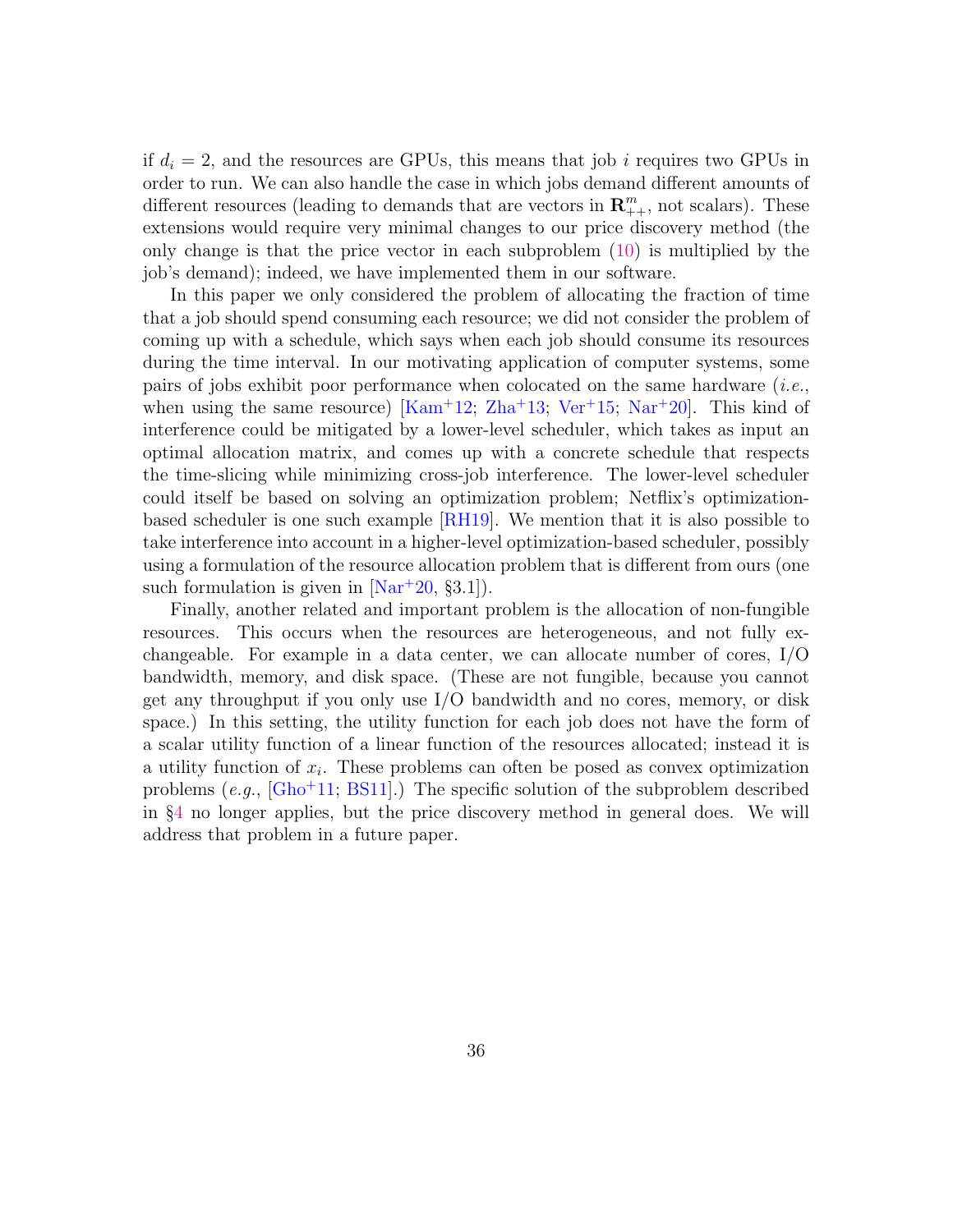## References

- <span id="page-36-12"></span>[AAB21] A. Agrawal, A. Ali, and S. Boyd. Minimum-distortion embedding. arXiv (2021).
- <span id="page-36-6"></span>[Agr<sup>+</sup>19] A. Agrawal, B. Amos, S. Barratt, S. Boyd, S. Diamond, and J. Z. Kolter. Differentiable Convex Optimization Layers. In Advances in Neural Information Processing Systems. 2019, pp. 9558–9570.
- <span id="page-36-5"></span>[Agr<sup>+</sup>18] A. Agrawal, R. Verschueren, S. Diamond, and S. Boyd. A rewriting system for convex optimization problems. Journal of Control and Decision 5.1 (2018), pp. 42–60.
- <span id="page-36-11"></span>[ApS21] M. ApS. MOSEK optimization suite. [http://docs.mosek.com/9.2/](http://docs.mosek.com/9.2/intro.pdf) [intro.pdf](http://docs.mosek.com/9.2/intro.pdf). 2021.
- <span id="page-36-7"></span>[Arr71] K. Arrow. *Essays in the Theory of Risk-Bearing*. Markham Publishing Company, 1971.
- <span id="page-36-3"></span>[Ban<sup>+</sup>17] G. Banjac, B. Stellato, N. Moehle, P. Goulart, A. Bemporad, and S. Boyd. Embedded Code Generation Using the OSQP Solver. In IEEE Conference on Decision and Control. 2017.
- <span id="page-36-0"></span>[Ber99] D Bertsekas. Nonlinear Programming. Athena Scientific, 1999.
- <span id="page-36-2"></span>[BGH92] D. Bertsekas, R. Gallager, and P. Humblet. Data Networks. Vol. 2. Prentice-Hall International New Jersey, 1992.
- <span id="page-36-9"></span>[BT97] D. Bertsimas and J. Tsitsiklis. *Introduction to Linear Optimization*. Athena Scientific, 1997.
- <span id="page-36-13"></span>[BS11] S. Bird and B. Smith. PACORA: Performance aware convex optimization for resource allocation. In Proceedings of the 3rd USENIX Workshop on Hot Topics in Parallelism. 2011.
- <span id="page-36-4"></span>[Bla16] L. Blackmore. Autonomous Precision Landing of Space Rockets. The BRIDGE 26.4 (2016).
- <span id="page-36-8"></span>[BCS84] R. Bohn, M. Caramanis, and F. Schweppe. Optimal pricing in electrical networks over space and time. The RAND Journal of Economics (1984), pp. 360–376.
- <span id="page-36-1"></span>[BV04] S. Boyd and L. Vandenberghe. Convex Optimization. New York, NY, USA: Cambridge University Press, 2004.
- <span id="page-36-10"></span>[BXM03] S. Boyd, L. Xiao, and A. Mutapcic. Subgradient methods (2003). Lecture notes for the course Convex Optimization II.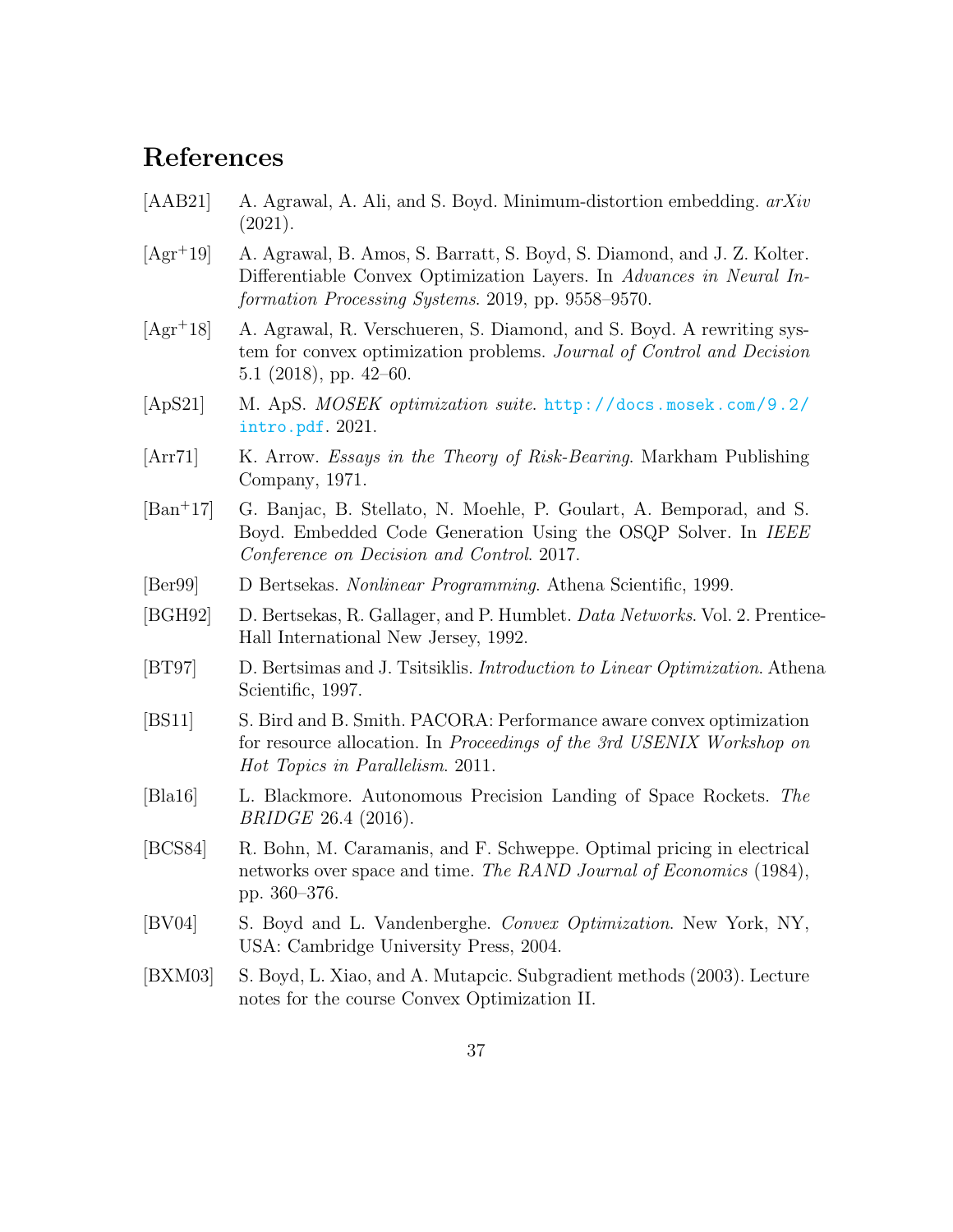- <span id="page-37-0"></span>[Boy<sup>+</sup>07] S. Boyd, L. Xiao, A. Mutapcic, and J. Mattingley. Notes on decomposition methods (2007). Lecture notes for the course Convex Optimization II.
- <span id="page-37-9"></span>[Bro70] C. G. Broyden. The convergence of a class of double-rank minimization algorithms, general considerations. IMA Journal of Applied Mathematics 6.1 (1970), pp. 76–90.
- <span id="page-37-6"></span>[BRB16] E. Busseti, E. Ryu, and S. Boyd. Risk-constrained Kelly gambling. The Journal of Investing 25.3 (2016), pp. 118–134.
- <span id="page-37-2"></span>[Chi<sup>+</sup>07] M. Chiang, S. Low, A. R. Calderbank, and J. Doyle. Layering as optimization decomposition: A mathematical theory of network architectures. Proceedings of the IEEE 95.1 (2007), pp. 255–312.
- <span id="page-37-4"></span>[Chu<sup>+</sup>13] E. Chu, N. Parikh, A. Domahidi, and S. Boyd. Code generation for embedded second-order cone programming. In European Control Conference. IEEE. 2013, pp. 1547–1552.
- <span id="page-37-5"></span>[DB16] S. Diamond and S. Boyd. CVXPY: A Python-embedded modeling language for convex optimization. Journal of Machine Learning Research 17.1 (2016), pp. 2909–2913.
- <span id="page-37-3"></span>[DCB13] A. Domahidi, E. Chu, and S. Boyd. ECOS: An SOCP solver for embedded systems. In European Control Conference. IEEE. 2013, pp. 3071– 3076.
- <span id="page-37-7"></span>[EGS11] L. Eeckhoudt, C. Gollier, and H. Schlesinger. Economic and Financial Decisions under Risk. Princeton University Press, 2011.
- <span id="page-37-1"></span>[FS06] E. C. Finardi and E. L. da Silva. Solving the hydro unit commitment problem via dual decomposition and sequential quadratic programming. IEEE Transactions on Power Systems 21.2 (2006), pp. 835–844.
- <span id="page-37-10"></span>[Fle70] R. Fletcher. A new approach to variable metric algorithms. The Computer Journal 13.3 (1970), pp. 317–322.
- <span id="page-37-8"></span>[FS48] M. Friedman and L. Savage. The Utility Analysis of Choices Involving Risk. Journal of Political Economy 56.4 (1948), pp. 279–304.
- <span id="page-37-12"></span>[Gho<sup>+</sup>11] A. Ghodsi, M. Zaharia, B. Hindman, A. Konwinski, S. Shenker, and I. Stoica. Dominant resource fairness: Fair allocation of multiple resource types. In 8th USENIX Symposium on Networked Systems Design and *Implementation (NSDI 20).* Vol. 11. 2011. 2011, pp. 24–24.
- <span id="page-37-11"></span>[Gol70] D. Goldfarb. A family of variable-metric methods derived by variational means. Mathematics of Computation 24.109 (1970), pp. 23–26.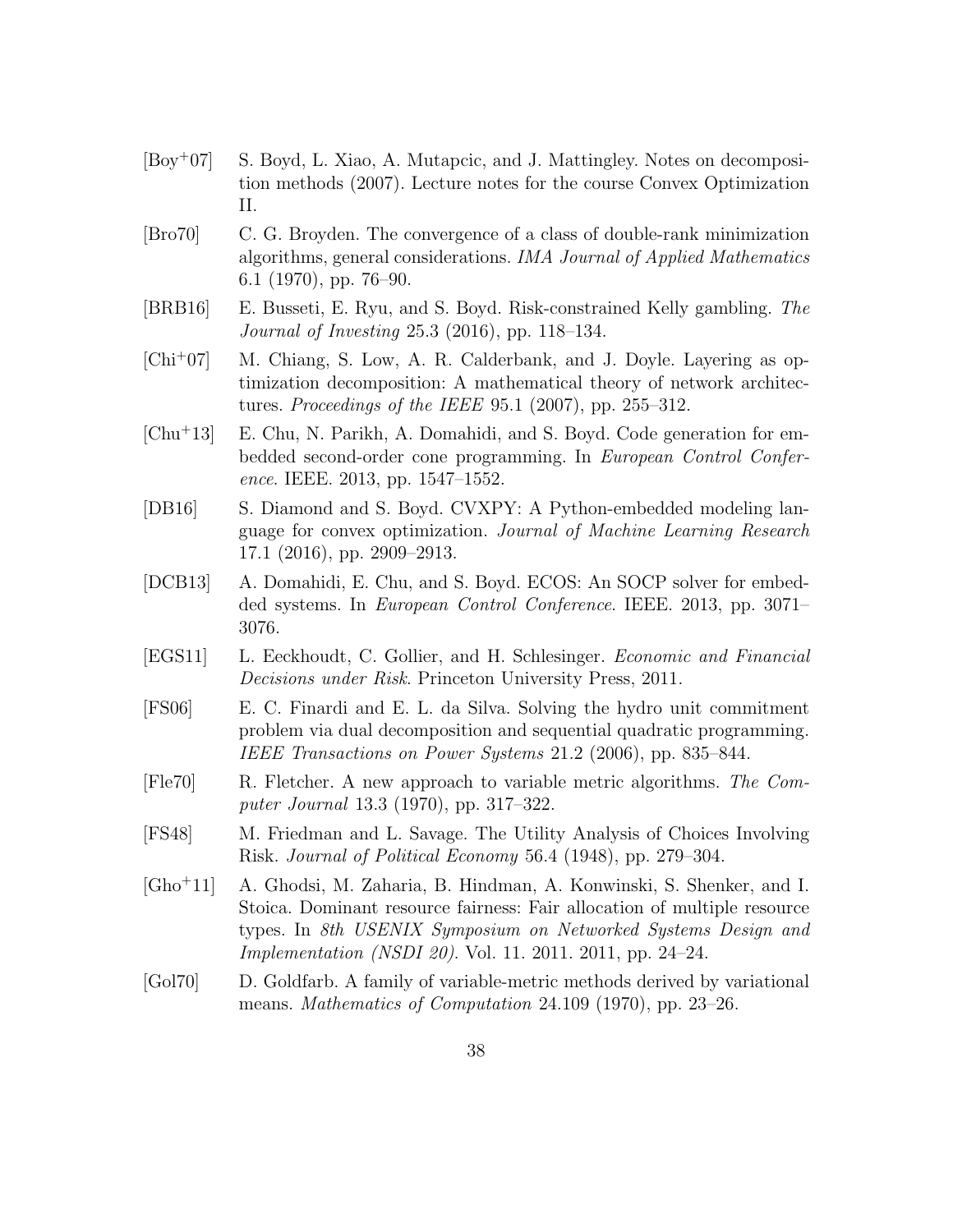- <span id="page-38-9"></span>[Gol01] C. Gollier. The Economics of Risk and Time. MIT press, 2001.
- <span id="page-38-7"></span>[HP11] J. Hennessy and D. Patterson. Computer Architecture: A Quantitative Approach. 5th. Morgan Kaufmann Publishers Inc., 2011.
- <span id="page-38-10"></span>[HUL93] J.-B. Hiriart-Urruty and C. Lemaréchal. Convex Analysis and Minimization Algorithms. II. Vol. 306. Grundlehren der Mathematischen Wissenschaften [Fundamental Principles of Mathematical Sciences]. Advanced theory and bundle methods. Springer-Verlag, Berlin, 1993.
- <span id="page-38-1"></span>[Hu<sup>+</sup>18] M. Hu, J.-W. Xiao, S.-C. Cui, and Y.-W. Wang. Distributed real-time demand response for energy management scheduling in smart grid. International Journal of Electrical Power & Energy Systems 99 (2018), pp. 233–245.
- <span id="page-38-12"></span>[Kam<sup>+</sup>12] M. Kambadur, T. Moseley, R. Hank, and M. Kim. Measuring interference between live datacenter applications. In Proceedings of the International Conference on High Performance Computing, Networking, Storage and Analysis (SC'12). IEEE. 2012, pp. 1–12.
- <span id="page-38-0"></span>[KMT98] F. Kelly, A. Maulloo, and D. Tan. Rate control for communication networks: Shadow prices, proportional fairness and stability. Journal of the Operational Research Society 49.3 (1998), pp. 237–252.
- <span id="page-38-4"></span>[KJ56] J. Kelly Jr. A new interpretation of information rate. IRE Transactions on Information Theory 2.3 (1956), pp. 185–189.
- <span id="page-38-2"></span>[KPT07] N. Komodakis, N. Paragios, and G. Tziritas. MRF optimization via dual decomposition: Message-passing revisited. In 2007 IEEE 11th International Conference on Computer Vision. IEEE. 2007, pp. 1–8.
- <span id="page-38-11"></span>[LN89] D. Liu and J. Nocedal. On the limited memory BFGS method for large scale optimization. Mathematical Programming 45.1-3 (1989), pp. 503– 528.
- <span id="page-38-5"></span>[MTZ11] L. MacLean, E. Thorp, and W. Ziemba. The Kelly Capital Growth Investment Criterion: Theory and Practice. Vol. 3. World Scientific, 2011.
- <span id="page-38-8"></span>[Mar52] H. Markowitz. Portfolio Selection. The Journal of Finance 7.1 (1952), pp. 77–91.
- <span id="page-38-3"></span>[MB12] J. Mattingley and S. Boyd. CVXGEN: A code generator for embedded convex optimization. Optimization and Engineering 13.1 (2012), pp. 1– 27.
- <span id="page-38-6"></span>[MW00] J. Mo and J. Walrand. Fair end-to-end window-based congestion control. IEEE/ACM Transactions on Networking 8.5 (2000), pp. 556–567.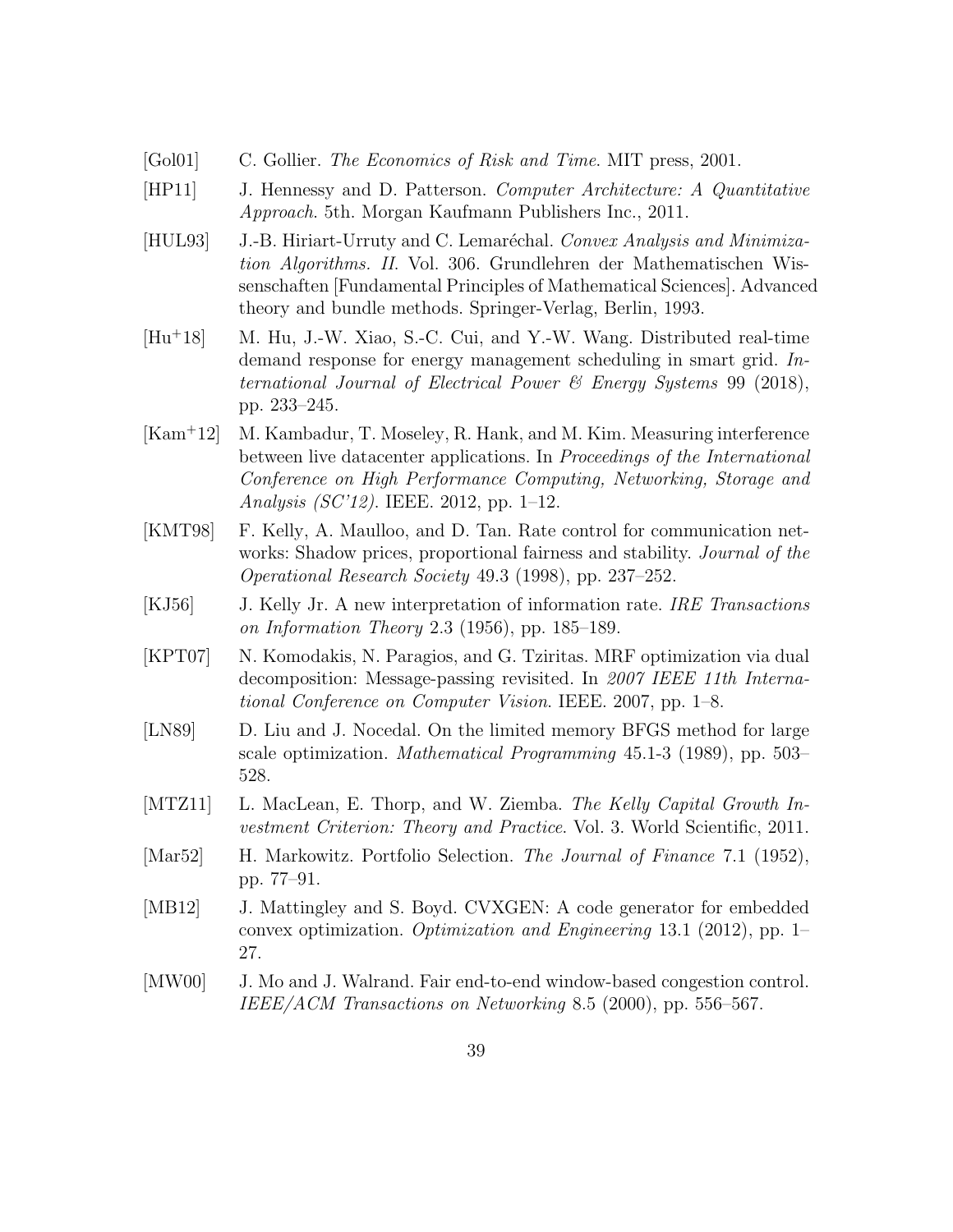- <span id="page-39-12"></span>[Nar<sup>+</sup>21] D. Narayanan, F. Kazhamiaka, F. Abuzaid, P. Kraft, and M. Zaharia. Don't give up on large optimization problems; POP them!  $arXiv$  (2021).
- <span id="page-39-0"></span>[Nar<sup>+</sup>20] D. Narayanan, K. Santhanam, F. Kazhamiaka, A. Phanishayee, and M. Zaharia. Heterogeneity-aware cluster scheduling policies for deep learning workloads. In 14th USENIX Symposium on Operating Systems Design and Implementation (OSDI 20). 2020, pp. 481–498.
- <span id="page-39-10"></span>[Noc80] J. Nocedal. Updating quasi-Newton matrices with limited storage. Mathematics of Computation 35.151 (1980), pp. 773–782.
- <span id="page-39-1"></span>[PC06] D. P. Palomar and M. Chiang. A tutorial on decomposition methods for network utility maximization. IEEE Journal on Selected Areas in Communications 24.8 (2006), pp. 1439–1451.
- <span id="page-39-11"></span>[Pas<sup>+</sup>19] A. Paszke, S. Gross, F. Massa, A. Lerer, J. Bradbury, G. Chanan, T. Killeen, Z. Lin, N. Gimelshein, L. Antiga, et al. PyTorch: An imperative style, high-performance deep learning library. In Advances in Neural Information Processing Systems. 2019, pp. 8024–8035.
- <span id="page-39-6"></span>[Pra64] J. Pratt. Risk Aversion in the Small and in the Large. Econometrica  $32.1/2$  (1964), pp. 122–136.
- <span id="page-39-2"></span>[Ran09] A. Rantzer. Dynamic dual decomposition for distributed control. In 2009 American Control Conference. IEEE. 2009, pp. 884–888.
- <span id="page-39-7"></span>[Roc70] R Rockafellar. Convex Analysis. Princeton University Press, 1970.
- <span id="page-39-5"></span>[RH19] B. Rostykus and G. Hartman. Predictive CPU isolation of containers at Netflix. 2019. URL: https://medium.com/netflix-techblog/ [predictive-cpu-isolation-of-containers-at-netflix-91f014d856c7](https://medium.com/netflix-techblog/predictive-cpu-isolation-of-containers-at-netflix-91f014d856c7).
- <span id="page-39-3"></span>[STA09] P. Schütz, A. Tomasgard, and S. Ahmed. Supply chain design under uncertainty using sample average approximation and dual decomposition. European Journal of Operational Research 199.2 (2009), pp. 409–419.
- <span id="page-39-9"></span>[Sha70] D. Shanno. Conditioning of quasi-Newton methods for function minimization. Mathematics of Computation 24.111 (1970), pp. 647–656.
- <span id="page-39-8"></span>[Sho85] N. Shor. *Minimization Methods for Non-Differentiable Functions.* Vol. 3. Springer Series in Computational Mathematics. Translated from Russian by K. Kiwiel and A. Ruszczyński. Springer-Verlag, 1985.
- <span id="page-39-4"></span>[Ste<sup>+</sup>20] B. Stellato, G. Banjac, P. Goulart, A. Bemporad, and S. Boyd. OSQP: An Operator Splitting Solver for Quadratic Programs. Mathematical Programming Computation (2020).